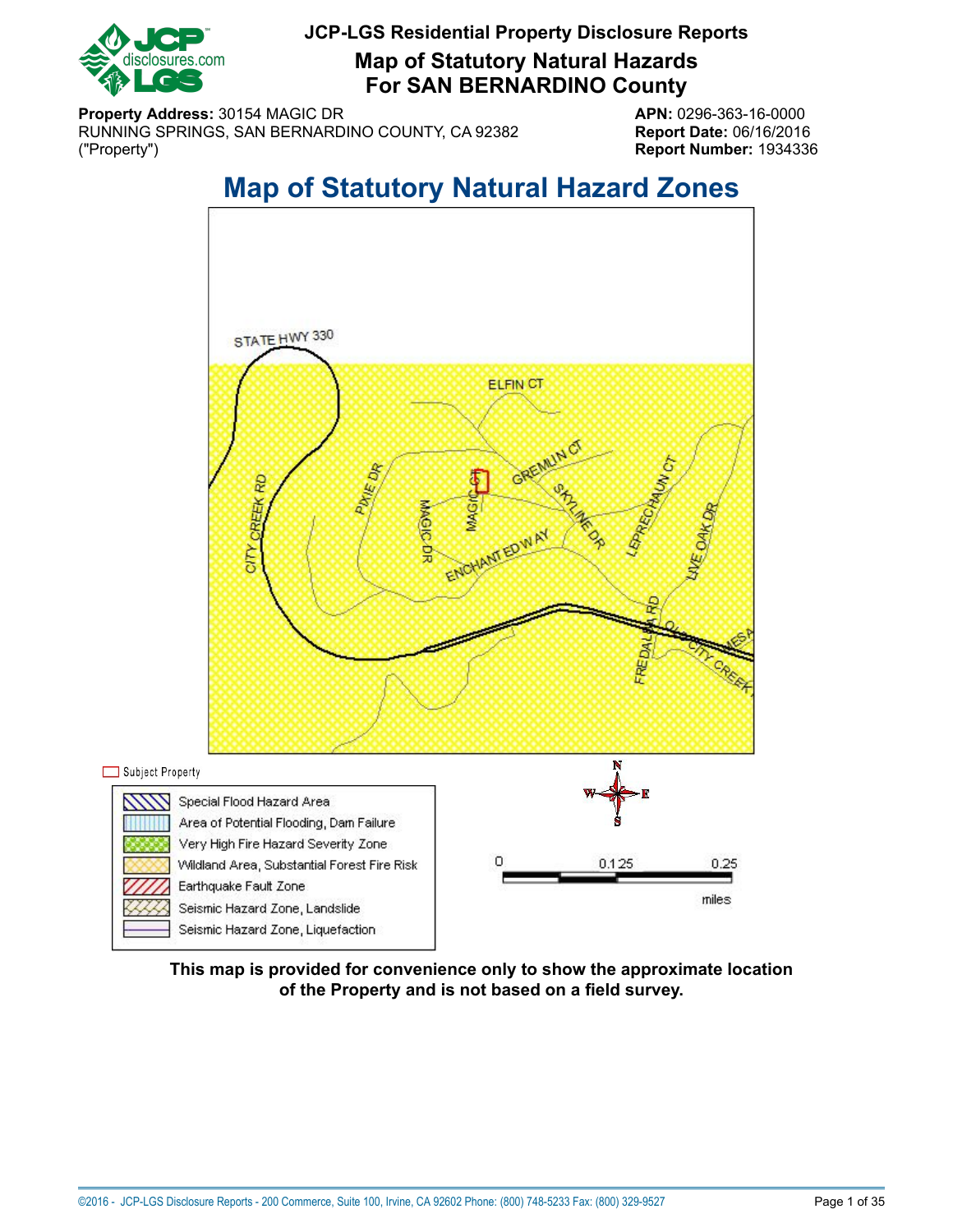

# **JCP-LGS Residential Property Disclosure Reports Natural Hazard Disclosure (NHD) Report For SAN BERNARDINO County**

**Property Address:** 30154 MAGIC DR **APN:** 0296-363-16-0000 RUNNING SPRINGS, SAN BERNARDINO COUNTY, CA 92382 **Report Date:** 06/16/2016 ("Property") **Report Number:** 1934336

# **Statutory Natural Hazard Disclosure ("NHD") Statement and Acknowledgment of Receipt**

<span id="page-1-0"></span>The transferor and his or her agent(s) or a third-party consultant disclose the following information with the knowledge that even though this is not a warranty, prospective transferees may rely on this information in deciding whether and on what terms to purchase the Property. Transferor hereby authorizes any agent(s) representing any principal(s) in this action to provide a copy of this statement to any person or entity in connection with any actual or anticipated sale of the Property.

The following are representations made by the transferor and his or her agent(s) based on their knowledge and maps drawn by the State. This information is a disclosure and is not intended to be part of any contract between the transferee and the transferor. THIS REAL PROPERTY LIES WITHIN THE FOLLOWING HAZARDOUS AREA(S):

**A SPECIAL FLOOD HAZARD AREA** (Any type Zone "A" or "V") designated by the Federal Emergency Management Agency

Yes No X Do not know and information not available from local jurisdiction

**AN AREA OF POTENTIAL FLOODING** shown on a dam failure inundation map pursuant to Section 8589.5 of the Government Code.

 $Yes  $\sim$  No X  $\sim$  Do not know and information not available from local jurisdiction$ 

**A VERY HIGH FIRE HAZARD SEVERITY ZONE** pursuant to Section 51178 or 51179 of the Government Code. The owner of this Property is subject to the maintenance requirements of Section 51182 of the Government Code.

Yes  $N<sub>0</sub> X$ 

**A WILDLAND AREA THAT MAY CONTAIN SUBSTANTIAL FOREST FIRE RISK AND HAZARDS** pursuant to Section 4125 of the Public Resources Code. The owner of this Property is subject to the maintenance requirements of Section 4291 of the Public Resources Code. Additionally, it is not the state's responsibility to provide fire protection services to any building or structure located within the wildlands unless the Department of Forestry and Fire Protection has entered into a cooperative agreement with a local agency for those purposes pursuant to Section 4142 of the Public Resources Code.

Yes X No

**AN EARTHQUAKE FAULT ZONE** pursuant to Section 2622 of the Public Resources Code.

Yes No **X** 

**A SEISMIC HAZARD ZONE** pursuant to Section 2696 of the Public Resources Code.

Yes (Landslide Zone) Yes (Liquefaction Zone)

No $\frac{\mathbf{M}}{2}$  Map not yet released by state  $\mathbf{X}$ 

THESE HAZARDS MAY LIMIT YOUR ABILITY TO DEVELOP THE REAL PROPERTY, TO OBTAIN INSURANCE, OR TO RECEIVE ASSISTANCE AFTER A<br>DISASTER. THE MAPS ON WHICH THESE DISCLOSURES ARE BASED ESTIMATE WHERE NATURAL HAZARDS EXIST. THEY AR INDICATORS OF WHETHER OR NOT A PROPERTY WILL BE AFFECTED BY A NATURAL DISASTER. TRANSFEREE(S) AND TRANSFEROR(S) MAY WISH TO OBTAIN PROFESSIONAL ADVICE REGARDING THOSE HAZARDS AND OTHER HAZARDS THAT MAY AFFECT THE PROPERTY.

| (ransferor(s)<br>Signature of | Date | Signature of Transferor(s)                     | Date |
|-------------------------------|------|------------------------------------------------|------|
|                               |      |                                                |      |
| Signature of Agent            | Date | Signature of Agent<br>$\overline{\phantom{0}}$ | Date |

Transferor(s) and their agent(s) represent that the information herein is true and correct to the best of their knowledge as of the date signed by the transferor(s) and agent(s).

Transferor(s) and their agent(s) acknowledge that they have exercised good faith in the selection of a third-party report provider as required in Civil Code Section<br>1103.7, and that the representations made in this Natural disclosure provider as a substituted disclosure pursuant to Civil Code Section 1103.4. Neither transferor(s) nor their agent(s) (1) has independently verified the information contained in this statement and Report or (2) is personally aware of any errors or inaccuracies in the information contained on the statement. This statement was prepared by the provider below:

Third-Party Disclosure Provider(s) FIRST AMERICAN PROFESSIONAL REAL ESTATE SERVICES, INC. OPERATING THROUGH ITS JCP-LGS DIVISION. Date 16 June 2016

Transferee represents that he or she has read and understands this document. Pursuant to Civil Code Section 1103.8, the representations in this Natural Hazard Disclosure Statement do not constitute all of the transferor's or agent's disclosure obligations in this transaction.

Signature of Transferee(s) Date **Date Signature of Transferee(s)** Date Date Date

#### **TRANSFEREE(S) REPRESENTS ABOVE HE/SHE HAS RECEIVED, READ AND UNDERSTANDS THE COMPLETE JCP-LGS DISCLOSURE REPORT DELIVERED WITH THIS SUMMARY:**

- A. Additional Property-specific Statutory Disclosures: Former Military Ordnance Site, Commercial/Industrial Use Zone, Airport Influence Area, Airport Noise, San Francisco Bay Conservation and Development District Jurisdiction (in S.F. Bay counties only), California Energy Commission Duct Sealing Requirement, Notice of<br>Statewide Right to Farm, Notice of Mining Operations, Sex Offen
- B. Additional County and City Regulatory Determinations as applicable: Airports, Avalanche, Blow Sand, Coastal Zone, Dam/Levee Failure Inundation, Debris Flow, Erosion, Flood, Fault Zone, Fire, Groundwater, Landslide, Liquefaction, Methane Gas, Mines, Naturally Occurring Asbestos, Redevelopment Area, Right to Farm,
- Runoff Area, Seiche, Seismic Shaking, Seismic Ground Failure, Slope Stability, Soil Stability, Subsidence, TRPA, Tsunami.<br>C. General advisories: Methamphetamine Contamination, Mold, Radon, Endangered Species Act, Abandoned
- D. Additional Reports Enclosed if ordered: (1) PROPERTY TAX REPORT (includes state-required Notices of Mello-Roos and 1915 Bond Act Assessments, and<br>Notice of Supplemental Property Tax Bill, (2) ENVIRONMENTAL SCREENING R Wells). Enclosed if applicable: Local Addenda.
- E. Government Guides in Combined Booklet with Report. Refer to Booklet: (1) ENVIRONMENTAL HAZARDS: "A Guide for Homeowners, Buyers, Landlords and Tenants"; (2) EARTHQUAKE SAFETY: "The Homeowners Guide To Earthquake Safety" and included "RESIDENTIAL EARTHQUAKE HAZARDS REPORT FORM"; (3) LEAD-BASED PAINT: "Protect Your Family From Lead In Your Home"; (4) BRIEF GUIDE TO MOLD, MOISTURE AND YOUR HOME; (5) WHAT IS YOUR HOME ENERGY RATING? Government Guides are also available on the Company's "Electronic Bookshelf" at http://www.disclosures.com/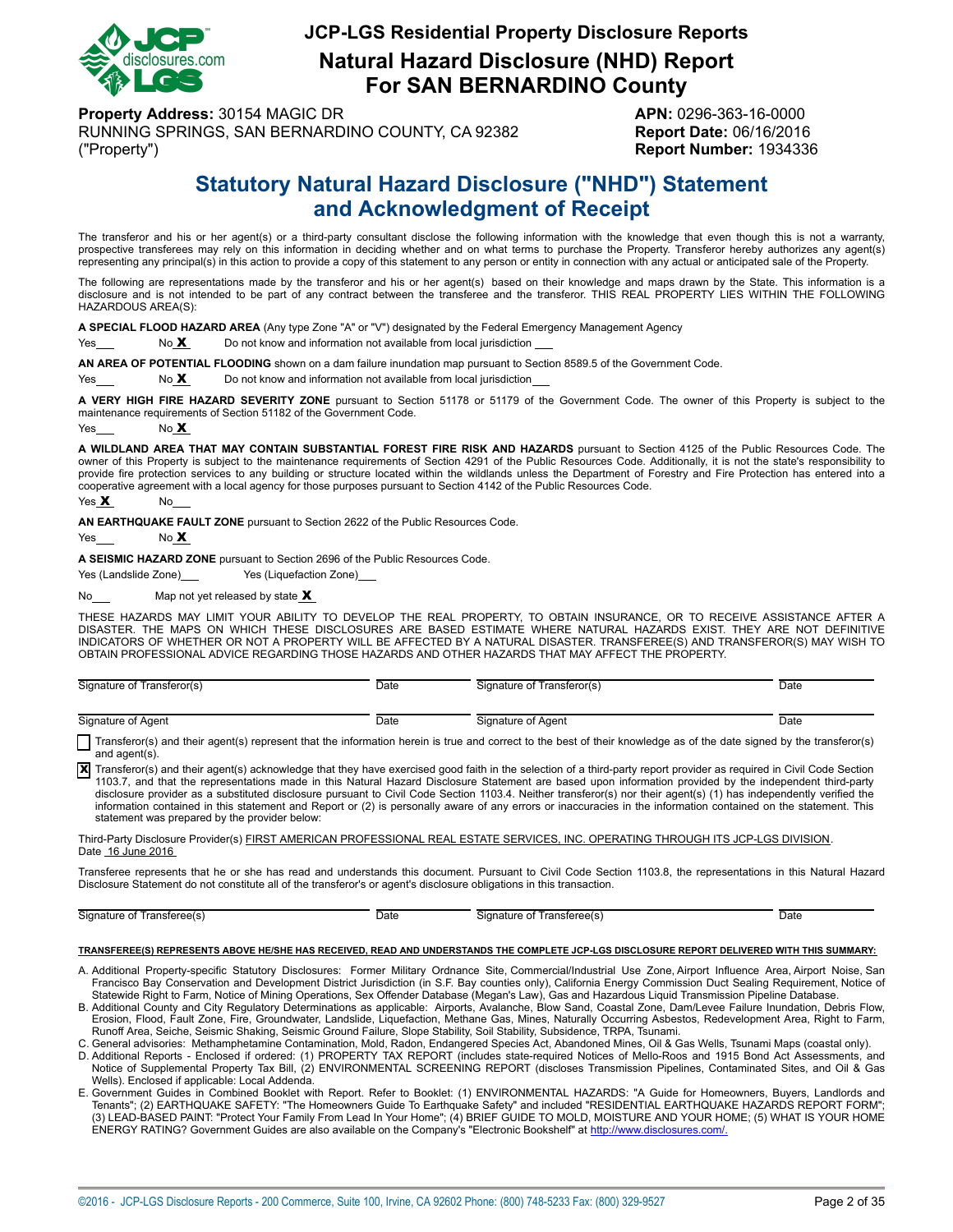

# **JCP-LGS Residential Property Disclosure Reports Contents For SAN BERNARDINO County**

**Property Address:** 30154 MAGIC DR<br>RUNNING SPRINGS, SAN BERNARDINO COUNTY, CA 92382 **APN:** 0296-363-16-0000 RUNNING SPRINGS, SAN BERNARDINO COUNTY, CA 92382<br>("Property")

**Report Number: 1934336** 

# **Table of Contents**

<span id="page-2-0"></span>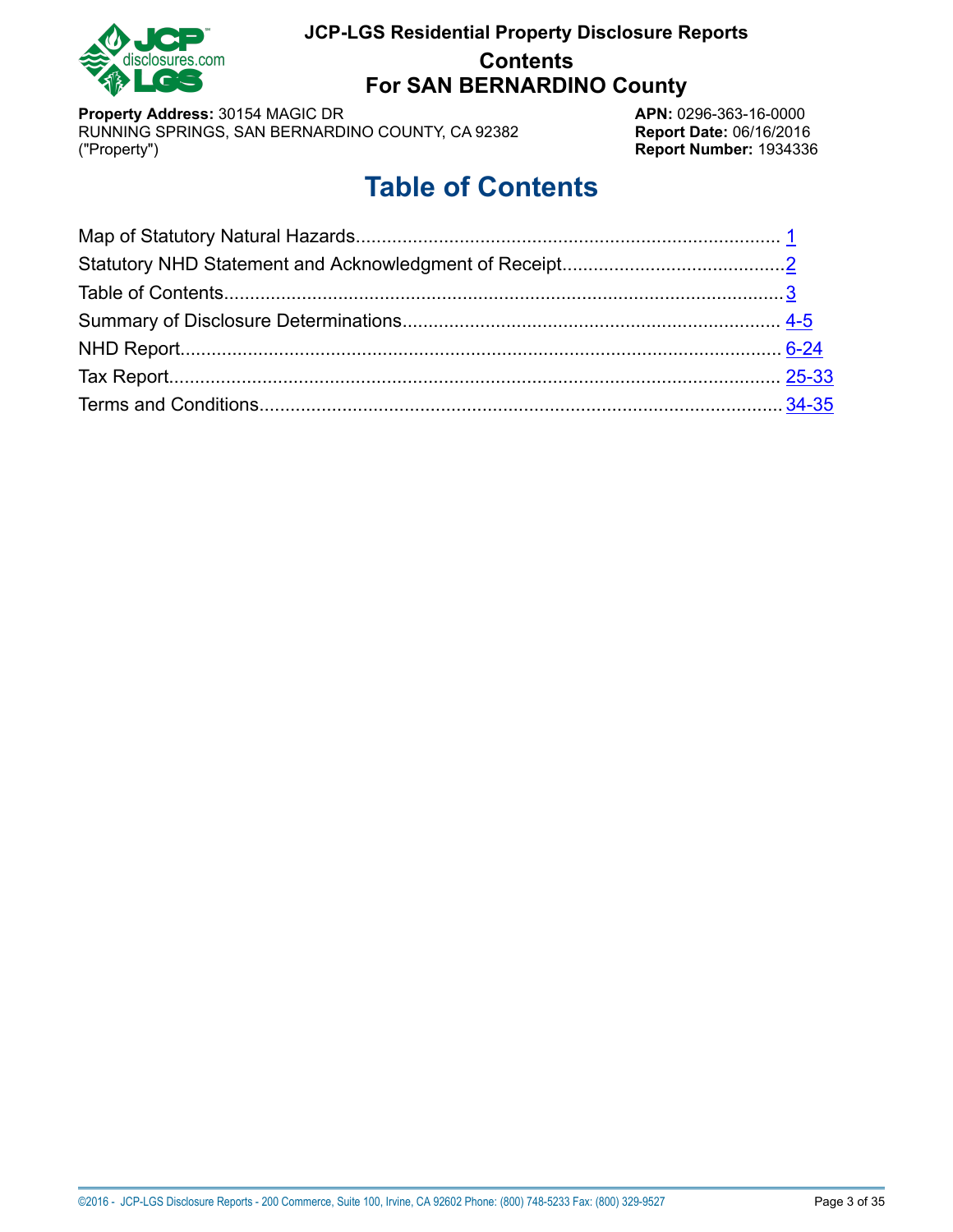

# **JCP-LGS Residential Property Disclosure Reports Summary of Disclosure Determinations For SAN BERNARDINO County**

**Property Address:** 30154 MAGIC DR<br>RUNNING SPRINGS, SAN BERNARDINO COUNTY, CA 92382 **APN:** 0296-363-16-0000 RUNNING SPRINGS, SAN BERNARDINO COUNTY, CA 92382<br>("Property")

**Report Number: 1934336** 

### **PROPERTY DISCLOSURE SUMMARY - READ FULL REPORT**

<span id="page-3-0"></span>

| IN | <b>NOT</b><br>IN | Map<br>$N/A*$ | <b>Property is:</b>                                                                          | <b>NHD</b><br><b>Report</b><br>page: |
|----|------------------|---------------|----------------------------------------------------------------------------------------------|--------------------------------------|
|    | х                |               | NOT IN a Special Flood Hazard Area. The Property is IN a<br>FEMA-designated Flood Zone(s) D. | 6                                    |
|    | x                |               | NOT IN an area of potential dam inundation.                                                  | $\underline{6}$                      |
|    | x                |               | NOT IN a very high fire hazard severity zone.                                                |                                      |
| X  |                  |               | IN a state responsibility area.                                                              |                                      |
|    | x                |               | NOT IN an earthquake fault zone designated pursuant to the<br>Alquist-Priolo Act.            | 8                                    |
|    |                  | X             | Map Not Available                                                                            | 8                                    |
|    |                  | x             | Map Not Available                                                                            | 8                                    |
|    |                  |               |                                                                                              |                                      |

| <b>County-level NHD Determinations</b> | IN | <b>NOT</b><br>IN | Map<br>$N/A^*$ | <b>Property is:</b>                                          | <b>NHD</b><br><b>Report</b><br>page: |
|----------------------------------------|----|------------------|----------------|--------------------------------------------------------------|--------------------------------------|
| Fault                                  |    | x                |                | NOT WITHIN a designated or adopted fault zone.               | 10                                   |
| Landslide                              |    |                  |                | IN a mapped Landslide.                                       | 10                                   |
| Landslide Susceptibility               |    |                  |                | IN a mapped area of medium to high landslide susceptibility. | 10                                   |
| Liquefaction                           |    |                  | x              | Map Not Available                                            | 10                                   |
| Fire                                   |    |                  |                | IN Fire Safety Area 1 with moderate to heavy fuel loading.   | 10                                   |
| Flood                                  |    |                  |                | Map Not Available                                            |                                      |

| <b>Additional Statutory Disclosures</b> | IN | <b>NOT</b><br><b>IN</b> | Map<br>$N/A^*$ | Property is:                                                                                                                                   | <b>NHD</b><br><b>Report</b><br>page: |
|-----------------------------------------|----|-------------------------|----------------|------------------------------------------------------------------------------------------------------------------------------------------------|--------------------------------------|
| Former Military Ordnance                |    | x                       |                | NOT WITHIN one mile of a formerly used ordnance site.                                                                                          | 13                                   |
| Commercial or Industrial                | х  |                         |                | WITHIN one mile of a property zoned to allow commercial or<br>industrial use.                                                                  | 13                                   |
| Airport Influence Area                  |    | x                       |                | NOT IN an airport influence area.                                                                                                              | <u>14</u>                            |
| Airport Noise Area for 65 Decibel       |    | x                       |                | NOT IN a delineated 65 dB CNEL or greater aviation noise zone.                                                                                 | 15                                   |
| California Energy Commission            | х  |                         |                | IN a climate zone where properties are usually subject to duct<br>sealing and testing requirements                                             | 16                                   |
| <b>Right to Farm Act</b>                |    |                         | X              | Map Not Available                                                                                                                              | 17                                   |
| Notice of Mining Operations             |    | x                       |                | NOT IN a one mile radius of a mapped mining operation that<br>requires a statutory "Notice of Mining Operation" be provided in<br>this Report: | 18                                   |

| <b>General Advisories</b>                                                | <b>Description</b>                                                                                                                                                                                                                                | <b>NHD</b><br><b>Report</b><br>page: |
|--------------------------------------------------------------------------|---------------------------------------------------------------------------------------------------------------------------------------------------------------------------------------------------------------------------------------------------|--------------------------------------|
| Registered Sex Offender Data Base<br>(Megan's Law) Notice                | Provides an advisory required pursuant to Section 290.46 of the Penal Code. Information<br>about specified registered sex offenders is made available to the public.                                                                              | 19                                   |
| Gas and Hazardous Liquid Transmission<br><b>Pipeline Database Notice</b> | Provides a notice required pursuant to Section 2079.10.5(a) of the Civil Code. Information<br>about transmission pipeline location maps is made available to the public.                                                                          | 20                                   |
| Methamphetamine Contamination                                            | Provides an advisory that a disclosure may be required pursuant to the "Methamphetamine"<br>Contaminated Property Cleanup Act of 2005".                                                                                                           | 21                                   |
| Mold                                                                     | Provides an advisory that all prospective purchasers of residential and commercial property<br>should thoroughly inspect the subject property for mold and sources for additional information<br>on the origins of and the damage caused by mold. | 22                                   |
| Radon                                                                    | Provides an advisory on the risk associated with Radon gas concentrations.                                                                                                                                                                        | 23                                   |
| <b>Endangered Species</b>                                                | Provides an advisory on resources to educate the public on locales of endangered or<br>threatened species.                                                                                                                                        | 23                                   |
|                                                                          |                                                                                                                                                                                                                                                   |                                      |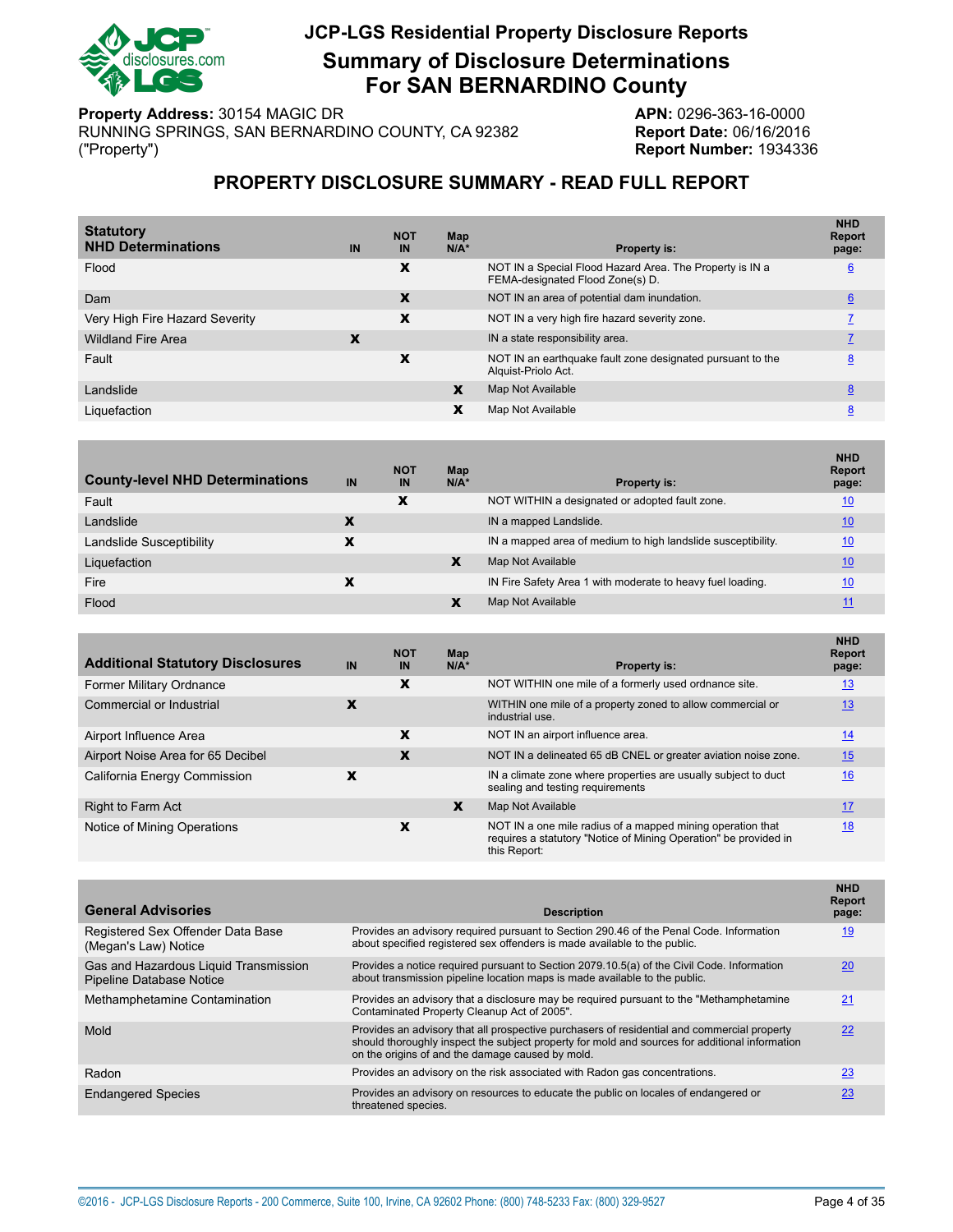

**Summary of Disclosure Determinations For SAN BERNARDINO County**

**Property Address:** 30154 MAGIC DR **APN:** 0296-363-16-0000

RUNNING SPRINGS, SAN BERNARDINO COUNTY, CA 92382 **Report Date:** 06/16/2016 ("Property") **Report Number:** 1934336

| <b>General Advisories</b> | <b>Description</b>                                                                                                                       | <b>NHD</b><br><b>Report</b><br>page: |
|---------------------------|------------------------------------------------------------------------------------------------------------------------------------------|--------------------------------------|
| Abandoned Mines           | Provides an advisory on resources to educate the public on the hazards posed by, and some<br>of the general locales of, abandoned mines. | 24                                   |
| Oil and Gas Wells         | Provides an advisory on the potential existence of oil and gas wells and sources for additional<br>general and/or specific information.  | 24                                   |

| <b>Property Tax Determinations</b> | IS                       | IS<br><b>NOT</b> | <b>Property is:</b>                                                                                      | Tax<br><b>Report</b><br>page: |
|------------------------------------|--------------------------|------------------|----------------------------------------------------------------------------------------------------------|-------------------------------|
| <b>Mello-Roos Districts</b>        |                          | x                | NOT SUBJECT TO a Mello-Roos Community Facilities District.                                               | 26                            |
| 1915 Bond Act Districts            |                          |                  | NOT SUBJECT TO a 1915 Bond Act District.                                                                 | 26                            |
| <b>Other Direct Assessments</b>    | x                        |                  | SUBJECT TO one or more other direct assessments.                                                         | 27                            |
| <b>SRA Fire Prevention Fee</b>     | $\overline{\phantom{a}}$ |                  | SUBJECT TO the State Responsibility Area Fire Preventiion Fee (see State-<br>level SRA Zone Disclosure). | 32                            |

Determined by First American Professional Real Estate Services, Inc.

**For more detailed information as to the foregoing determinations, please read this entire Report.**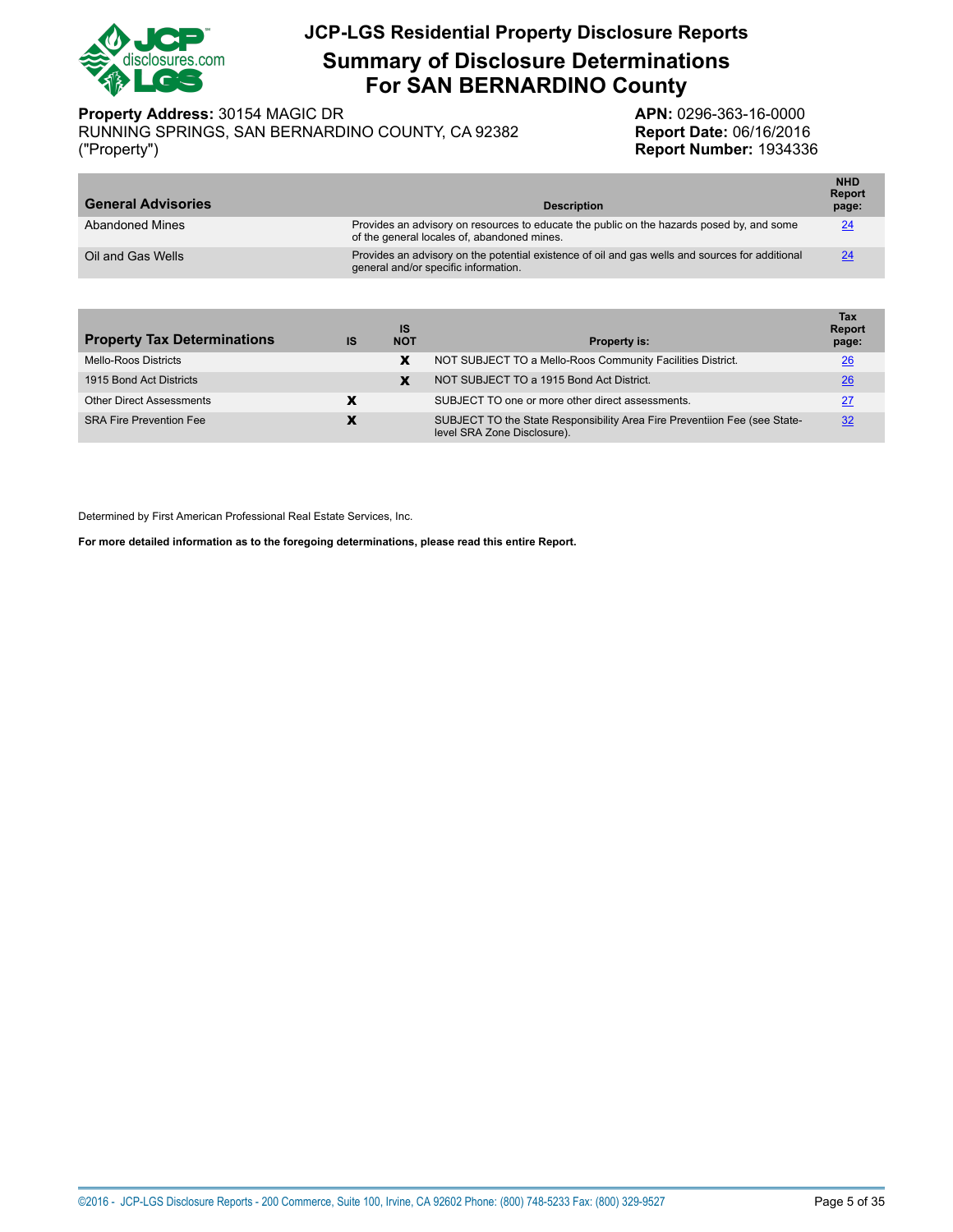

**Natural Hazard Disclosure (NHD) Report For SAN BERNARDINO County**

**Property Address:** 30154 MAGIC DR **APN:** 0296-363-16-0000 RUNNING SPRINGS, SAN BERNARDINO COUNTY, CA 92382 **Report Date:** 06/16/2016 ("Property") **Report Number:** 1934336

# **Natural Hazard Disclosure Report**

# <span id="page-5-0"></span>**Part 1. State Defined Natural Hazard Zones**

# **Statutory Natural Hazard Disclosures**

Section 1103 of the California Civil Code mandates the disclosure of six (6) natural hazard zones if the Property is located within any such zone. Those six "statutory" hazard zones, disclosed on the **Natural Hazard Disclosure Statement** ("NHDS") on Page one of this Report, are explained below. Note that the NHDS does not provide for informing buyers if a property is only partially within any of the delineated zones or provide additional flood zone information which could be very important to the process. The following summary is intended to give buyers additional information they may need to help them in the decision-making process and to place the information in perspective.

# **SPECIAL FLOOD HAZARD AREA**

<span id="page-5-1"></span>**DISCUSSION:** Property in a Special Flood Hazard Area (any type of Zone "A" or "V" as designated by the Federal Emergency Management Agency ("FEMA") is subject to flooding in a "100-year rainstorm." Federally connected lenders are required to have homeowners maintain flood insurance in these zones. A 100-year flood occurs on average once every 100 years, but may not occur in 1,000 years or may occur in successive years. According to FEMA, a home located within a SFHA has a 26% chance of suffering flood damage during the term of a 30-year mortgage. Other types of flooding, such as dam failure, are not considered in developing these zones. Flood insurance for properties in Zones B, C, D, X, X500, and X500\_Levee is available but is not required.

**Zones A, AO, AE, AH, AR, A1-A30:** Area of "100-year" flooding - a 1% or greater chance of annual flooding.

**Zones V, V1-V30:** Area of "100-year" flooding in coastal (shore front) areas subject to wave action.

**Zone B:** Area of moderate flood risk. These are areas between the "100" and "500" year flood-risk levels.

**Zones C, D:** NOT IN an area of "100-year" flooding. Area of minimal (Zone C) or undetermined (Zone D) flood hazard.

**Zones X:** An area of minimal flood risk. These are areas outside the "500" year flood-risk level.

**Zone X500:** An area of moderate flood risk. These are areas between the "100" and "500" year flood-risk levels.

**Zone X500\_LEVEE:** An area of moderate flood risk that is protected from "100-year flood" by levee and that is subject to revision to high risk (Zone A) if levee is decertified by FEMA.

**Zone N:** Area Not Included, no flood zone designation has been assigned or not participating in the National Flood Insurance Program.

**Notice:** The Company is not always able to determine if the Property is subject to a FEMA Letter of Map Revision ("LOMR") or other FEMA letters of map change. If Seller is aware that the Property is subject to a LOMR or other letters of map change, the Seller shall disclose the map change and attach a copy of the FEMA letter(s) to the Report. Contact FEMA at<http://msc.fema.gov> for additional information.

For more information about flood zones, visit:

[http://www.floodsmart.gov/floodsmart/pages/flooding\\_flood\\_risks/defining\\_flood\\_risks.jsp](http://www.floodsmart.gov/floodsmart/pages/flooding_flood_risks/defining_flood_risks.jsp)

**PUBLIC RECORD:** Official Flood Insurance Rate Maps ("FIRM" ) compiled and issued by the Federal Emergency Management Agency ("FEMA") pursuant to 42 United States Code §4001, et seq.

# **AREA OF POTENTIAL FLOODING (DAM FAILURE)**

<span id="page-5-2"></span>**DISCUSSION:** Local governmental agencies, utilities, and owners of certain dams are required to prepare and submit inundation maps for review and approval by the California Office of Emergency Services ("OES"). A property within an Area of Potential Flooding Caused by Dam Failure is subject to potential flooding in the event of a sudden and total dam failure with a full reservoir. Such a failure could result in property damage and/or personal injury. However, dams rarely fail instantaneously and reservoirs are not always filled to capacity. Please note that not all dams (such as federally controlled dams) located within the state have been included within these dam inundation zones. Also these maps do not identify areas of potential flooding resulting from storms or other causes.

**PUBLIC RECORD:** Official dam inundation maps or digital data thereof made publicly available by the State of California Office of Emergency Services ("OES") pursuant to California Government Code §8589.5.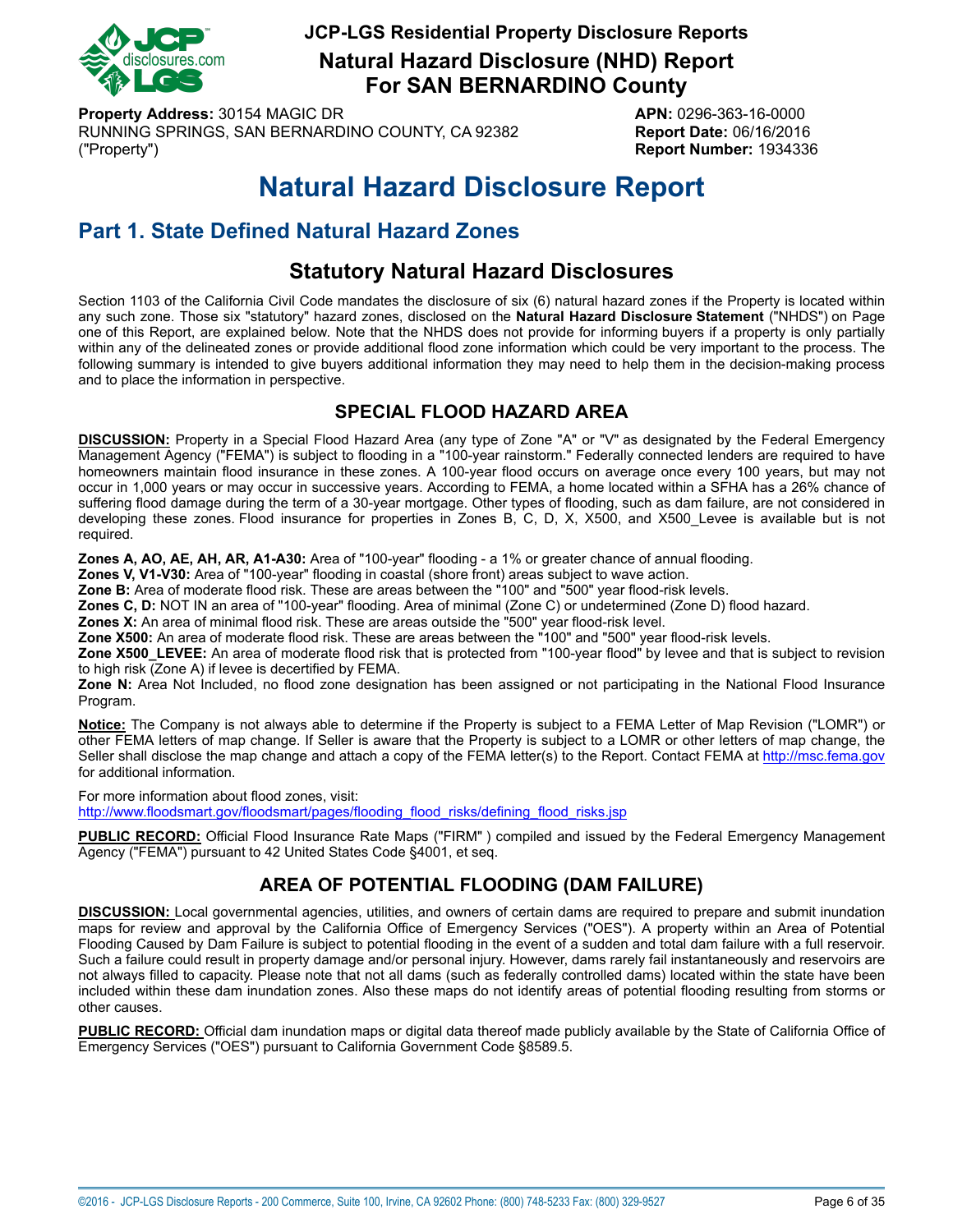

**Natural Hazard Disclosure (NHD) Report For SAN BERNARDINO County**

**Property Address:** 30154 MAGIC DR **APN:** 0296-363-16-0000 RUNNING SPRINGS, SAN BERNARDINO COUNTY, CA 92382 **Report Date:** 06/16/2016 ("Property") **Report Number:** 1934336

## **VERY HIGH FIRE HAZARD SEVERITY ZONE (VHFHSZ)**

<span id="page-6-0"></span>**DISCUSSION:** VHFHSZs can be defined by the California Department of Forestry and Fire Protection ("Calfire") as well as by local fire authorities within "Local Responsibility Areas" where fire suppression is the responsibility of a local fire department. Properties located within VHFHS Zones may have a higher risk for fire damage and, therefore, may be subject to (i) additional construction requirements such as a "Class A" roof for new construction or replacement of existing roofs; and (ii) additional maintenance responsibilities such as adequate vegetation clearance near the structure, spark screens on chimneys and stovepipes, leaf removal from roofs, and other basic fire-safety practices. Contact the local fire department for a complete list of requirements and exceptions.

**PUBLIC RECORD:** Maps issued by Calfire pursuant to California Government Code § 51178 recommending VHFHSZs to be adopted by the local jurisdiction within its Local Responsibility Area, or VHFHSZs adopted by the local jurisdiction within the statutory 120-day period defined in California Government Code § 51179.

### **WILDLAND FIRE AREA (STATE RESPONSIBILITY AREA)**

<span id="page-6-1"></span>**DISCUSSION:** The State Board of Forestry classifies all lands within the State of California based on various factors such as ground cover, beneficial use of water from watersheds, probable damage from erosion, and fire risks. Fire prevention and suppression in all areas which are not within a Wildland - State Responsibility Area ("WSRA") is primarily the responsibility of the local or federal agencies, as applicable.

For property located within a WSRA, please note that (1) there may be substantial forest fire risks and hazards; (2) except for property located within a county which has assumed responsibility for prevention and suppression of all fires, it is NOT the state's responsibility to provide fire protection services to any building or structure located within a WSRA unless the Department has entered into a cooperative agreement with a local agency; and (3) the property owner may be is subject to (i) additional construction requirements such as a "Class A" roof for new construction or replacement of existing roofs; and (ii) additional maintenance responsibilities such as adequate vegetation clearance near the structure, spark screens on chimneys and stovepipes, leaf removal from roofs, and other basic fire-safety practices.

The existence of local agreements for fire service is not available in the Public Record and, therefore, is not included in this disclosure. For very isolated properties with no local fire services or only seasonal fire services there may be significant fire risk. If the Property is located within a WSRA, please contact the local fire department for more detailed information.

**PUBLIC RECORD:** Official maps issued by the California Department of Forestry and Fire Protection ("Calfire") pursuant to California Public Resources Code § 4125.

### **SRA Fire Prevention Benefit Fee Advisory**

On January 23, 2012, the State Board of Forestry and Fire Protection ("Board") adopted an emergency regulation that implements a Fire Prevention Benefit Fee ("Benefit Fee") imposed annually on property owners in wildland areas where the state has responsibility for providing fire protection. According to the adopted regulation, the Benefit Fee is one hundred fiftytwo dollars and thirty-three cents (\$152.33) per habitable structure in the State Responsibility Area ("SRA"), including singlefamily homes, multi-dwelling structures, mobile and manufactured homes, and condominiums. The Board regulation is pursuant to Chapter 1.5 (commencing with Section 4210) to Part 2 of Division 4 of the Public Resources Code (also known as Assembly Bill X1 29). The regulation allows a fee reduction of thirty-five dollars (\$35.00) per habitable structure located in the SRA and within the boundaries of a local agency that provides fire protection services. For more information, please refer to "Part 6. State Responsibility Area Fire Prevention Fee" in the JCP-LGS Property Tax Report.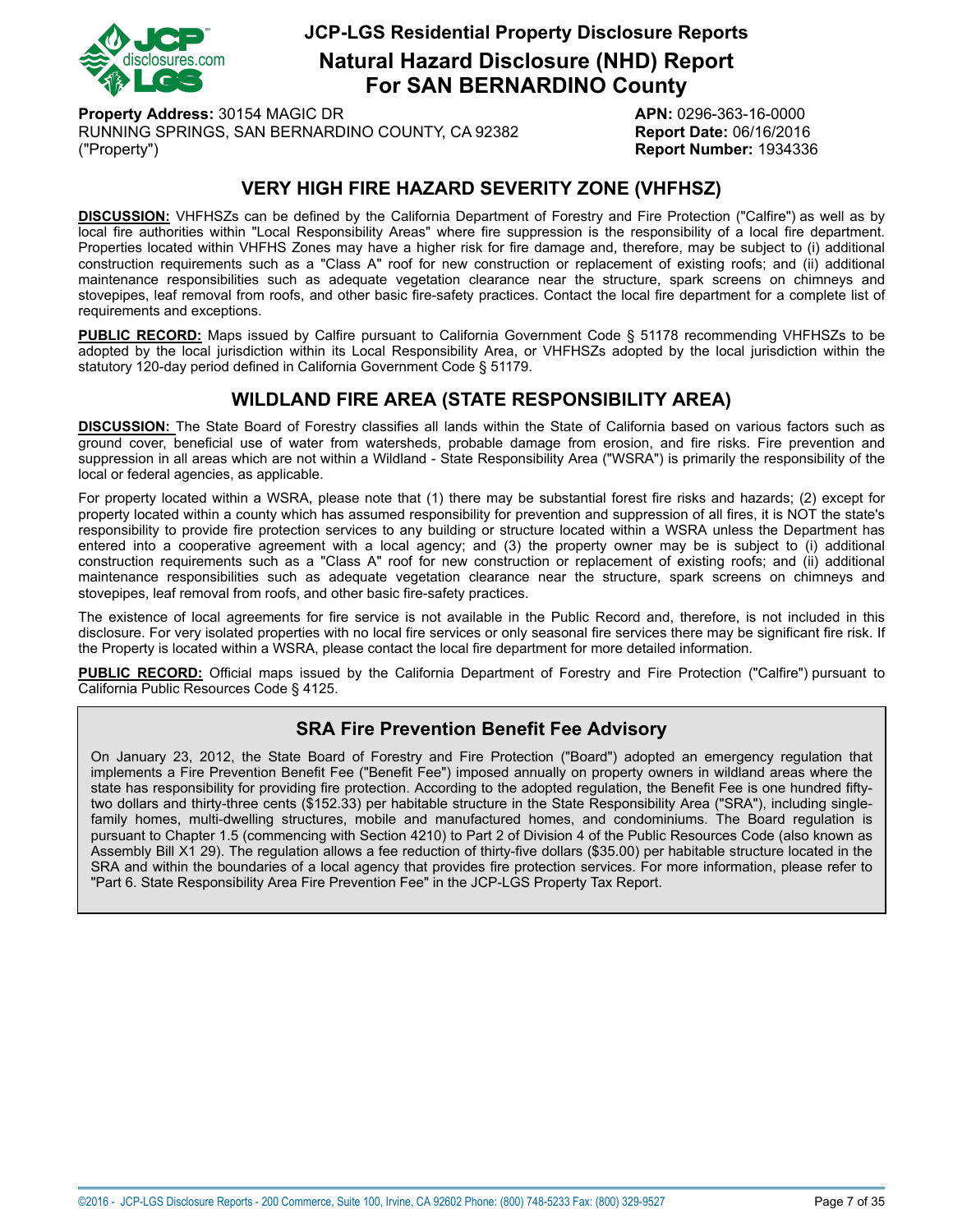

**Natural Hazard Disclosure (NHD) Report For SAN BERNARDINO County**

**Property Address:** 30154 MAGIC DR **APN:** 0296-363-16-0000 RUNNING SPRINGS, SAN BERNARDINO COUNTY, CA 92382 **Report Date:** 06/16/2016 ("Property") **Report Number:** 1934336

# **EARTHQUAKE FAULT ZONE**

<span id="page-7-0"></span>**DISCUSSION:** Earthquake Fault Zones are delineated and adopted by California as part of the Alquist-Priolo Earthquake Fault Zone Act of 1972. Property in an Earthquake Fault Zone ("EF Zone") does not necessarily have a fault trace existing on the site. EF Zones are areas or bands delineated on both sides of known active earthquake faults. EF Zones vary in width but average one-quarter (1/4) mile in width with the "typical" zone boundaries set back approximately 660 feet on either side of the fault trace. The potential for "fault rupture" damage (ground cracking along the fault trace) is relatively high only if a structure is located directly on a fault trace. If a structure is not on a fault trace, shaking will be the primary effect of an earthquake. During a major earthquake, shaking will be strong in the vicinity of the fault and may be strong at some distance from the fault depending on soil and bedrock conditions. It is generally accepted that properly constructed wood-frame houses are resistant to shaking damage.

**PUBLIC RECORD:** Official earthquake fault zone or special study zone maps approved by the State Geologist and issued by the California Department of Conservation, California Geological Survey pursuant to California Public Resources Code §2622.

# **SEISMIC HAZARD MAPPING ACT ZONE**

<span id="page-7-1"></span>**DISCUSSION:** Official Seismic Hazard Zone ("SH Zone") maps delineate Areas of Potential Liquefaction and Areas of Earthquake-Induced Landsliding. A property that lies partially or entirely within a designated SH Zone may be subject to requirements for site-specific geologic studies and mitigation before any new or additional construction may take place.

**Earthquake-Induced Landslide Hazard Zones** are areas where the potential for earthquake-induced landslides is relatively high. Areas most susceptible to these landslides are steep slopes in poorly cemented or highly fractured rocks, areas underlain by loose, weak soils, and areas on or adjacent to existing landslide deposits. The CGS cautions these maps do not capture all potential earthquake-induced landslide hazards and that earthquake-induced ground failures are not addressed by these maps. Furthermore, no effort has been made to map potential run-out areas of triggered landslides. It is possible that such run-out areas may extend beyond the zone boundaries. An earthquake capable of causing liquefaction or triggering a landslide may not uniformly affect all areas within a SH Zone.

**Liquefaction Hazard Zones** are areas where there is a potential for, or an historic occurrence of liquefaction. Liquefaction is a soil phenomenon that can occur when loose, water saturated granular sediment within 40 feet of the ground surface, are shaken in a significant earthquake. The soil temporarily becomes liquid-like and structures may settle unevenly. The Public Record is intended to identify areas with a relatively high potential for liquefaction but not to predict the amount or direction of liquefactionrelated ground displacement, nor the amount of damage caused by liquefaction. The many factors that control ground failure resulting from liquefaction must be evaluated on a site specific basis.

**PUBLIC RECORD:** Official seismic hazard maps or digital data thereof approved by the State Geologist and issued by the California Department of Conservation, California Geological Survey pursuant to California Public Resources Code §2696.

**STATUTORY NATURAL HAZARD DISCLOSURE REPORTING STANDARD:** "IN" shall be reported if any portion of the Property is located within any of the above zones as delineated in the Public Record. "NOT IN" shall be reported if no portion of the Property is located within any of the above zones as delineated in the Public Record. Map Not Available shall be reported in areas not yet evaluated by the governing agency according to the Public Record. Please note that "MAP NOT AVAILABLE" will be applicable to most portions of the state. Official Seismic Hazard Zone ("SH Zone") maps delineate Areas of Potential Liquefaction and Areas of Earthquake-Induced Landsliding.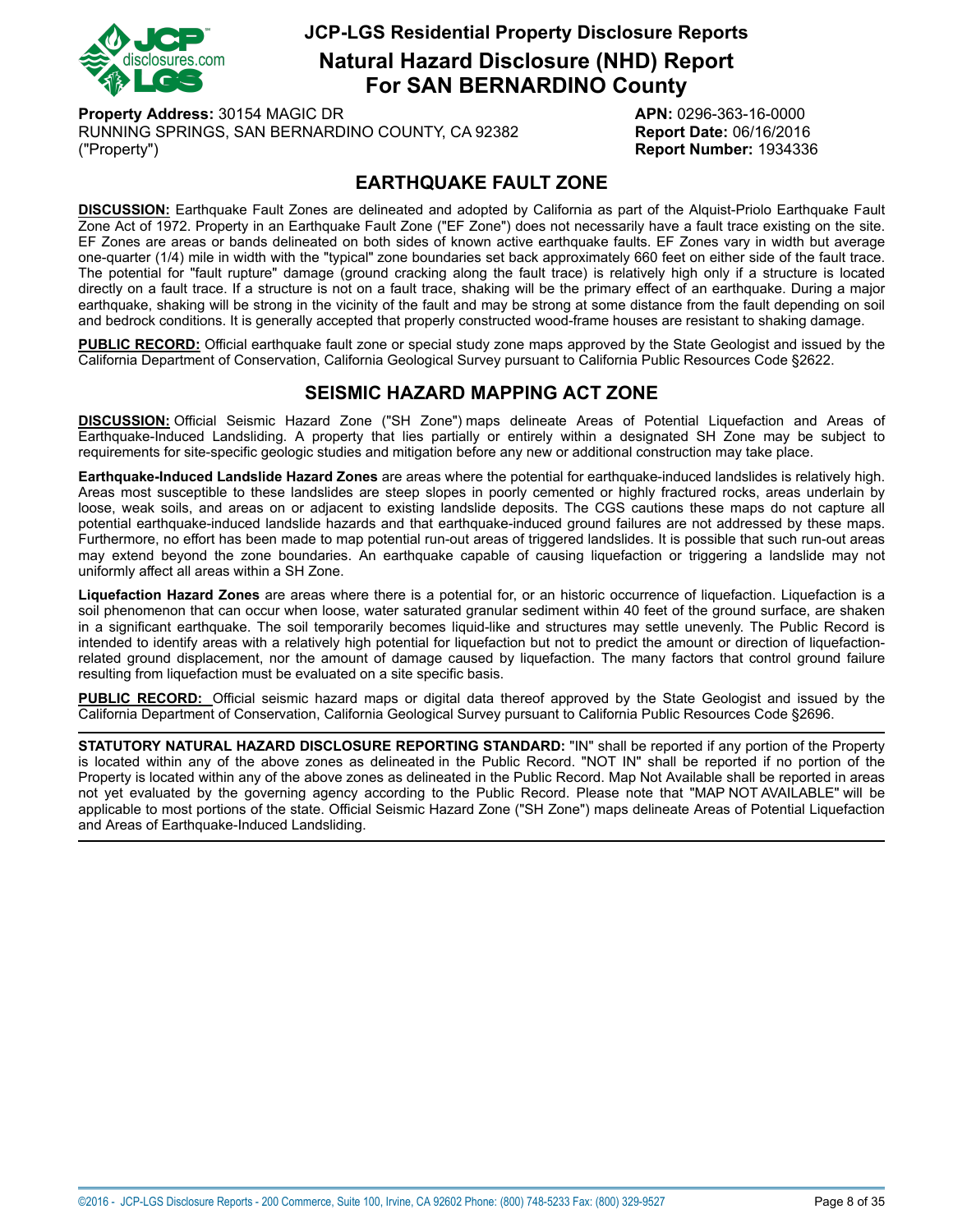

**Natural Hazard Disclosure (NHD) Report For SAN BERNARDINO County**

**Property Address:** 30154 MAGIC DR **APN:** 0296-363-16-0000 RUNNING SPRINGS, SAN BERNARDINO COUNTY, CA 92382 **Report Date:** 06/16/2016 ("Property") **Report Number:** 1934336

# **Part 2. County and City Defined Natural Hazard Zones**

# **HAZARD MAPS IN THE LOCAL GENERAL PLAN**

**General Plan regulates property development.** There are currently over 530 incorporated cities and counties in California. The state Government Code (Sections 65000 et seq.) requires each of those jurisdictions to adopt a comprehensive, long-term "General Plan" for its physical development. That General Plan regulates land uses within the local jurisdiction in order to protect the public from hazards in the environment and conserve local natural resources. The General Plan is the official city or county policy regarding the location of housing, business, industry, roads, parks, and other land uses.

**Municipal hazard zones can affect the cost of ownership.** Each county and city adopts its own distinct General Plan according to that jurisdiction's unique vegetation, landscape, terrain, and other geographic and geologic conditions. The "Safety Element" (or Seismic Safety Element) of that General Plan identifies the constraints of earthquake fault, landslide, flood, fire and other natural hazards on local land use, and it delineates hazard zones within which private property improvements may be regulated through the building-permit approval process, which can affect the future cost of ownership. Those locally regulated hazard zones are in addition to the federal and state defined hazard zones associated with statutory disclosures in the preceding section.

**City and/or County natural hazard zones explained below.** Unless otherwise specified, only those officially adopted Safety Element or Seismic Safety Element maps (or digital data thereof) which are publicly available, are of a scale, resolution, and quality that readily enable parcel-specific hazard determinations, and are consistent in character with those statutory federal or state disclosures will be considered for eligible for use as the basis for county- or city-level disclosures set forth in this Report. Please also note:

- If an officially adopted Safety Element or Seismic Safety Element map relies on data which is redundant of that used for statelevel disclosures, this Report will indicate so and advise Report recipients to refer to the state-level hazard discussion section for more information.
- If an officially adopted Safety Element or Seismic Safety Element cites underlying maps created by another agency, those maps may be regarded as incorporated by reference and may be used as the basis for parcel-specific determinations if those maps meet the criteria set forth in this section.
- Because county- and city-level maps are developed independently and do not necessarily define or delineate <sup>a</sup> given hazard the same way, the boundaries for the "same" hazard may be different.

If one or more maps contained in the Safety Element and/or Seismic Safety Element of an officially adopted General Plan are used as the basis for local disclosure, those maps will appear under the "Public Record(s) Searched" for that county or city.

#### **REPORTING STANDARDS**

A good faith effort has been made to disclose all hazard features on pertinent Safety Element and Seismic Safety Element maps with well-defined boundaries; however, those hazards with boundaries that are not delineated will be deemed not suitable for parcel-specific hazard determinations. Some map features, such as lines drawn to represent the location of a fault trace, may be buffered to create a zone to facilitate disclosure. Those map features which can not be readily distinguished from those representing hazards may be included to prevent an omission of a hazard feature. If the width of a hazard zone boundary is in question, "IN" will be reported if that boundary impacts any portion of a property. Further explanations concerning specific map features peculiar to a given county or city will appear under the "Reporting Standards" for that jurisdiction.

#### **PUBLIC RECORDS VS. ON-SITE EVALUATIONS**

Mapped hazard zones represent evaluations of generalized hazard information. Any specific site within a mapped zone could be at less or more relative risk than is indicated by the zone designation. A site-specific evaluation conducted by a geotechnical consultant or other qualified professional may provide more detailed and definitive information about the Property and any conditions which may or do affect it.

#### **PROPERTY USE AND PERMITTING**

No maps beyond those identified as "Public Record(s)" have been consulted for the purpose of these local disclosures. These disclosures are intended solely to make Report recipient(s) aware of the presence of mapped hazards. For this reason -- and because local authorities may use on these or additional maps or data differently to determine property-specific land use and permitting approvals -- Report recipients are advised to contact the appropriate local agency, usually Community Development, Planning, and/or Building, prior to the transaction to ascertain if these or any other conditions or related regulations may impact the Property use or improvement.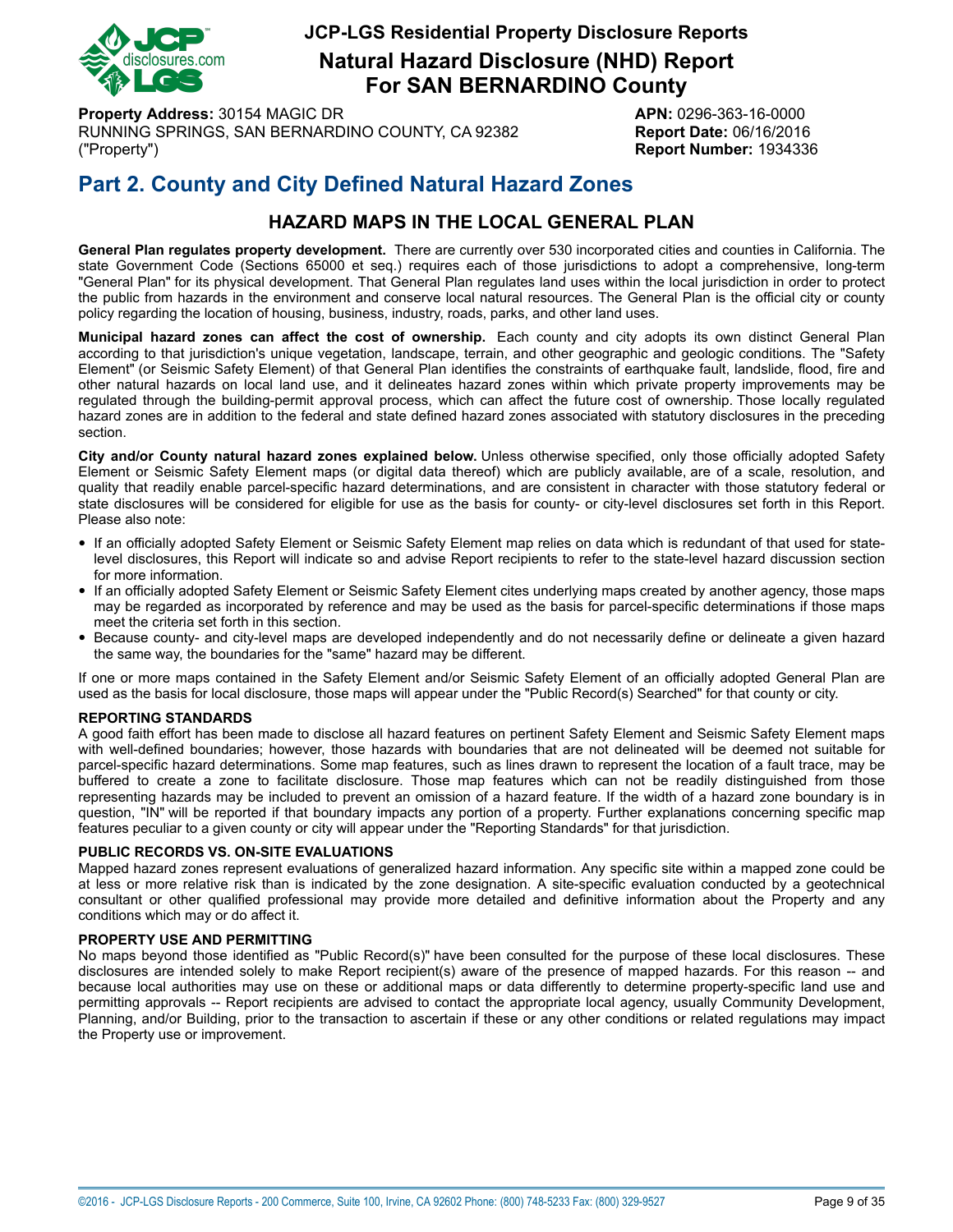

**Natural Hazard Disclosure (NHD) Report For SAN BERNARDINO County**

**Property Address:** 30154 MAGIC DR **APN:** 0296-363-16-0000 RUNNING SPRINGS, SAN BERNARDINO COUNTY, CA 92382 **Report Date:** 06/16/2016 ("Property") **Report Number:** 1934336

# **SAN BERNARDINO COUNTY OVERLAY ZONES DISCUSSION**

**PUBLIC RECORD(S) SEARCHED:** The following Public Records, incorporated by reference in the County Safety Element (and discussed at length in the related County Geologic Hazard Background Report) of the General Plan as adopted by the County Board of Supervisors in 2007 and updated in 2010, are utilized for those County-level disclosures below: "Geologic Hazard Overlay," "Flood Plain Safety Overlay," and "Fire Safety Overlay" digital data provided by the County.

#### <span id="page-9-0"></span>**FAULT ZONES**

San Bernardino County is crossed by numerous faults that have been, and could potentially be, the sources of moderate to large and potentially damaging earthquakes. While the County has officially adopted those "Earthquake Fault Zones" identified pursuant to the Alquist-Priolo Earthquake Fault Zoning Act for which disclosure is statutory, the Public Record also delineates the boundaries of "County Designated Fault Zones."

**Reporting Standards:**If any portion of the Property is located within either an "Earthquake Fault Zone" or a "County Designated Fault Zone" as delineated in the Public Record, "WITHIN" shall be reported.

#### <span id="page-9-3"></span>**LIQUEFACTION POTENTIAL**

Liquefaction potential exists where relatively loose, sandy soils exist with high groundwater level (less than 50 feet in depth) during long duration, high seismic ground shaking. Areas of the Valley Region that have liquefaction potential include the alluvial fans at the mouths of mountain canyons and river floodplain deposits along the Santa Ana River, Cajon Creek, and Lytle Creek. Within the Mountain and Desert Regions there are areas where alluvial deposits exist with relatively shallow groundwater, indicating the potential for liquefaction. These include areas along the Mojave River; areas adjacent to certain faults that form groundwater barriers such as local areas southwest of the Calico fault near Barstow, southwest of the Helendale fault in Lucerne Valley, and southwest of the Lockhart fault west of Barstow; the Mojave River Wash area south of the intersection of Interstate 15 and Basin Road; the area between Baker and Silver Lake; a small area between Big Bear Lake and Erwin Lake with high groundwater levels, and a small area between Big Bear Lake and Baldwin Lake. Please note that in March 2010 the County added new liquefaction susceptibility data for the Big Bear area for which data was previously not available. While many Valley and Mountain Region potential liquefaction areas are clearly delineated in the Public Record, those in the Desert Region are not.

**Reporting Standards:** If any portion of the Property is located within an area of Liquefaction Susceptibility as delineated in the Public Record, "IN" shall be reported. "Map Not Available" shall be reported for areas for which no data is available.

#### <span id="page-9-1"></span>**EXISTING LANDSLIDES**

Landslides typically occur in hillside or mountainous terrain, and occurrences are generally influenced by the nature of the rock or soil type, slope angle, groundwater levels, and precipitation. New or existing landslides can also be influenced by construction activity, unusual natural or artificial wetting (such as irrigation), or erosion. Other equally important factors contributing to landslides are the relationship of discontinuity (bedding, foliation, joints, and faults) orientation of the rock in relation to the slope direction, the physical condition and degree of weathering of the rock and soil, and the frequency, location, and magnitude of earthquakes. The Public Record used as the basis for this disclosure represents a combination of findings from three separate geological studies.

**Reporting Standards:** If any portion of the Property is located within a mapped "existing landslide" as delineated in the Public Record, "IN" shall be reported.

#### <span id="page-9-2"></span>**LANDSLIDE SUSCEPTIBILITY**

Different areas of the County have different levels of susceptibility to landslide activity. Areas of moderate relief, such as in the Chino Hills, or in areas adjacent to high relief, such as along the southern fronts of the San Gabriel and San Bernardino Mountains, are areas of concern. Localized areas in the Valley Region that have landslide potential include river banks and the areas surrounding large open excavations, such as quarries. Landslides of all types are common in the Mountain Region of the County due to steep slopes, sharp narrow ridges, and steep-walled incised canyons and valleys, when combined with adverse geologic structure, high precipitation, and earthquakes. The landslides range in size from small rock falls or topples along road cuts to large landslide complexes.

**Reporting Standards:** The area in which the Property is located with the highest Landslide Susceptibility ("High," "Medium-High," "Low-Medium," or "Low") as delineated in the Public Record shall be reported. "Map Not Available" shall be reported for areas for which no data is available. Please note that because subsurface conditions can vary over a relatively short distance in an area, some areas delineated as susceptible to landsliding may not actually be susceptible to landsliding. In addition, there may be localized areas that are susceptible to landsliding that have not been identified.

#### <span id="page-9-4"></span>**FIRE SAFETY AREA**

The Fire Safety Overlay is created to provide greater public safety in areas prone to wildland brush fires by establishing additional development standards for these areas. The County has established three "Fire Safety Areas":

• **Fire Safety Area <sup>1</sup>** (FS1), which includes areas within the mountains and valley foothills, is characterized by areas with moderate to steep terrain and moderate to heavy fuel loading.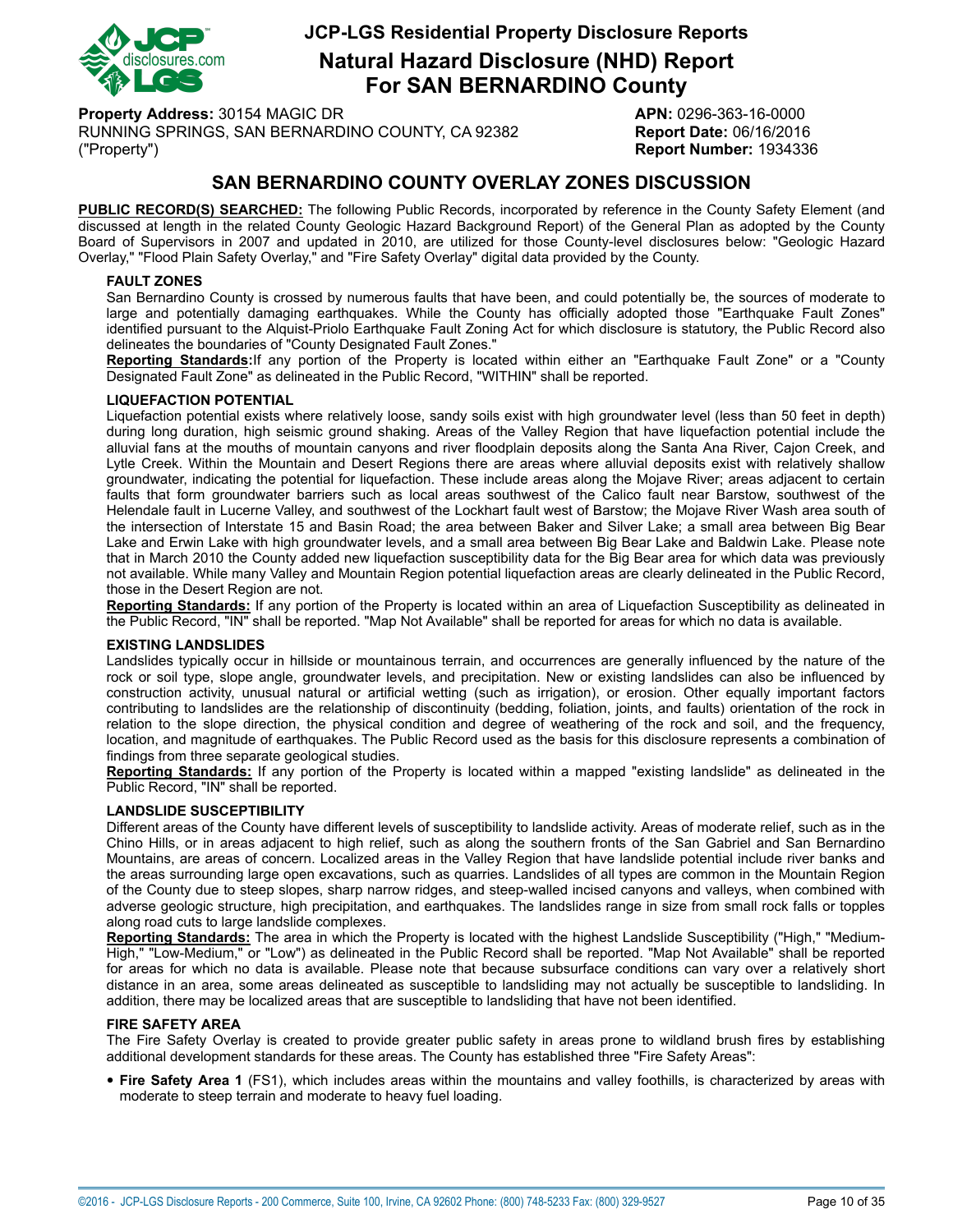

**Natural Hazard Disclosure (NHD) Report For SAN BERNARDINO County**

**Property Address:** 30154 MAGIC DR **APN:** 0296-363-16-0000

RUNNING SPRINGS, SAN BERNARDINO COUNTY, CA 92382 **Report Date:** 06/16/2016 ("Property") **Report Number:** 1934336

- **Fire Safety Area <sup>2</sup>** (FS2), which includes areas lands just to the north and east of the mountain FS1 area in the mountaindesert interface, is characterized by areas with gentle to moderate sloping terrain and light to moderate fuel loading. In addition, these areas are periodically subject to high wind conditions that have the potential to spread wildfire.
- **Fire Safety Area <sup>3</sup>** (FS3), which includes areas just south of the mountain FS1 area, is characterized by varying terrain from relatively flat to steeply sloping hillside areas. Present and future development is exposed to the impacts of wildland fires and other natural hazards primarily due to its proximity to FS1. These areas are subject to Santa Ana wind conditions that have the potential to spread wildfire.

**Reporting Standards:** If a Property is within a Fire Safety Area as delineated in the Public Record, "IN" shall be reported. If the Property is in more than one Fire Safety Area, the highest numbered ("1" being the highest) shall be reported. "NOT IN" shall be reported for those areas of the County not delineated in the Public Record as a Fire Safety Area. Please note the Public Record has a positional accuracy of +/- 750 feet.

#### <span id="page-10-0"></span>**AREAS OF SHALLOW FLOODING (PHELAN AREA ONLY)**

In 2008, FEMA completed their Digital Flood Insurance Rate Map (DFIRM) conversion and updated a number of flood zone areas in San Bernardino County. At that time FEMA designated large portions of the Phelan area Zone D, defined as an area with possible but undetermined flood hazards for which no flood analysis has been conducted. The County has since designated much of this area as a "Flood Plain Review Area 3" ("FP3") which includes areas of shallow flooding with undetermined, but possible, flood hazards. New developments within this and other Flood Plain Review Areas are subject to corresponding provisions of the County Development Code (Section 82.14.040).

**Reporting Standards**: If any portion of the Property is located within a "Flood Plain Review Area 3" as delineated in the Public Record, "IN" shall be reported. If a Property is within that portion of the designated Study Area for which FP3 data is not provided, or located outside the Study Area, "Map Not Available" shall be reported. For those properties for which "Map Not Available" is applicable, please refer to the state-level discussion and disclosure of Special Flood Hazard Area and the Special Flood Hazard Area determination.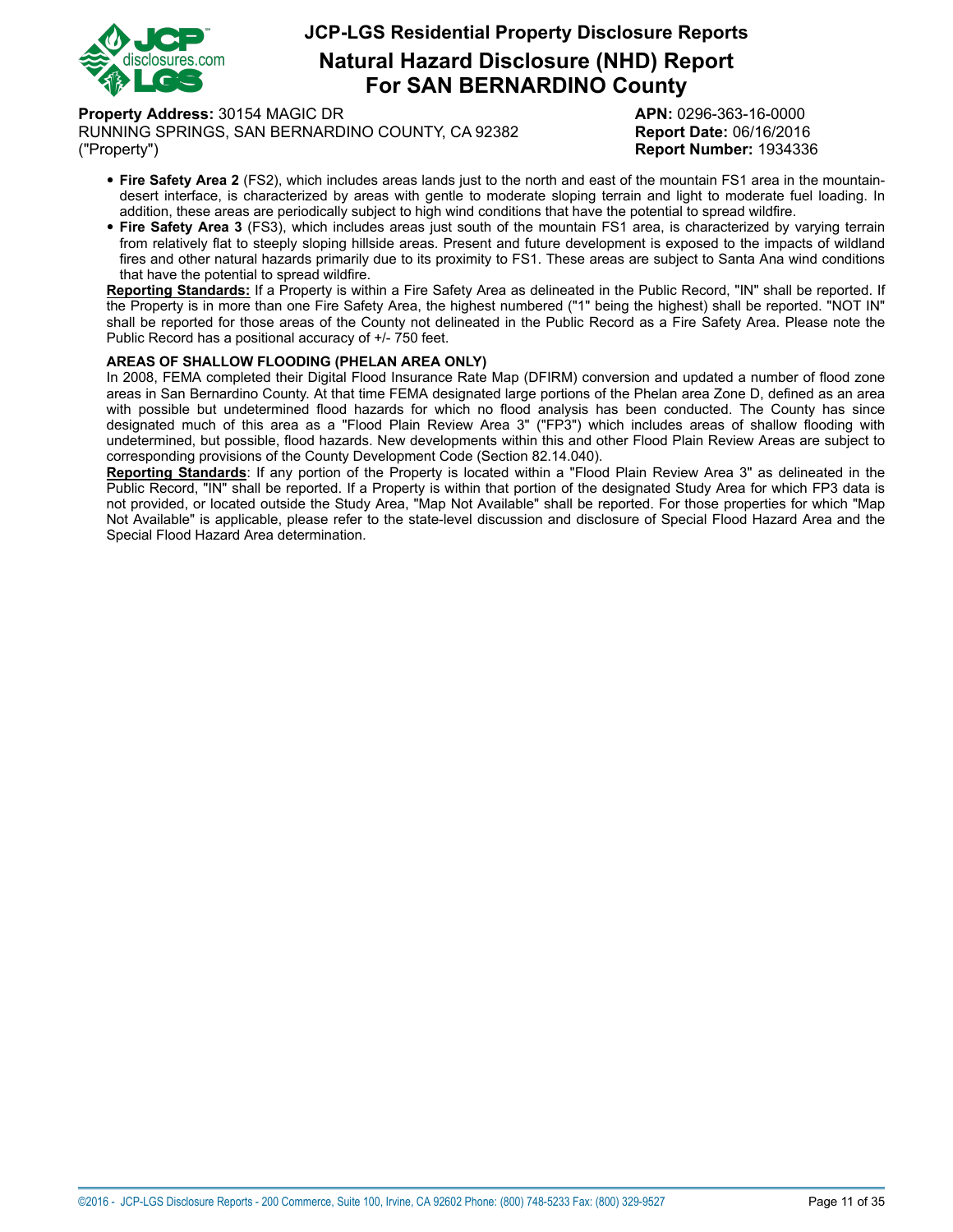

**Natural Hazard Disclosure (NHD) Report For SAN BERNARDINO County**

**Property Address:** 30154 MAGIC DR **APN:** 0296-363-16-0000 RUNNING SPRINGS, SAN BERNARDINO COUNTY, CA 92382 **Report Date:** 06/16/2016 ("Property") **Report Number:** 1934336

# **CITY-LEVEL GEOLOGIC AND SEISMIC ZONES DISCUSSION**

This Report reviews the officially adopted geologic hazard maps in the Safety Element that each city in California is required to include in its General Plan. The city the subject Property is located in has either not officially adopted hazard zonation maps in its General Plan at an appropriate scale to delineate where hazards may exist on a single parcel basis or will not make such maps available outside city offices. However, all Parties should be California is "earthquake country." Faults that may exist in this city or in neighboring regions could cause earthquake shaking or other fault related-phenomena on the Property. Other geologic hazards such as, but not limited to liquefaction (a type of soil settling that can occur when loose, water-saturated sediments are shaken significantly in an earthquake) may occur in certain valley floor areas and landslides are a possibility in any hillside area. Such potential natural hazards may exist and be delineated on other sources used by the city in its Planning, Engineering, or Building Departments. Such potential sources are not reviewed in this Report.

**END OF LOCAL AREA DISCLOSURES AND DISCUSSIONS SECTION**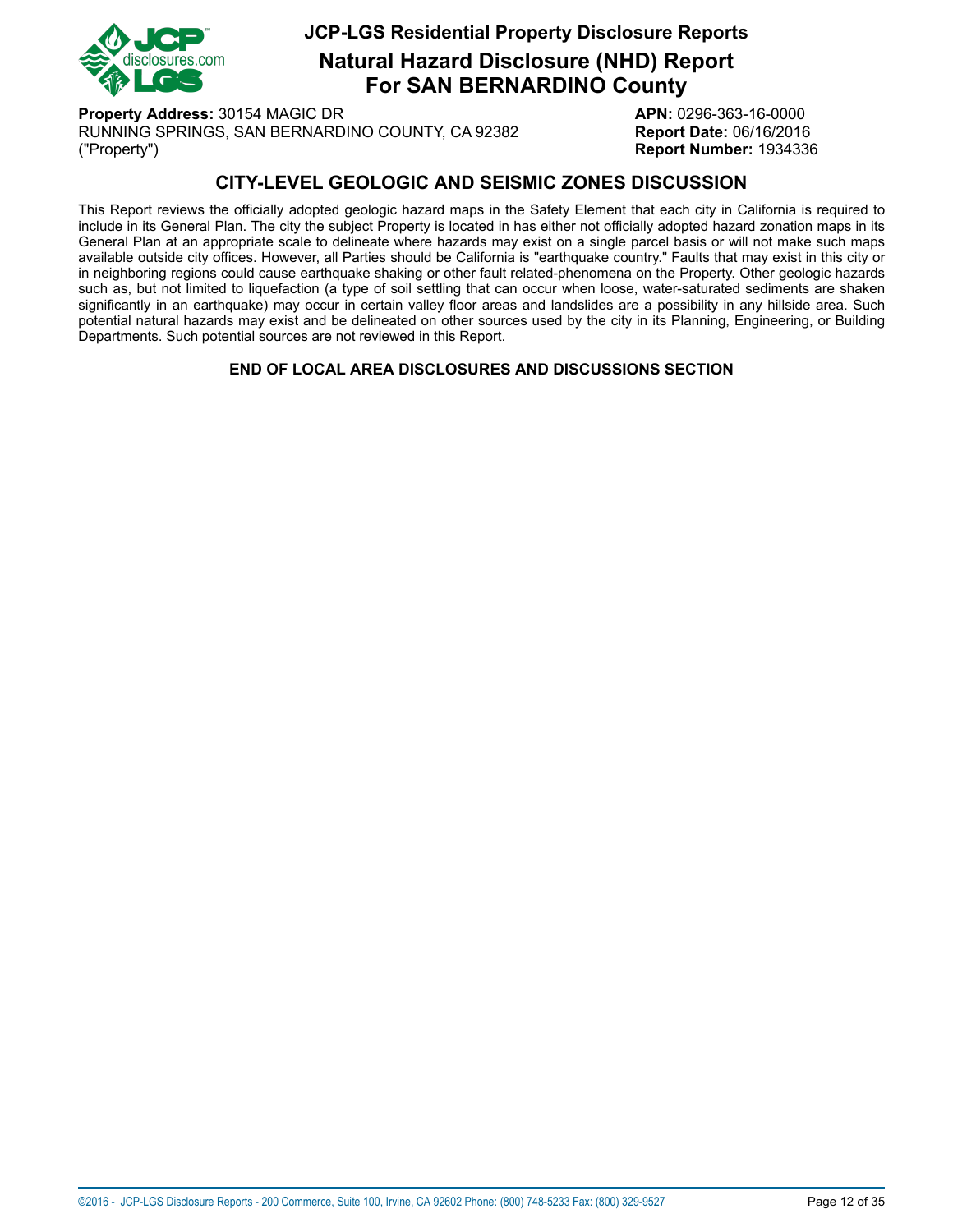

**Natural Hazard Disclosure (NHD) Report For SAN BERNARDINO County**

**Property Address:** 30154 MAGIC DR **APN:** 0296-363-16-0000 RUNNING SPRINGS, SAN BERNARDINO COUNTY, CA 92382 **Report Date:** 06/16/2016 ("Property") **Report Number:** 1934336

# **Part 3. Additional Property Specific Disclosures**

# **FORMER MILITARY ORDNANCE SITE DISCLOSURE**

<span id="page-12-0"></span>**DISCUSSION:** Former Military Ordnance (FUD) sites can include sites with common industrial waste (such as fuels), ordnance or other warfare materiel, unsafe structures to be demolished, or debris for removal. California Civil Code Section 1102 requires disclosure of those sites containing unexploded ordnance. "Military ordnance" is any kind of munitions, explosive device/material or chemical agent used in military weapons. Unexploded ordnance are munitions that did not detonate. NOTE: **MOST** FUD sites do not contain unexploded ordnance. Only those FUD sites that the U.S. Army Corps of Engineers (USACE) has identified to contain Military Ordnance or have mitigation projects planned for them are disclosed in this Report. Additional sites may be added as military installations are released under the Federal Base Realignment and Closure (BRAC) Act. Active military sites are NOT included on the FUD site list.

**PUBLIC RECORD:** Data contained in Inventory Project Reports, Archives Search Reports, and related materials produced for, and made publicly available in conjunction with, the Defense Environmental Restoration Program for Formerly Used Defense Sites by the U.S. Army Corps of Engineers. Sites for which no map has been made publicly available shall not be disclosed.

<span id="page-12-1"></span>**REPORTING STANDARD:** If one or more facility identified in the Public Record is situated within a one (1) mile radius of the Property, "**WITHIN**" shall be reported. The name of that facility or facilities shall also be reported.

# **COMMERCIAL OR INDUSTRIAL ZONING DISCLOSURE**

**DISCUSSION:** The seller of real property who has actual knowledge that the property is affected by or zoned to allow commercial or industrial use described in Section 731a of the Code of Civil Procedure shall give written notice of that knowledge to purchasers as soon as practicable before transfer of title (California Civil Code Section 1102.17). The Code of Civil Procedure Section 731a defines industrial use as areas in which a city and/or county has established zones or districts under authority of law wherein certain manufacturing or commercial or airport uses are expressly permitted. The "Zoning Disclosure" made in this Report DOES NOT purport to determine whether the subject property is or is not affected by a commercial or industrial zone. As stated above, that determination is based solely upon ACTUAL KNOWLEDGE of the seller of the subject property.

In an effort to help determine areas where this may be applicable, this disclosure identifies if a property exists within one mile of the seller's property that is zoned to allow for commercial or industrial use. Very commonly, a home will have in its vicinity one or more properties that are zoned for commercial or industrial use such as restaurants, gasoline stations, convenience stores, golf courses, country club etc.

**PUBLIC RECORD:** Based on publicly-available hardcopy and/or digital zoning and land use records for California cities and counties.

**REPORTING STANDARD:** If one or more property identified in the Public Record as "commercial," "industrial," or "mixed use" is situated within a one (1) mile radius of the Property, "**WITHIN**" shall be reported. Please note that an airport facility that may be classified as public use facility in the Public Record will be reported as "commercial/industrial" in this disclosure.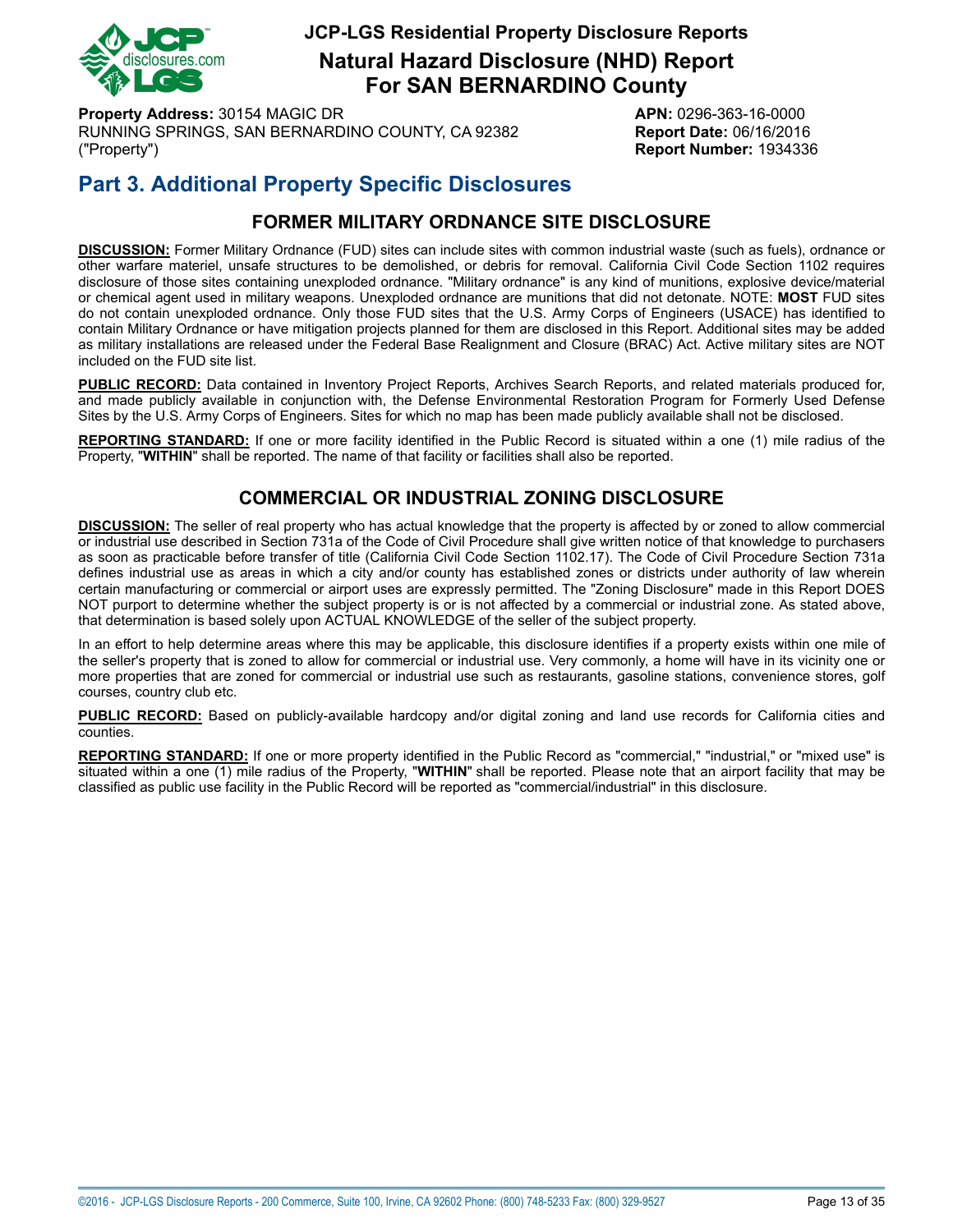

**Natural Hazard Disclosure (NHD) Report For SAN BERNARDINO County**

**Property Address:** 30154 MAGIC DR **APN:** 0296-363-16-0000 RUNNING SPRINGS, SAN BERNARDINO COUNTY, CA 92382 **Report Date:** 06/16/2016 ("Property") **Report Number:** 1934336

# **AIRPORT INFLUENCE AREA DISCLOSURE**

#### <span id="page-13-0"></span>**DISCUSSION:**

**Certain airports are not disclosed in this Report.** JCP-LGS has made a good faith effort to identify the airports covered under Section 1102.6a. Sources consulted include official land use maps and/or digital data made available by a governing Airport Land Use Commission (ALUC) or other designated government body. Most facilities for which an Airport Influence Area has been designated are included on the "California Airports List" maintained by the California Department of Transportation's Division of Aeronautics. Not disclosed in this Report are public use airports that are not in the "California Airports List", airports that are physically located outside California, heliports and seaplane bases that do not have regularly scheduled commercial service, and private airports or military air facilities unless specifically identified in the "California Airports List". **If the seller has actual** knowledge of an airport in the vicinity of the subject property that is not disclosed in this Report, and that is material to **the transaction, the seller should disclose this actual knowledge in writing to the buyer.**

Most facilities for which an Airport Influence Area has been designated are included on the "California Airports List" maintained by the California Department of Transportation's Division of Aeronautics. The inclusion of military and private airports varies by County, and heliports and seaplane bases are not included, therefore, airports in these categories may or may not be included in this disclosure.

**NOTE:** Proximity to an airport does not necessarily mean that the property is exposed to significant aviation noise levels. Alternatively, there may be properties exposed to aviation noise that are greater than two miles from an airport. Factors that affect the level of aviation noise include weather, aircraft type and size, frequency of aircraft operations, airport layout, flight patterns or nighttime operations. Buyer should be aware that aviation noise levels can vary seasonally or change if airport usage changes.

**PUBLIC RECORD:** Based on officially adopted land use maps and/or digital data made publicly available by the governing ALUC or other designated government body. If the ALUC or other designated government body has not made publicly available a current officially adopted airport influence area map, then California law states that "a written disclosure of an airport within two (2) statute miles shall be deemed to satisfy any city or county requirements for the disclosure of airports in connection with transfers of real property."

**REPORTING STANDARD:** "**IN**" shall be reported along with the facility name(s) and the "Notice of Airport in Vicinity" if any portion of the Property is situated within either (a) an Airport Influence Area as designated on officially adopted maps or digital data or (b) a two (2) mile radius of a qualifying facility for which an official Airport Influence Area map or digital data has not been made publicly available by the ALUC or other designated governing body. "**NOT IN**" shall be reported if no portion of the Property is within either area.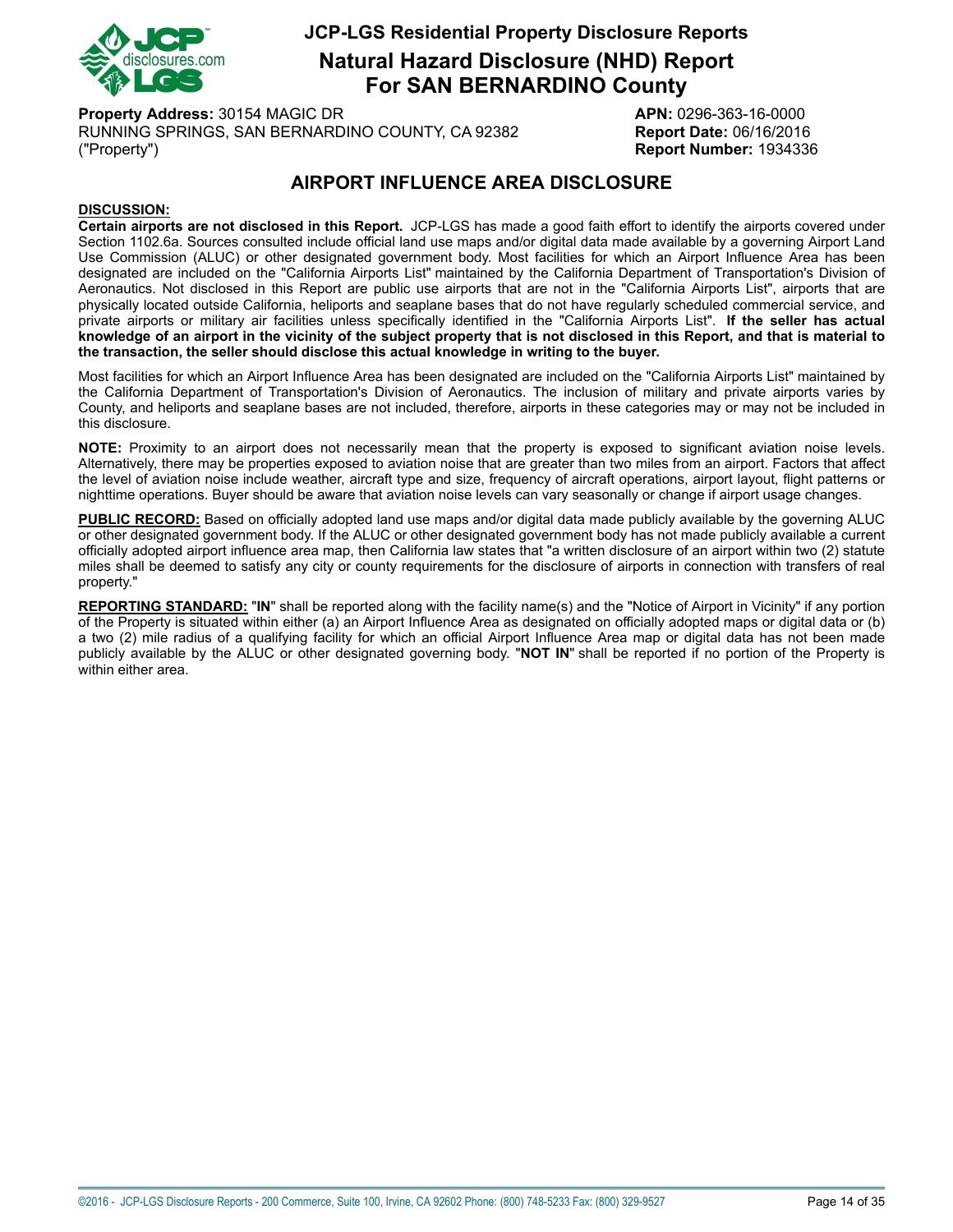

**Natural Hazard Disclosure (NHD) Report For SAN BERNARDINO County**

**Property Address:** 30154 MAGIC DR **APN:** 0296-363-16-0000 RUNNING SPRINGS, SAN BERNARDINO COUNTY, CA 92382 **Report Date:** 06/16/2016 ("Property") **Report Number:** 1934336

# **AIRPORT NOISE DISCLOSURE**

<span id="page-14-0"></span>**DISCUSSION:** California Civil Code §1102.17 requires the seller(s) of residential real property who has/have actual knowledge that the property in the transaction is affected by airport use must give written notice of that knowledge, as soon as practicable, before transfer of title.

Under the Federal Aviation Administration's *Airport Noise Compatibility Planning Program Part 150*, certain 65 decibel (dB) Community Noise Equivalent Level (CNEL) contour maps have been produced for some airports. Not all airports have produced noise exposure maps. A property may be near or at some distance from an airport and not be within a delineated noise exposure area, but still experience aviation noise. Unless 65dB CNEL contour maps are published, helipads and military sites are not included in this section of the Report.

The *Airport Noise Compatibility Planning Program* is voluntary and not all airports have elected to participate. Furthermore, not all property in the vicinity of an airport is exposed to 65dB CNEL or greater average aviation noise levels. Conversely a property may be at some distance from an airport and still experience aviation noise. Buyer should be aware that aviation noise levels can vary seasonally or change if airport usage changes after a map is published or after the Report Date. JCP-LGS uses the most seasonally conservative noise exposures provided.

Federal funding may be available to help airports implement noise reduction programs. Such programs vary and may include purchasing properties, rezoning, and insulating homes for sound within 65dB areas delineated on CNEL maps. Airport owners have also cooperated by imposing airport use restrictions that include curfews, modifying flight paths, and aircraft limitations.

**PUBLIC RECORD:** Certain 65 decibel (dB) Community Noise Equivalent Level (CNEL) contour maps produced under the Federal Aviation Administration's *Airport Noise Compatibility Planning Program Part 150*.

**REPORTING STANDARD:** "**IN**" shall be reported if any portion of the Property is situated within a 65 decibel Community Noise Equivalent Level contour identified in the Public Record. "**NOT IN**" shall be reported if no portion of the Property is situated within a 65 decibel Community Noise Equivalent Level contour identified in the Public Record.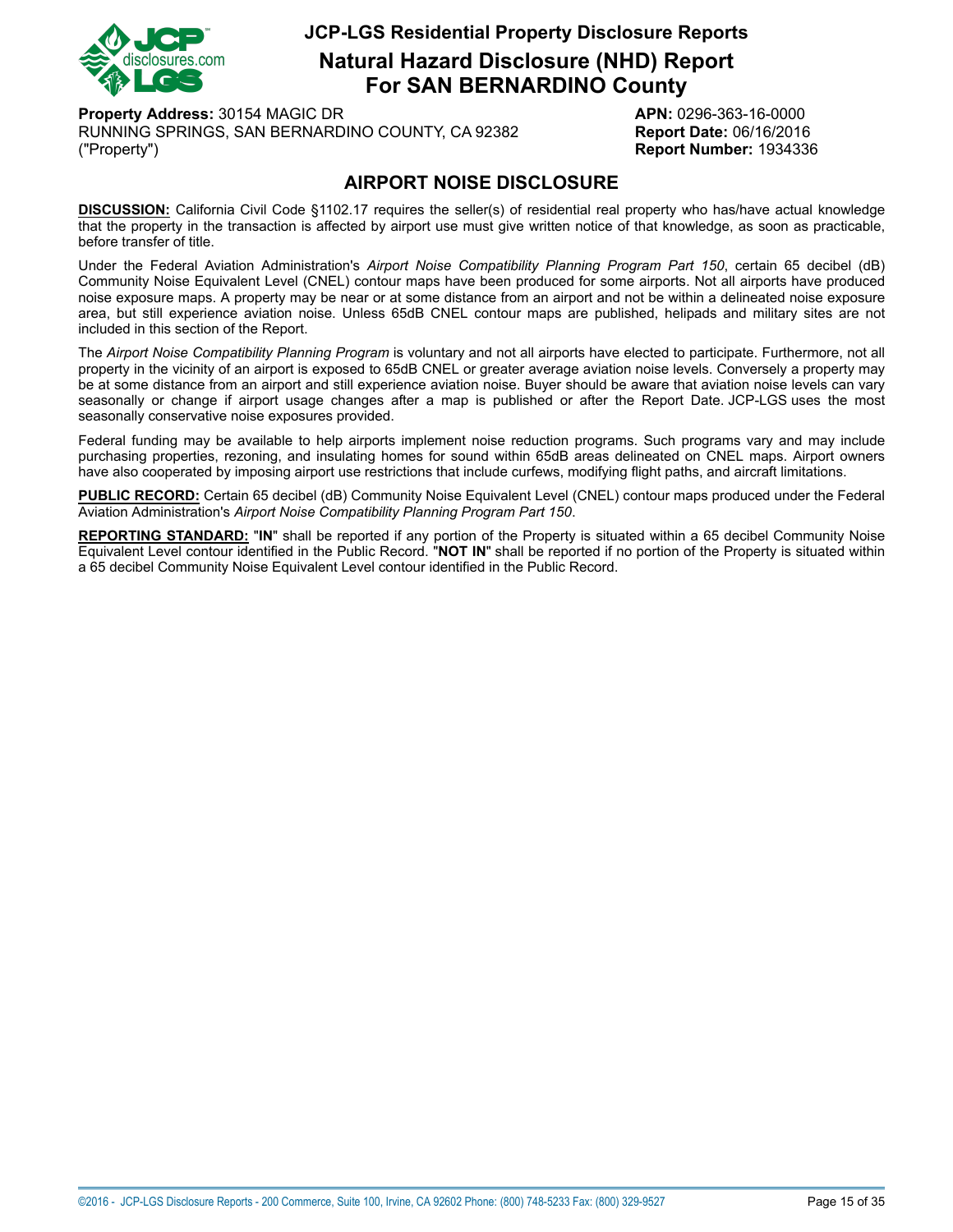

**Natural Hazard Disclosure (NHD) Report For SAN BERNARDINO County**

**Property Address:** 30154 MAGIC DR **APN:** 0296-363-16-0000 RUNNING SPRINGS, SAN BERNARDINO COUNTY, CA 92382 **Report Date:** 06/16/2016 ("Property") **Report Number:** 1934336

## **CALIFORNIA ENERGY COMMISSION DUCT SEALING & TESTING REQUIREMENT**

<span id="page-15-0"></span>**DISCUSSION:** According to the California Energy Commission ("CEC") most California homes have improperly sealed central air conditioning and heating system ducts such that approximately 30 percent of the conditioned air actually leaks outside the home.

Effective July 1, 2014, in order to combat this waste of energy and money, the CEC updated its residential duct sealing and testing requirements in the 2013 Building Energy Efficiency Standards (Title 24). Previously, such duct sealing and testing was required only in certain CEC-designated climate zones when a central air conditioner or furnace is installed or replaced. **The revised** standards now make duct sealing and testing mandatory in all California climate zones when such a system is installed **or replaced.** Ducts found to leak more than 15 percent or more must be repaired. Once a contractor tests and fixes these ducts, you must have an approved third-party verifier determine that the ducts have been properly sealed. The CEC cautions homeowners that a contractor who fails to obtain a required building permit and fails to test and repair your ducts "is violating the law and exposing you to additional costs and liability." If you do not obtain a permit, you may be required to bring your home into compliance with code requirements for that work and may incur additional penalties and fines that have to be paid prior to selling your home. Remember that you have a duty to disclose whether you obtained required permits for work performed to prospective Buyers and appraisers. Local governments may mandate more stringent requirements.

Please note there are specific alternatives that allow high efficiency equipment and added duct insulation to be installed instead of fixing duct leaks. Please also be advised that there are separate regulations which govern duct insulation levels required by climate zone and HVAC system.

For more information please contact the California Energy Commission or visit the official CEC "2013 Building Energy Efficiency Standards" portal at: <http://www.energy.ca.gov/title24/2013standards/index.html>

**PUBLIC RECORD:** 2013 Building Energy Efficiency Standards (Title 24).

**REPORTING STANDARD:** "**WITHIN**" shall be reported regardless of CEC-designated climate zone pursuant to the revised Title 24 Standards.

### **COOLING AND HEATING ENERGY-EFFICIENCY ADVISORY**

Effective January 1, 2015, new federal energy-efficiency standards apply to the repair and replacement of residential heating, ventilation and air conditioning ("HVAC") systems. The new standards raise the minimum efficiency requirements for air conditioning systems and certain types of heating systems. Energy efficiency is measured by the Seasonal Energy Efficiency Ratio ("SEER"), which compares the amount of cooling (or heating) output by an HVAC system to the amount of energy (electricity or gas) input over its operating season. The higher the system's SEER value, the more energy-efficient it is and the lower the unit cost of cooling (or heating) a home.

For the first time, federal minimum-efficiency standards will vary by region. Prior to 2015 one standard, called SEER 13, applied nationwide. Now, in California, Nevada, Arizona and New Mexico (the Southwestern Region), SEER 13 has been replaced by the more efficient SEER 14 standard. In the Southwestern Region the new rule allows repairs to existing SEER 13-compliant systems. However, in many cases a full system replacement (both the indoor and outdoor unit) will be necessary to make the system compatible, and replacement is allowed only with a SEER 14-compliant unit. The higher standard may increase the replacement cost to the property owner because the SEER 14 efficiency improvements require increased complexity of the new equipment, and the SEER 14 units may not fit in the existing space, requiring structural modifications at the owner's expense. In some cases the SEER 14 standard could double the cost of replacement over the earlier replacement cost. For applicable details and codes, see the California Energy Commission web page at: [http://www.energy.ca.gov/title24/2013standards/residential\\_manual.html](http://www.energy.ca.gov/title24/2013standards/residential_manual.html) (The new federal standards go into effect on January 1, 2015, which is six months after the July 1, 2014, effective date of the 2013 Standards.)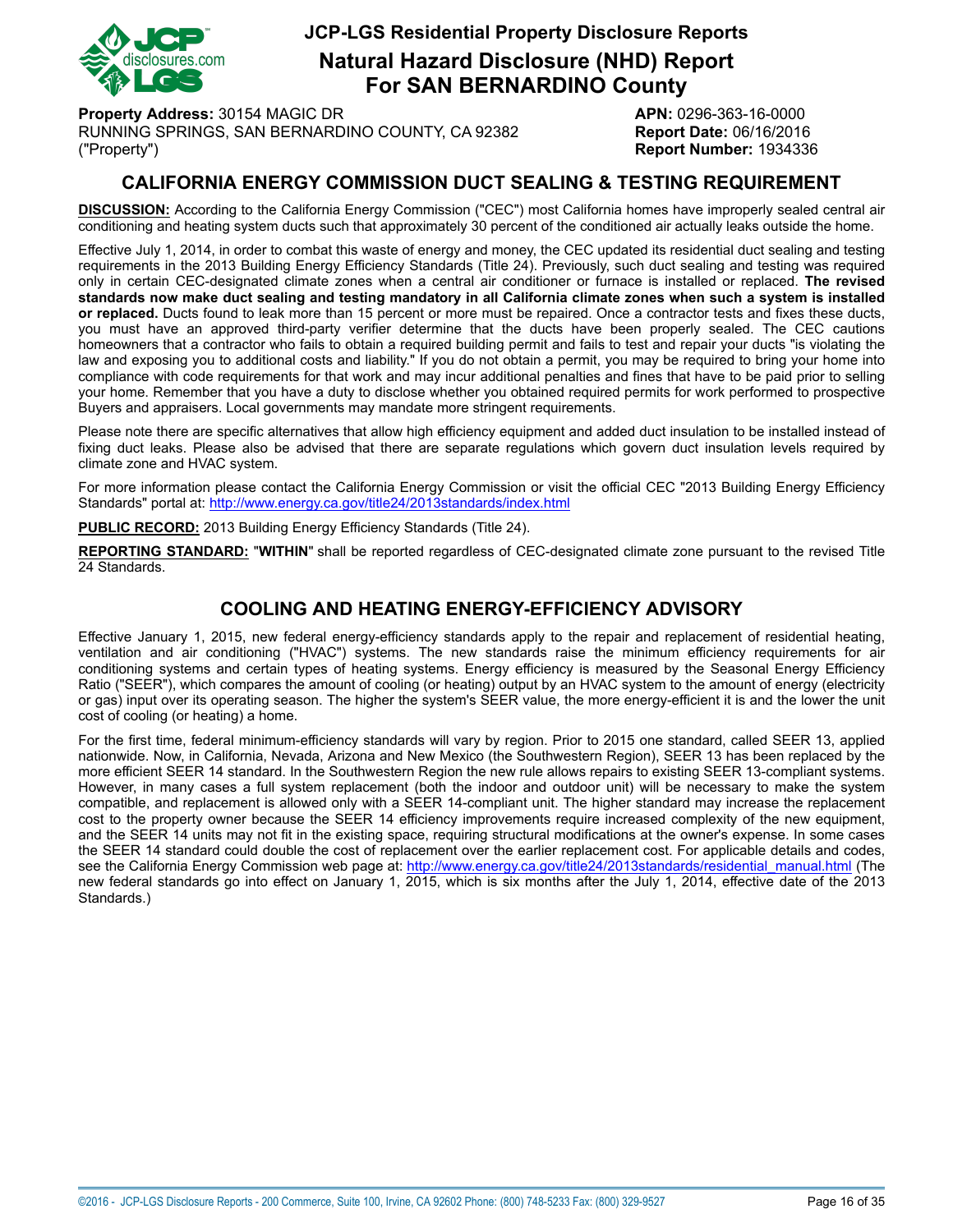

**Natural Hazard Disclosure (NHD) Report For SAN BERNARDINO County**

**Property Address:** 30154 MAGIC DR **APN:** 0296-363-16-0000 RUNNING SPRINGS, SAN BERNARDINO COUNTY, CA 92382 **Report Date:** 06/16/2016 ("Property") **Report Number:** 1934336

# **STATEWIDE RIGHT TO FARM DISCLOSURE**

#### <span id="page-16-0"></span>**DISCUSSION:**

California has a "Right to Farm Act" (Civil Code Section 3482.5) to protect farming operations. When agricultural land within the State's agricultural areas is bought and sold, the purchasers are often not made aware of the fact that there are right-to-farm laws. This has lead to confusion and a misunderstanding of the actual uses of the land or uses of the surrounding agricultural lands.

In 2008 the State of California enacted Assembly Bill 2881 to limit the exposure of farmers to nuisance lawsuits by homeowners in neighboring developments. The mechanism of this bill is a formal notification of the Buyer, through a "Notice of Right to Farm" in an expert disclosure report that advises the Buyer if the subject property is within one mile of farmland as defined in the bill.

If the seller has actual knowledge of an agricultural operation in the vicinity of the subject property that is not disclosed in this Report, and that is material to the transaction, the seller should disclose this actual knowledge in writing to the **Buyer.**

**PUBLIC RECORD:** Based on the most current available version of the "Important Farmland Map" issued by the California Department of Conservation, Division of Land Resource Protection, utilizing solely the county-level GIS map data, if any, available on the Division's Farmland Mapping and Monitoring Program website, pursuant to Section 11010 of the Business and Professions Code, and Section 1103.4 of the California Civil Code.

**REPORTING STANDARD:** "**IN**" shall be reported and the "Notice of Right to Farm" provided if any portion of the Property is situated within, or within one mile of, a parcel of real property designated as "Prime Farmland," "Farmland of Statewide Importance," "Unique Farmland," "Farmland of Local Importance," or "Grazing Land" in the public record. "**NOT IN**" shall be reported if no portion of the Property is within that area.

Some counties, or parts thereof, are not included in the Public Record because they have not been mapped for farmland parcels under this State program. Typically, this is because the county area is public land and not planned for incorporation, or, in the case of San Francisco, the county is entirely incorporated. In those instances, we report "Map Not Available" above, or "Map N/A" in the table of summary determinations at the beginning of this Report.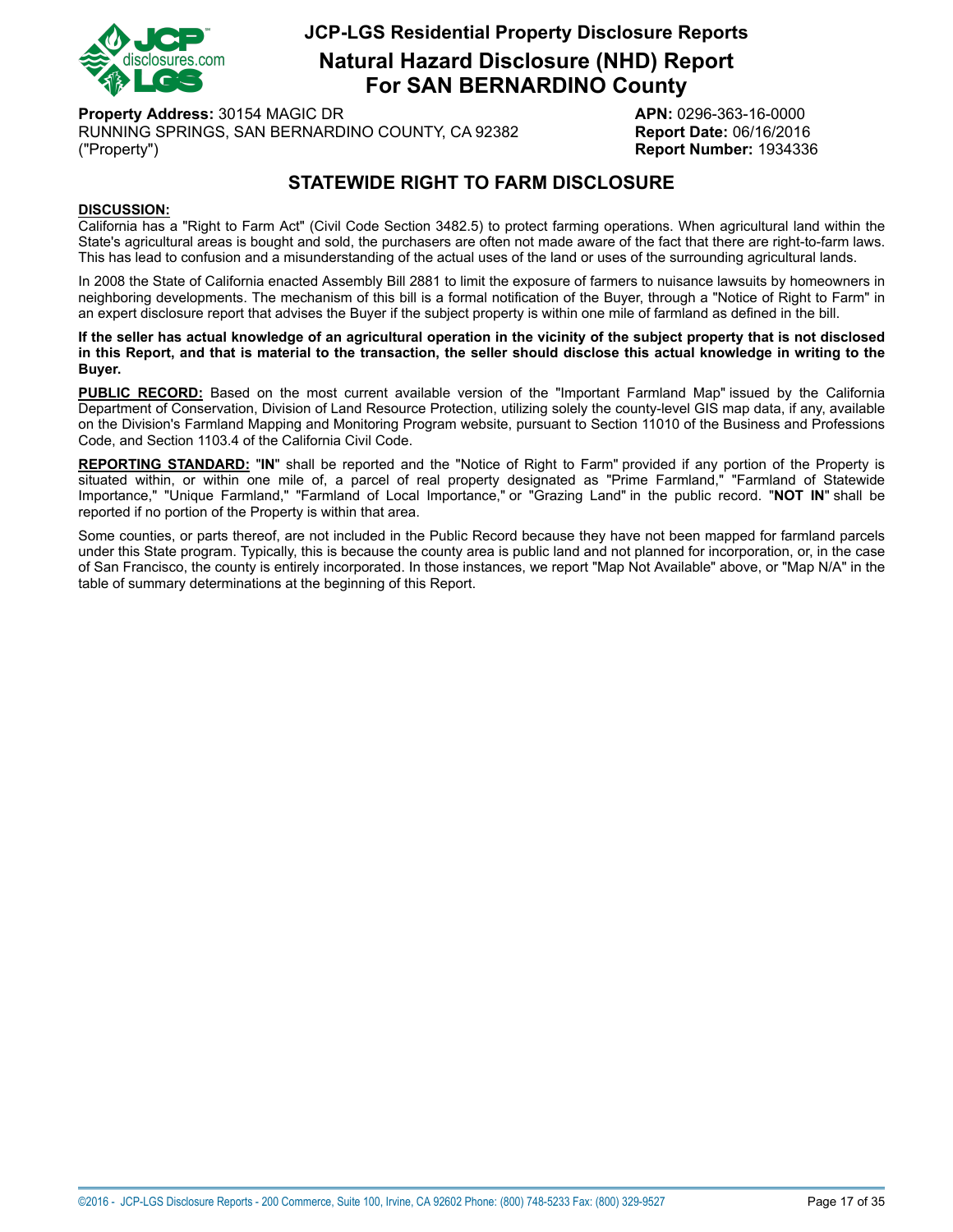

**Natural Hazard Disclosure (NHD) Report For SAN BERNARDINO County**

**Property Address:** 30154 MAGIC DR **APN:** 0296-363-16-0000 RUNNING SPRINGS, SAN BERNARDINO COUNTY, CA 92382 **Report Date:** 06/16/2016 ("Property") **Report Number:** 1934336

## **NOTICE OF MINING OPERATIONS DISCLOSURE**

<span id="page-17-0"></span>If the Property has been determined to be located within one (1) mile of a reported mining operation(s), the following notice is provided as mandated by California law:

#### **NOTICE OF MINING OPERATIONS**

This property is located within one mile of a mine operation for which the mine owner or operator has reported mine location data to the Department of Conservation pursuant to Section 2207 of the Public Resources Code. Accordingly, the property may be subject to inconveniences resulting from mining operations. You may wish to consider the impacts **of these practices before you complete your transaction.**

**DISCUSSION:** Historically mining operations have been located in remote areas. However, increasing urbanization has resulted in some residential projects being developed near existing mining operations.

California Public Resources Code §2207 requires owners and operators of mining operations to provide annually specific information to the California Department of Conservation ("DOC"), including but not limited to, (i) ownership and contact information, and (ii) the latitude, longitude, and approximate boundaries of the mining operation marked on a specific United States Geological Survey map. The Office of Mining Reclamation ("OMR") is a division of the DOC. Using the mandatory data specified above, OMR provides map coordinate data that can be used by GIS systems to create points representing mine<br>locations ("OMR Maps"). For more information please visit OMR's Mines OnLine Map Viewer locations ("OMR Maps"). For more information please visit OMR's Mines OnLine Map Viewer (http://maps.conservation.ca.gov/mol/index.html).

Effective January 1, 2012, California Civil Code §1103.4 requires the seller of residential property to disclose to a Buyer if the residential property is located with one (1) mile of mining operations as specified on OMR Maps.

#### **Special Notes:**

1. This statutory disclosure does not rely on the OMR's "AB 3098 List," a list of mines regulated under the Surface Mining and Reclamation Act of 1975 ("SMARA") that meet provisions set forth under California Public Resources Code §2717(b). The AB 3098 List does not include map coordinate data as required under California Public Resources Code §2207 and may not include all mining operations subject to the "Notice of Mining Operations" disclosure.

2. This "Notice of Mining Operations" disclosure is not satisfied by disclosing abandoned mines. An abandoned mine is NOT an operating mine. California Civil Code §1103.4 is satisfied only by disclosing based on OMR Maps.

**PUBLIC RECORD:** Mining operations as provided on OMR Maps made publicly available by DOC pursuant to California law.

**REPORTING STANDARD:** "**IN**" is reported if any portion of the Property is located within a one (1) mile radius of one or more mining operation(s) identified in the Public Record for which map coordinate data is provided. If "**IN**", the name of the mining operation(s) as it appears in the Public Record is also reported. "**NOT IN**" is reported if no portion of the Property is located within a one (1) mile radius of a mining operation specified on OMR Maps.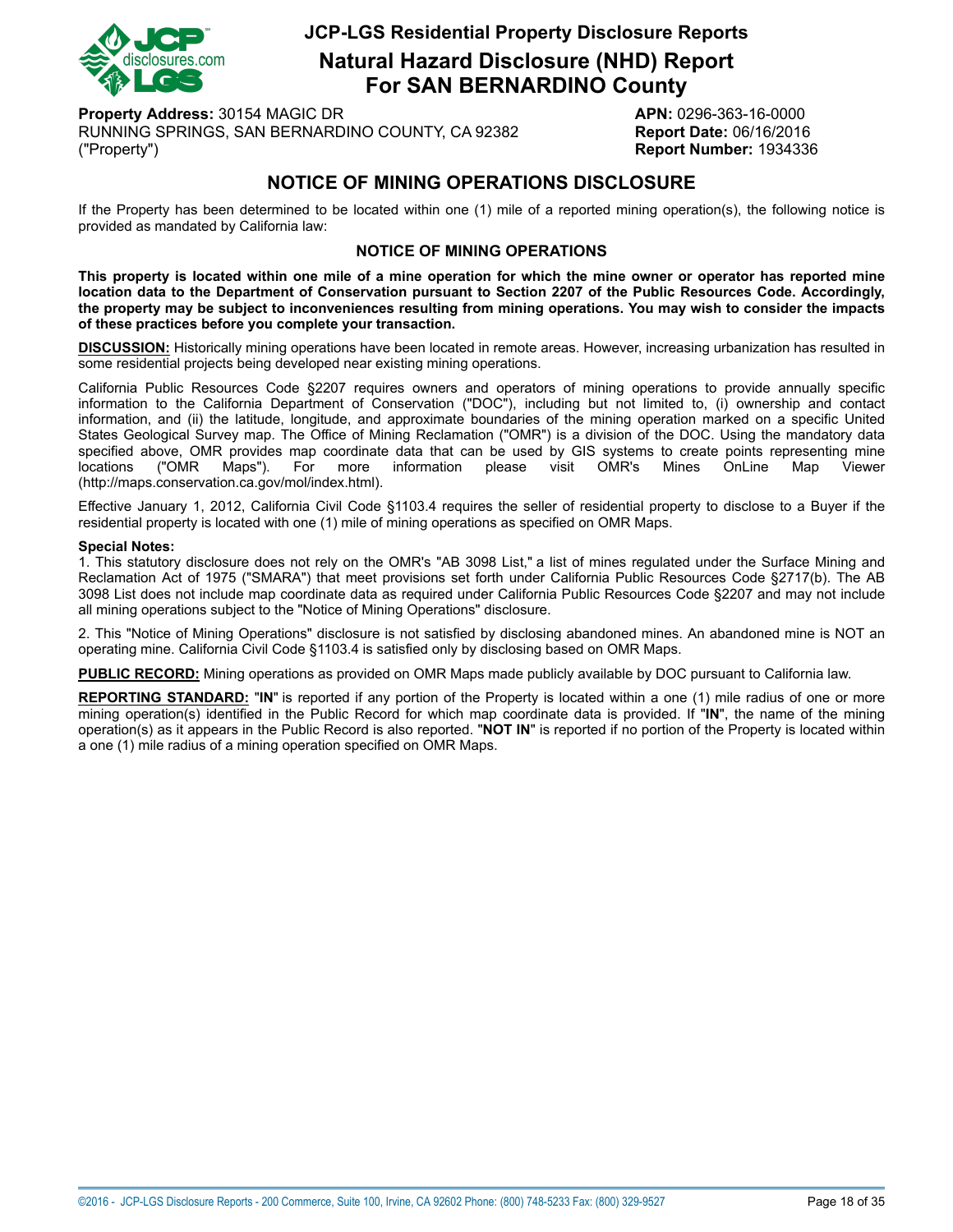

**Natural Hazard Disclosure (NHD) Report For SAN BERNARDINO County**

**Property Address:** 30154 MAGIC DR **APN:** 0296-363-16-0000 RUNNING SPRINGS, SAN BERNARDINO COUNTY, CA 92382 **Report Date:** 06/16/2016 ("Property") **Report Number:** 1934336

# <span id="page-18-0"></span>**Part 4. General Advisories**

### **REGISTERED SEX OFFENDER DATABASE DISCLOSURE REQUIREMENT ("MEGAN'S LAW")**

Notice: Pursuant to Section 290.46 of the Penal Code, information about specified registered sex offenders is made available to the public via an Internet Web site maintained by the Department of Justice at www.meganslaw.ca.gov. Depending on an offender's criminal history, this information will include either the address at which the offender **resides or the community of residence and ZIP Code in which he or she resides.**

**DISCUSSION:** California law (AB 488), signed by the Governor on September 24, 2004, provides the public with Internet access to detailed information on registered sex offenders. The Sex Offender Tracking Program of the California Department of Justice (DOJ) maintains the database of the locations of persons required to register pursuant to paragraph (1) of subdivision (a) of Section 290.46 of the Penal Code. The online database is updated with data provided by local sheriff and police agencies on an ongoing basis. It presents offender information in 13 languages; may be searched by a sex offender's specific name, zip code, or city/county; provides access to detailed personal profile information on each registrant; and includes a map of your neighborhood.

#### **California Department of Justice Information Sources:**

Megan's Law Sex Offender Locator Web Site: <http://www.meganslaw.ca.gov>

California Department of Justice Megan's Law Email Address: meganslaw@doj.ca.gov

#### **Local Information Locations For The Property:**

All sheriffs departments and every police department in jurisdictions with a population of 200,000 or more are required to make a CD-ROM available free to the public for viewing. Although not required, many other law enforcement departments in smaller jurisdictions make the CD-ROM available as well. Please call the local law enforcement department to investigate availability.

#### *The following are the law enforcement departments in your county that are REQUIRED to make information available:*

**San Bernardino County Sheriff Department** (909) 387-3615

#### **Explanation and How to Obtain Information**

For over 50 years, California has required certain sex offenders to register with their local law enforcement agencies. However, information on the whereabouts of the sex offenders was not available to the public until implementation of the Child Molester Identification Line in July 1995. The available information was expanded by California's "Megan's Law" in 1996 (Chapter 908, Stats. of 1996). Megan's Law provides certain information on the whereabouts of "serious" and "high-risk" sex offenders. The law specifically prohibits using the information to harass or commit any crime against the offender. The information on a registered sex offender includes: name and known aliases; age and sex; physical description, including scars, marks and tattoos; photograph, if available; crimes resulting in registration; county of residence; and zip code (from last registration). Accessing the online database requires agreement to the DOJ's terms of use on the web page.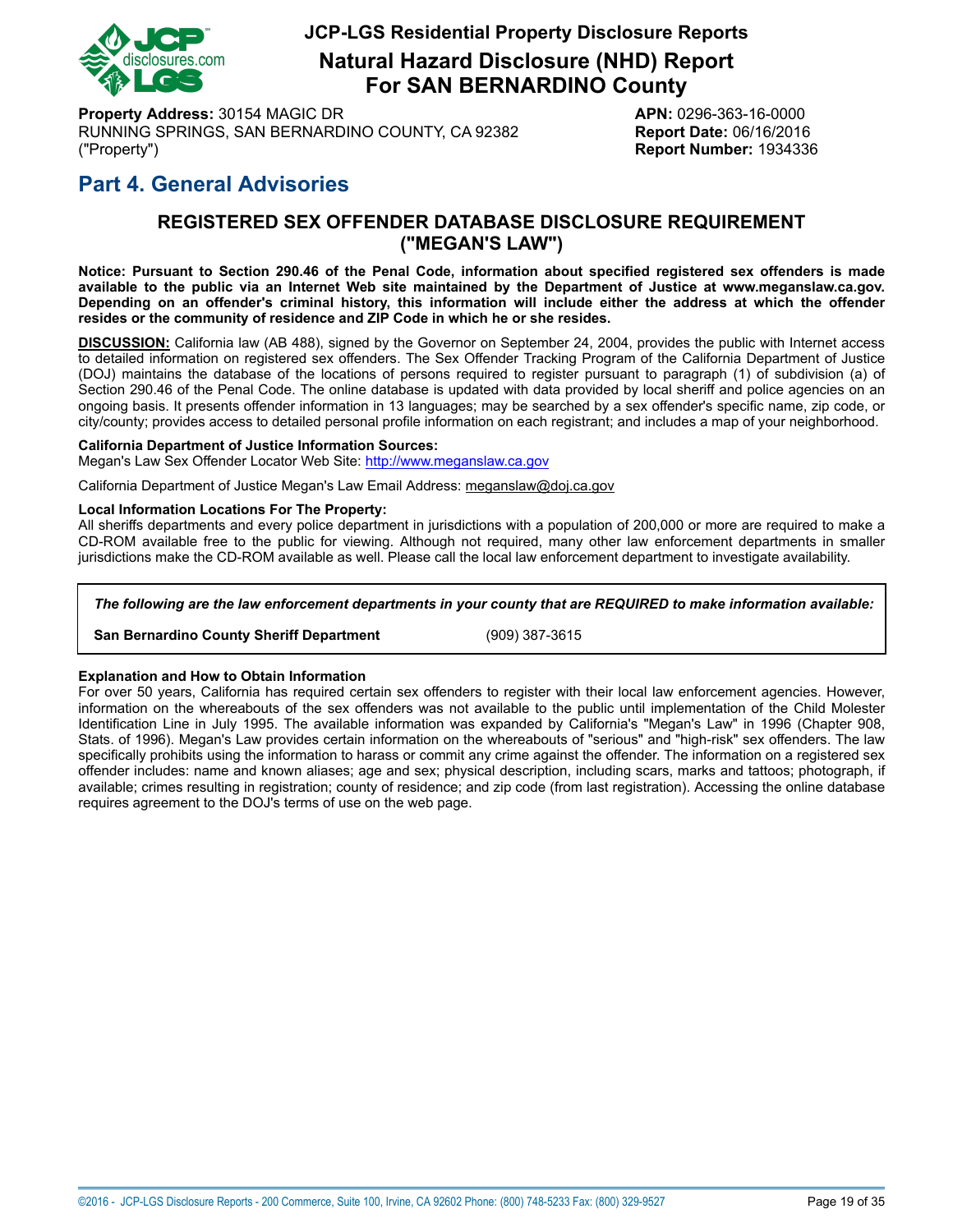

**Natural Hazard Disclosure (NHD) Report For SAN BERNARDINO County**

**Property Address:** 30154 MAGIC DR **APN:** 0296-363-16-0000 RUNNING SPRINGS, SAN BERNARDINO COUNTY, CA 92382 **Report Date:** 06/16/2016 ("Property") **Report Number:** 1934336

## **GAS AND HAZARDOUS LIQUID TRANSMISSION PIPELINE DATABASE DISCLOSURE REQUIREMENT**

<span id="page-19-0"></span>**DISCUSSION:** Following a number of pipeline disasters in the U.S., such as the 2010 San Bruno explosion in Northern California, there is an increased awareness of the potential dangers associated with underground transmission pipelines. As a result, the California Legislature unanimously passed Assembly Bill 1511 (Bradford), signed by Governor Jerry Brown on July 13, 2012. This law, which becomes effective January 1, 2013, is chaptered as California Civil Code Section 2079.10.5 and mandates the disclosure of the following notice to Buyers:

#### **NOTICE REGARDING GAS AND HAZARDOUS LIQUID TRANSMISSION PIPELINES**

**This notice is being provided simply to inform you that information about the general location of gas and hazardous liquid transmission pipelines is available to the public via the National Pipeline Mapping System (NPMS) Internet Web site maintained by the United States Department of Transportation at http://www.npms.phmsa.dot.gov/. To seek further information about possible transmission pipelines near the property, you may contact your local gas utility or other pipeline operators in the area. Contact information for pipeline operators is searchable by ZIP Code and county on the NPMS Internet Web site. (California Civil Code Section 2079.10.5(a))**

*Civil Code Section 2079.10.5(c) adds, "Nothing in this section shall alter any existing duty under any* other statute or decisional law imposed upon the seller or broker, including, but not limited to, the duties of a seller or broker under this article, or the duties of a seller or broker under Article 1.5 (commencing *with Section 1102) of Chapter 2 of Title 4 of Part 4 of Division 2."*

**Such "existing duties" include the disclosure of actual knowledge about a potential hazard, such as may** be created by the delivery of a letter from the local utility company informing the seller that a gas **transmission pipeline exists within 2,000 feet of the Property.**

**Beginning on the law's January 1, 2013, effective date,** except where such"existing duties" apply, "Upon delivery of the notice to the transferee of the real property, the seller or broker is not required to provide information in addition to that contained in the notice regarding gas and hazardous liquid transmission pipelines in subdivision (a). The information in the notice shall be deemed to be adequate to inform the transferee about the existence of a statewide database of the locations of gas and hazardous liquid transmission pipelines and information from the database regarding those locations." (California Civil Code Section 2079.10.5(b))

The disclosure of underground transmission pipelines helps the parties in a real estate transaction make an informed decision and is in the best interest of the public. Buver should be aware that, according to the NPMS Internet Web site. gas and/or hazardous liguid transmission pipelines are known to exist in 49 of California's 58 counties, the exceptions being in rural mountainous parts of the state. Every home that utilizes natural gas is connected to a gas "distribution" **pipeline, which is generally of smaller size and lower pressure than a transmission pipeline.**

#### **For More Information**

To investigate whether any pipeline easement (right-of-way) exists on the Property, Buyer should review the Preliminary Title Report. Buyer should consult an attorney for interpretation of any law. This notice is for information purposes only and **should not be construed as legal advice.**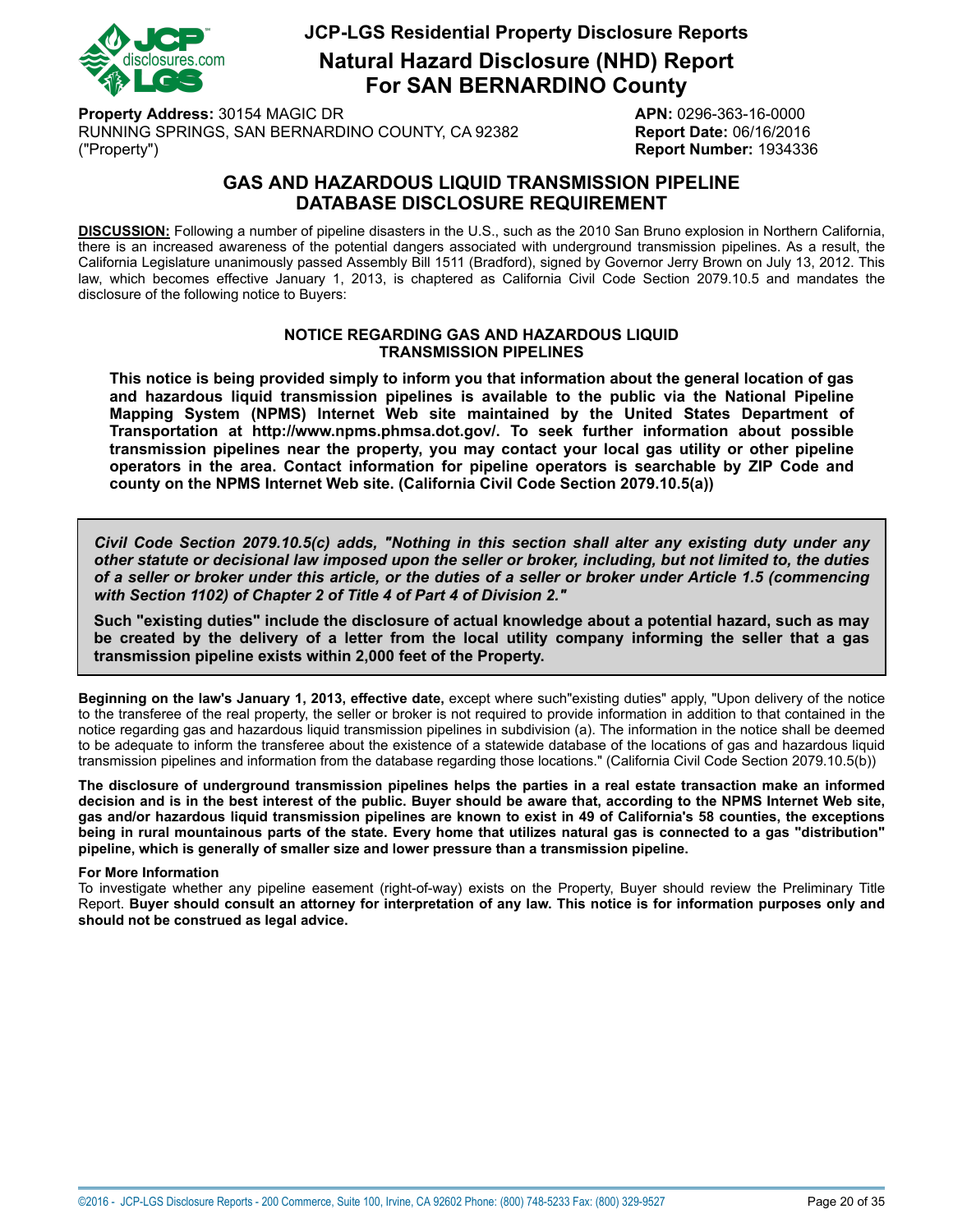

**Natural Hazard Disclosure (NHD) Report For SAN BERNARDINO County**

**Property Address:** 30154 MAGIC DR **APN:** 0296-363-16-0000 RUNNING SPRINGS, SAN BERNARDINO COUNTY, CA 92382 **Report Date:** 06/16/2016 ("Property") **Report Number:** 1934336

### **METHAMPHETAMINE CONTAMINATED PROPERTY DISCLOSURE ADVISORY**

<span id="page-20-0"></span>**DISCUSSION:** According to the "Methamphetamine Contaminated Property Cleanup Act of 2005" a property owner must disclose in writing to a prospective buyer if local health officials have issued an order prohibiting the use or occupancy of a property contaminated by meth lab activity. The owner must also give a copy of the pending order to the buyer to acknowledge receipt in writing. Failure to comply with these requirements may subject an owner to, among other things, a civil penalty up to \$5,000. Aside from disclosure requirements, this new law also sets forth procedures for local authorities to deal with meth-contaminated properties, including the filing of a lien against a property until the owner cleans up the contamination or pays for the cleanup costs.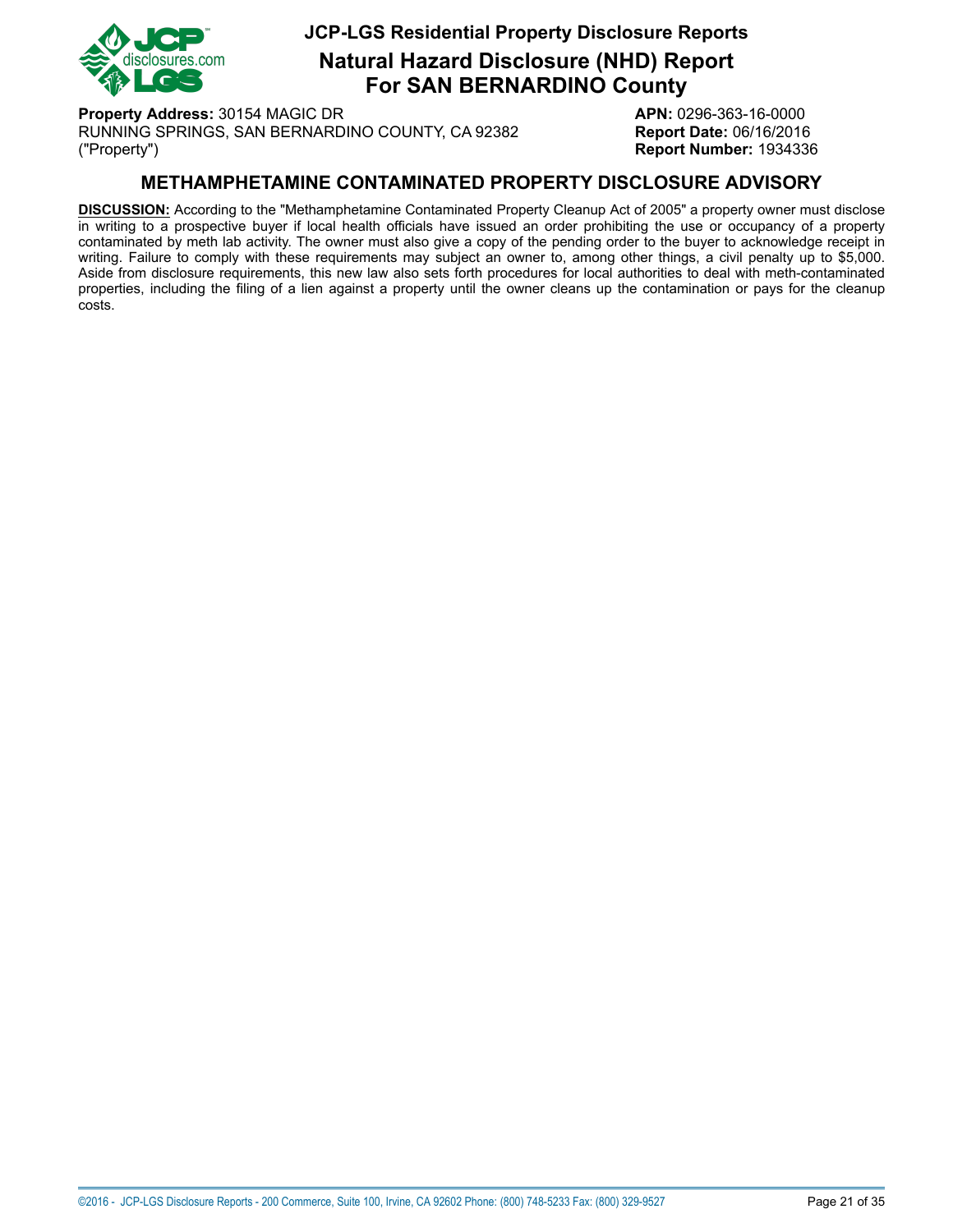

**Natural Hazard Disclosure (NHD) Report For SAN BERNARDINO County**

**Property Address:** 30154 MAGIC DR **APN:** 0296-363-16-0000 RUNNING SPRINGS, SAN BERNARDINO COUNTY, CA 92382 **Report Date:** 06/16/2016 ("Property") **Report Number:** 1934336

### **MOLD ADVISORY**

<span id="page-21-0"></span>**DISCUSSION:** The Buyer is hereby advised that naturally occurring molds may exist both inside and outside of any home and may not be visible to casual inspection. Persons exposed to extensive mold levels can become sensitized and develop allergies to the mold or other health problems. Extensive mold growth can damage a structure and its contents. All prospective purchasers of residential and commercial property are advised to thoroughly inspect the Property for mold. Be sure to inspect the Property inside and out for sources of excess moisture, current water leaks and evidence of past water damage.

As part of a buyer's physical inspection of the condition of a property, the buyer should consider engaging an appropriate and qualified professional to inspect and test for the presence of harmful molds and to advise the buyer of any potential risk and options available. This advisory is not a disclosure of whether harmful mold conditions exist at a property or not. No testing or inspections of any kind have been performed by The Company. Any use of this form is acknowledgement and acceptance that The Company does not disclose, warrant or indemnify mold conditions at a property in any way and is not responsible in any way for mold conditions that may exist. Information is available from the California Department of Health Services Indoor Air Quality Section fact sheet entitled, "Mold in My Home: What Do I Do?" The fact sheet is available at www.cal-iaq.org or by calling (510) 620-3620.

The Toxic Mold Protection Act of 2001 requires that information be developed regarding the potential issues surrounding naturally occurring molds within a home. Information was written by environmental authorities for inclusion in the *Residential Environmental Hazards: A Guide for Homeowners, Buyers, Landlords and Tenants* booklet developed by the California Environmental Protection Agency and the Department of Health Services. It is found in Chapter VII of that booklet, and includes references to sources for additional information.

**For local assistance, contact your county or city Department of Health, Housing, or Environmental Health.**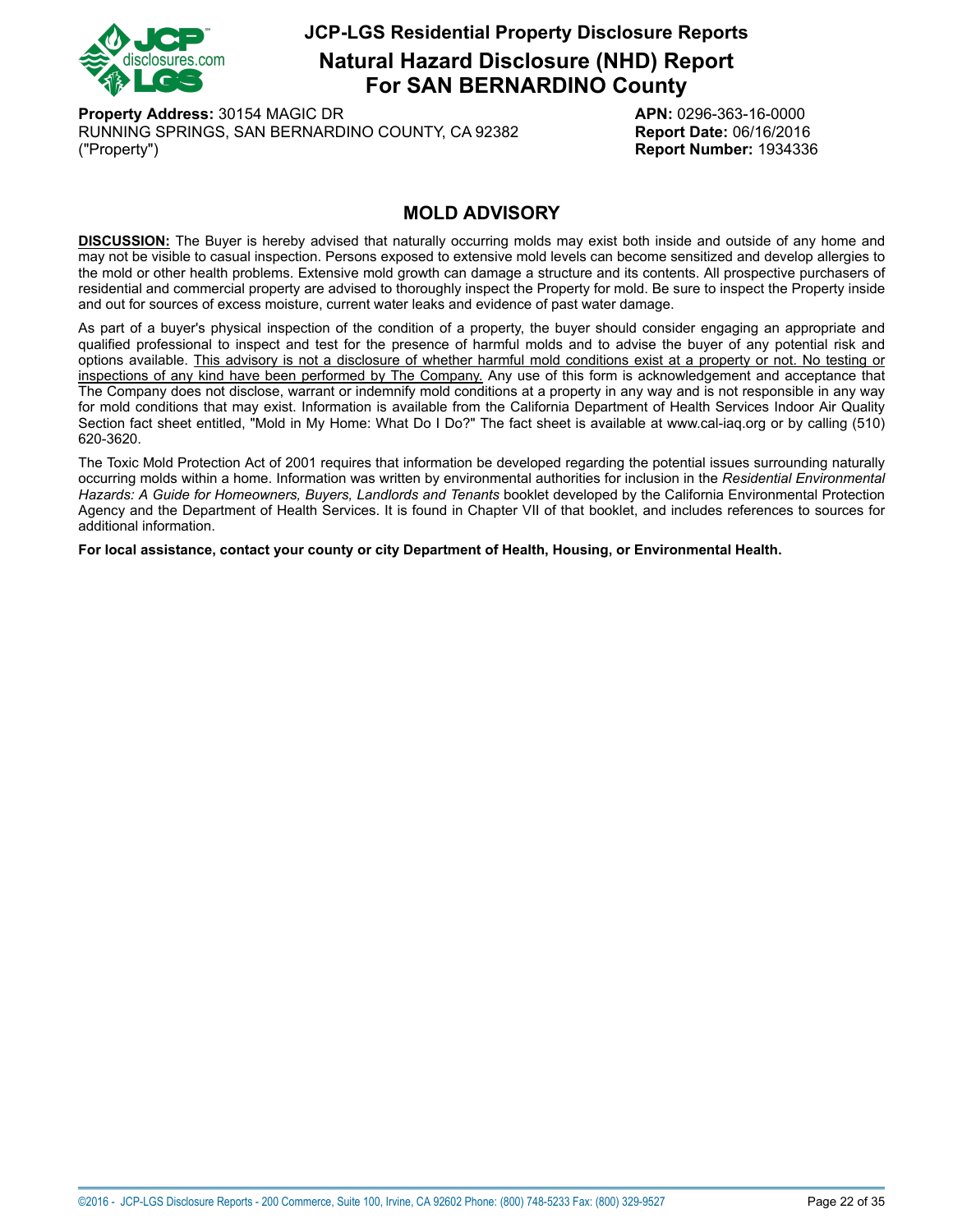

**Natural Hazard Disclosure (NHD) Report For SAN BERNARDINO County**

**Property Address:** 30154 MAGIC DR **APN:** 0296-363-16-0000 RUNNING SPRINGS, SAN BERNARDINO COUNTY, CA 92382 **Report Date:** 06/16/2016 ("Property") **Report Number:** 1934336

### **RADON ADVISORY**

<span id="page-22-0"></span>**DISCUSSION:** For its Radon Advisory, JCP-LGS uses the updated assessment of radon exposure published in 1999 by the Lawrence Berkeley National Laboratory (LBNL) and Columbia University, under support from the U.S. Environmental Protection Agency (EPA), the National Science Foundation, and the US Department of Energy (published online at<http://energy.lbl.gov/ie/high-radon/USgm.htm>). Based on this recent assessment, JCP-LGS radon advisory is as follows:

All of California's 58 counties have a predicted median annual-average living-area concentration of radon below 2.0 pCi/L (picocuries per liter of indoor air) -- which is well below the EPA's guideline level of 4 pCi/L and equivalent to the lowest **hazard zone (Zone 3) on the 1993 EPA Map of Radon Zones.**

The "median concentration" means that half of the homes in a county are expected to be below this value and half to be above it. All houses contain some radon, and a few houses will contain much more than the median concentration. **The only way to** accurately assess long-term exposure to radon in a specific house is through long-term testing (sampling the indoor air for a year or more). The EPA recommends that all homes be tested for radon. Columbia University's "Radon Project" website offers help to homeowners in assessing the cost vs. benefit of testing a specific house for radon or modifying it for radon reduction (see [http://www.stat.columbia.edu/~radon//\)](http://www.stat.columbia.edu/~radon/).

**NOTE:** JCP-LGS does not use the EPA's 1993 map for advisory purposes because that map shows "short-term" radon exposure averaged by county. It was based on "screening measurements" that were intentionally designed to sample the worst-case conditions for indoor air in US homes--using spot checks (sampling for just a few days), in the poorest air quality (with sealed doors and windows), at the worst time of the year (winter), in the worst part of the house (the basement, if one was available). These short-term, winter, basement measurements are both biased and variable compared to long-term radon concentrations (averaged over a year) in the living area of a house. Long-term concentrations are a more accurate way to judge the long-term health risk from radon. For the above reasons, the EPA expressly disclaims the use of its 1993 map for determining whether any house should be tested for radon, and authorizes no other use of its map for property-specific purposes. For additional information about EPA guidelines and radon testing, see "Chapter VII--Radon", in the California Department of Real Estate's *Residential Environmental Hazards: A Guide for Homeowners, Homebuyers, Landlords and Tenants*.

# **ENDANGERED SPECIES ACT ADVISORY**

<span id="page-22-1"></span>**DISCUSSION:** The Federal Endangered Species Act of 1973 ("ESA"), as amended, requires that plant and animal species identified and classified ("listed") by the Federal government as "threatened" or "endangered" be protected under U.S. law. Areas of habitat considered essential to the conservation of a listed species may be designated as "critical habitat" and may require special management considerations or protection. All threatened and endangered species -- even if critical habitat is not designated for them -- are equally afforded the full range of protections available under the ESA.

In California alone, over 300 species of plants and animals have been designated under the ESA as threatened or endangered, and over 80 species have critical habitats designated for them. Most California counties are host to a dozen or more protected species and, in many cases, 10 or more species have designated critical habitats within a county.

**ADVISORY:** An awareness of threatened and endangered species and/or critical habitats is not reasonably expected to be within the actual knowledge of a seller.

No federal or state law or regulation requires a seller or seller's agent to disclose threatened or endangered species or critical habitats, or to otherwise investigate their possible existence on real property. Therefore, Buyer is advised that, prior to purchasing a vacant land parcel or other real property, Buyer should consider investigating the existence of threatened or endangered species, or designated critical habitats, on or in the vicinity of the Property which could affect the use of the Property or the success of any proposed (re)development.

**FOR MORE INFORMATION:** Complete and current information about the threatened and endangered species in California that are Federally listed in each county -- including all critical habitats designated there -- is available on the website of the U.S. Fish & Wildlife Service, the Federal authority which has enforcement responsibility for the ESA.

**U.S. Fish & Wildlife Service Endangered Species Database (TESS)**

[http://ecos.fws.gov/tess\\_public/](http://ecos.fws.gov/tess_public/)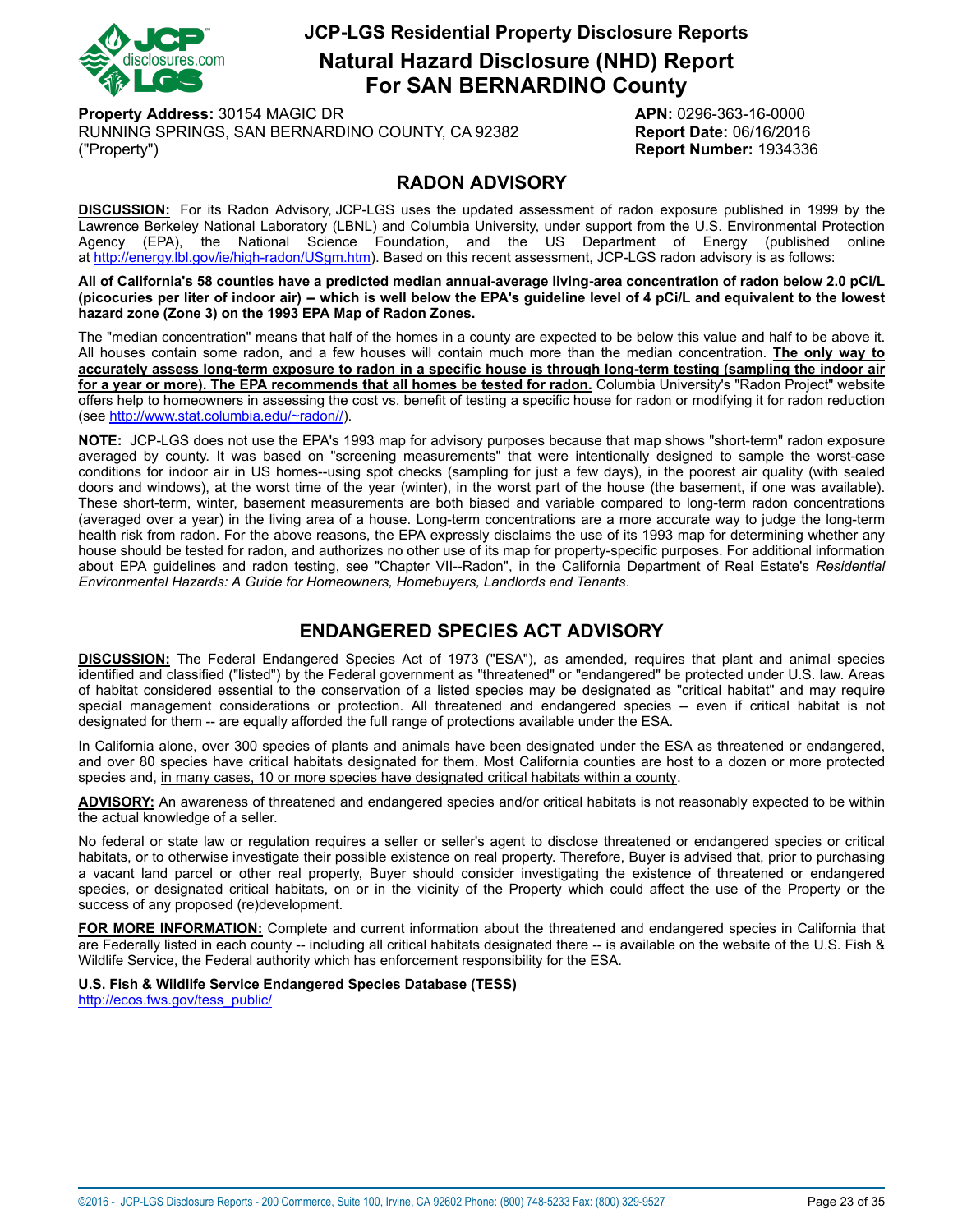

**Natural Hazard Disclosure (NHD) Report For SAN BERNARDINO County**

**Property Address:** 30154 MAGIC DR **APN:** 0296-363-16-0000 RUNNING SPRINGS, SAN BERNARDINO COUNTY, CA 92382 **Report Date:** 06/16/2016 ("Property") **Report Number:** 1934336

### **ABANDONED MINES ADVISORY**

<span id="page-23-0"></span>**DISCUSSION:** According to the California Department of Conservation, Office of Mine Reclamation, since the Gold Rush of 1849, tens of thousands of mines have been dug in California. Many were abandoned when they became unproductive or unprofitable. The result is that California's landscape contains many thousands of abandoned mines, which can pose health, safety, or environmental hazards on and around the mine property. Mines can present serious physical safety hazards, such as open shafts or adits (mine tunnel), and they may create the potential to contaminate surface water, groundwater, or air quality. Some abandoned mines are such massive problems as to earn a spot on the Federal Superfund environmental hazard list.

No California law requires the disclosure of abandoned mines in a real estate transaction, unless the existence of an abandoned mine is within the actual knowledge of the Seller and is deemed to be a fact material to the transaction.

The Office of Mine Reclamation (OMR) and the U.S. Geological Survey maintain a database of abandoned mines -- however, it is known to be incomplete and based on maps that are often decades out of date. Many mines are not mapped because they are on private land. The OMR warns that, *"Many old and abandoned mines are not recorded in electronic databases, and when* they are, the information may not be detailed enough to accurately define, differentiate or locate the mine feature, such *as a potentially hazardous vertical shaft or horizontal adit or mine waste." (See reference below.)*

Accordingly, this Report does not contain an abandoned mines disclosure from any government database or map or any **other source, in order to protect the seller from liability for non-disclosure of unrecorded abandoned mines.**

Parties concerned about the possible existence or impact of abandoned mines in the vicinity of the Property are advised to retain a State-licensed geotechnical consultant to study the site and issue a report. Other sources of information include, but are not limited to, the State Office of Mine Reclamation at (916) 323-9198 (website: <http://www.conservation.ca.gov/OMR>), and the Engineering, Planning or Building Departments in the subject City and County.

**FOR MORE INFORMATION:** For more information visit the State Office of Mine Reclamation's website at: [http://www.conservation.ca.gov/omr/abandoned\\_mine\\_lands/Pages/index.aspx](http://www.conservation.ca.gov/omr/abandoned_mine_lands/Pages/index.aspx)

# **OIL & GAS WELL ADVISORY**

<span id="page-23-1"></span>California is currently ranked fourth in the nation among oil producing states. Surface oil production is concentrated mainly in the Los Angeles Basin and Kern County, and in districts elsewhere in the state. In recent decades, real estate development has rapidly encroached into areas where oil production has occurred. Because the state's oil production has been in decline since the 1980's, thousands of oil and gas wells have been shut down or abandoned, and many of those wells are in areas where residential neighborhoods now exist.

According to the California Department of Conservation ("DOC"), to date, about 230,000 oil and gas wells have been drilled in California and around 105,000 are still in use. The majority of remaining wells have been sealed ("capped") under the supervision of the DOC's Division of Oil, Gas and Geothermal Resources. A smaller number have been abandoned and have no known responsible operator -- these are called "orphan" wells. The state has a special fund that pays the cost of safely capping orphan wells, however, that program is limited in its scope and progress.

Buyer should be aware that, while the DOC database is the most comprehensive source available for California oil and gas well information, the DOC makes no warranties that the database is absolutely complete, or that reported well **locations are known with absolute accuracy.**

#### **For More Information**

For a search of the state's databases of oil and gas wells and sites of known environmental contamination on or near the Property, please obtain the JCP-LGS Residential Environmental Report. For general information, visit the California Department of Conservation, Division of Oil, Gas, and Geothermal Resources at [http://www.consrv.ca.gov/dog.](http://www.consrv.ca.gov/dog)

### **END OF NATURAL HAZARD DISCLOSURE REPORT SECTION See Terms and Conditions at end of this Report.**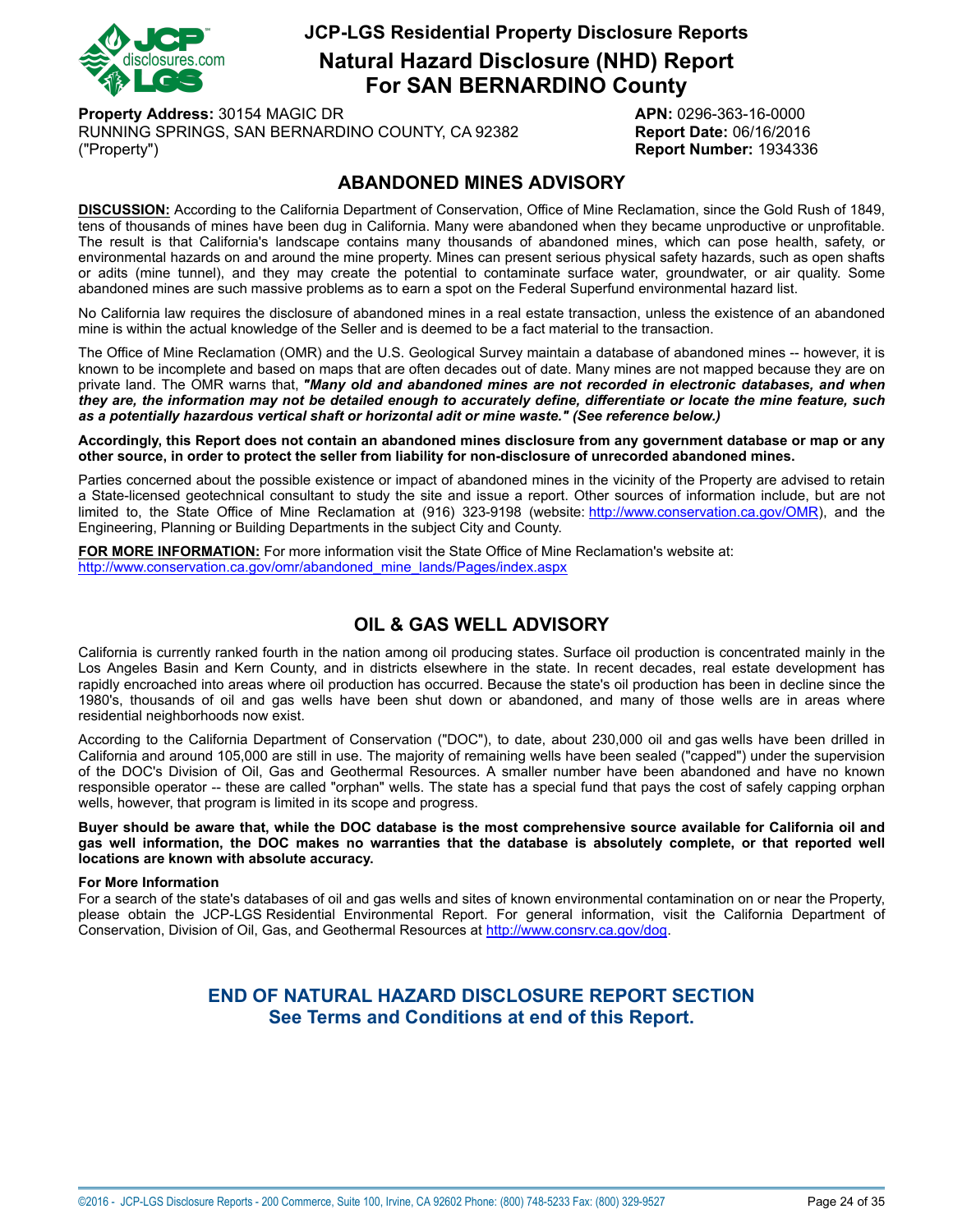

**Property Tax Disclosure Report For SAN BERNARDINO County**

**Property Address:** 30154 MAGIC DR **APN:** 0296-363-16-0000 RUNNING SPRINGS, SAN BERNARDINO COUNTY, CA 92382 **Report Date:** 06/16/2016 ("Property") **Report Number:** 1934336

# **California Property Tax Disclosure Report**

<span id="page-24-0"></span>The parties for whom this Report was prepared are the owner ("Seller") of the Residential Property ("Property") on the Report Date, the buyer ("Buyer") of the Residential Property from Seller as of the Report Date, and their respective licensed real estate agents ("Agents"). Seller, Buyer and the Agents are sometimes referred to herein as "Party" or "Parties."

# **Part 1. Introduction and Summary**

This Tax Report section discusses the results of an electronic search of specified government lists ("Databases") containing real property tax information and geographic data concerning the Residential Property. To understand the information provided, please read this entire Report.

|  |  |  | <b>Summary of Property Tax Determinations</b> |
|--|--|--|-----------------------------------------------|
|--|--|--|-----------------------------------------------|

| <b>The Residential</b><br><b>Property:</b> | IS | <b>IS NOT</b> |                                                                                                         |    |
|--------------------------------------------|----|---------------|---------------------------------------------------------------------------------------------------------|----|
| Α.                                         |    | X             | NOT SUBJECT TO a Mello-Roos Community Facilities District.                                              | 26 |
| <b>B.</b>                                  |    | X             | NOT SUBJECT TO a 1915 Bond Act District.                                                                | 26 |
| C.                                         |    |               | SUBJECT TO one or more other direct assessments.                                                        | 27 |
| D.                                         | X  |               | SUBJECT TO the State Responsibility Area Fire Preventiion Fee (see<br>State-level SRA Zone Disclosure). |    |

Determined by First American Professional Real Estate Services, Inc.

**THIS IS A DATABASE REPORT ONLY:** The tax information in this Report only provides data derived from County Tax Assessor's Databases ("Databases") identified in this Report. While JCP-LGS has made good faith efforts to report from the Databases as accurately as possible, the quality, accuracy, and currency ("Database Date") of the information contained in these Databases can vary greatly. For more information regarding a specific Database, please read Part 2 of this Report. By use of this Report, transferee agrees this is a Report product and not an insurance policy and is subject to the Terms and Conditions attached hereto and incorporated herein.

This Report satisfies Seller's obligations to disclose (a) Mello-Roos and 1915 Act Bond Assessments applicable to the Residential Property as required by California Civil Code Section 1102.6b, and (b) Supplemental Taxes as required by *California Civil Code Section 1102.6c.*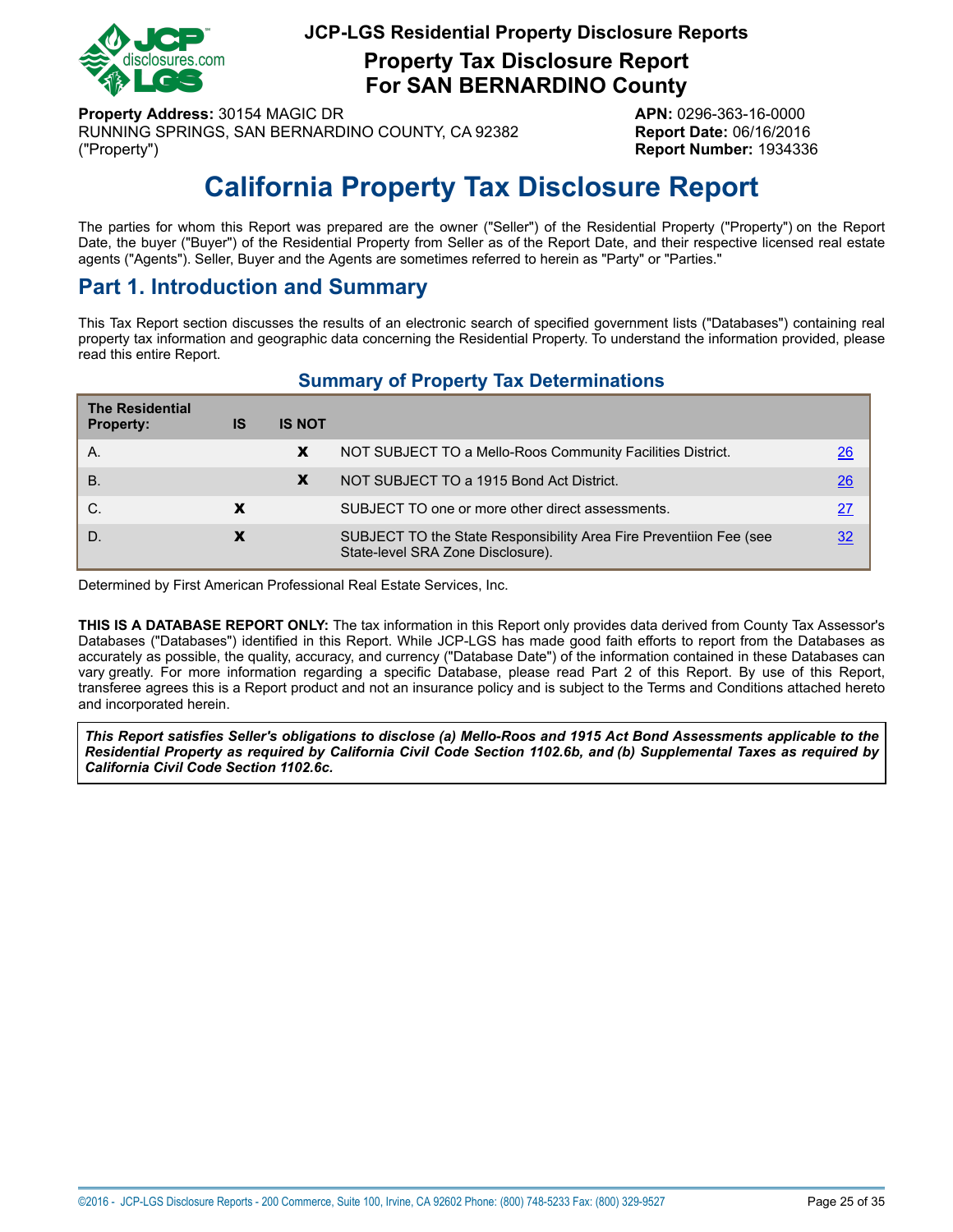

**Property Tax Disclosure Report For SAN BERNARDINO County**

**Property Address:** 30154 MAGIC DR **APN:** 0296-363-16-0000 RUNNING SPRINGS, SAN BERNARDINO COUNTY, CA 92382 **Report Date:** 06/16/2016 ("Property") **Report Number:** 1934336

# **Part 2. NOTICE OF SPECIAL TAX/ASSESSMENT**

Special assessments, also referred to as direct or fixed assessments, are charges that are not based on the value of the property. These charges are levied to provide funding for services or improvements that directly benefit the property. Mello Roos Community Facility Districts and 1915 Bond Districts are also classified as special assessments. Certain special assessments may be subject to accelerated foreclosure if allowed to go delinquent.

**TO THE PROSPECTIVE PURCHASER OF THE RESIDENTIAL PROPERTY AT THE ADDRESS REFERENCED ABOVE: THIS IS A NOTIFICATION TO BUYER PRIOR TO PURCHASING THE RESIDENTIAL PROPERTY.**

### <span id="page-25-0"></span>**A. Mello-Roos Community Facilities Districts**

**This Residential Property is NOT SUBJECT to Mello-Roos Community Facilities Districts.**

**Database Date: 2015-2016**

### <span id="page-25-1"></span>**B. 1915 Bond Act Assessment Districts**

#### **This Residential Property is NOT SUBJECT to 1915 Bond Assessment Districts.**

**Database Date: 2015-2016**

#### **C. Accelerated Foreclosure Information**

Certain assessment or bond issues may contain accelerated foreclosure liens which have priority over other real property taxes and are a legal right included as part of the security for the obligation. The issuers of such bonds are often contractually required to monitor and collect delinquent assessments quickly. Accordingly these assessments are not subject to the five (5) year waiting period applicable to ad valorem real property taxes. If the real property is subject to such an assessment and the taxes are not paid promptly, the real property may be foreclosed upon and sold at public auction on an expedited basis. **Therefore, it is extremely important that the real property tax bill be paid on time to prevent the accelerated foreclosure.**

### **D. Notice of Property Assessed Clean Energy (PACE) Program**

Property assessed clean energy (PACE) programs allow property owners to finance energy efficiency, water efficiency and renewable energy projects on residential and commercial structures through a voluntary special tax assessment on the property. PACE programs are offered by many city, county and regional planning agencies, and have repayment periods ranging from 5 to 20 years however some may be longer.

**WHAT THIS MEANS:** If a property owner voluntarily enters into a PACE program, a contractual assessment lien is placed on the property. The lien is repaid through installments collected on the property owner's secured county property tax bill. In certain situations the program administrator may bill the property owner directly. If the property is sold and the contractual assessment is not repaid in full, the new owner may be responsible for future assessments contributing towards repayment of the PACE contract.

**DISCLOSURES AT RESALE:** A PACE lien runs with the land. This means that the responsibility to repay the PACE lien may fall to the new owner upon transfer of the property unless the lien is paid off before closing. This fact may be material to a buyer's decision to purchase or price offered for the property. In addition, the buyer's lender may require the lien to be paid in full before closing (for certain federally backed mortgages, for example). Therefore, the property seller and his or her real estate agent may have a duty to disclose the existence of a PACE lien on the sale property.

**DISCLAIMER: This Property Tax Report only discloses PACE special taxes documented in the county's 2015-** 2016 property tax roll. The Report does not include PACE special taxes first assessed or recorded after JCP-LGS obtained this tax roll information. To discover a PACE lien on the Property executed more recently, the buyer should read the preliminary title report and obtain and read all exceptions listed therein. Note that, in the title report, lien exceptions are named as recorded with the county; therefore, a PACE lien may be listed **under a name that is not obvious.**

### **E. Approved Assessment Districts Which Have Been Formed and Authorized But Are Not Yet Funded**

Certain assessment districts may have been formed and authorized but have not yet been funded. Accordingly no assessment lien will appear in the County Assessor records. However, the information regarding such districts may appear on your preliminary report issued by a title company. If the assessment district has not been formed or funded, the improvements have also not been constructed. If the district is subsequently formed, the assessments may then appear on the property tax bill.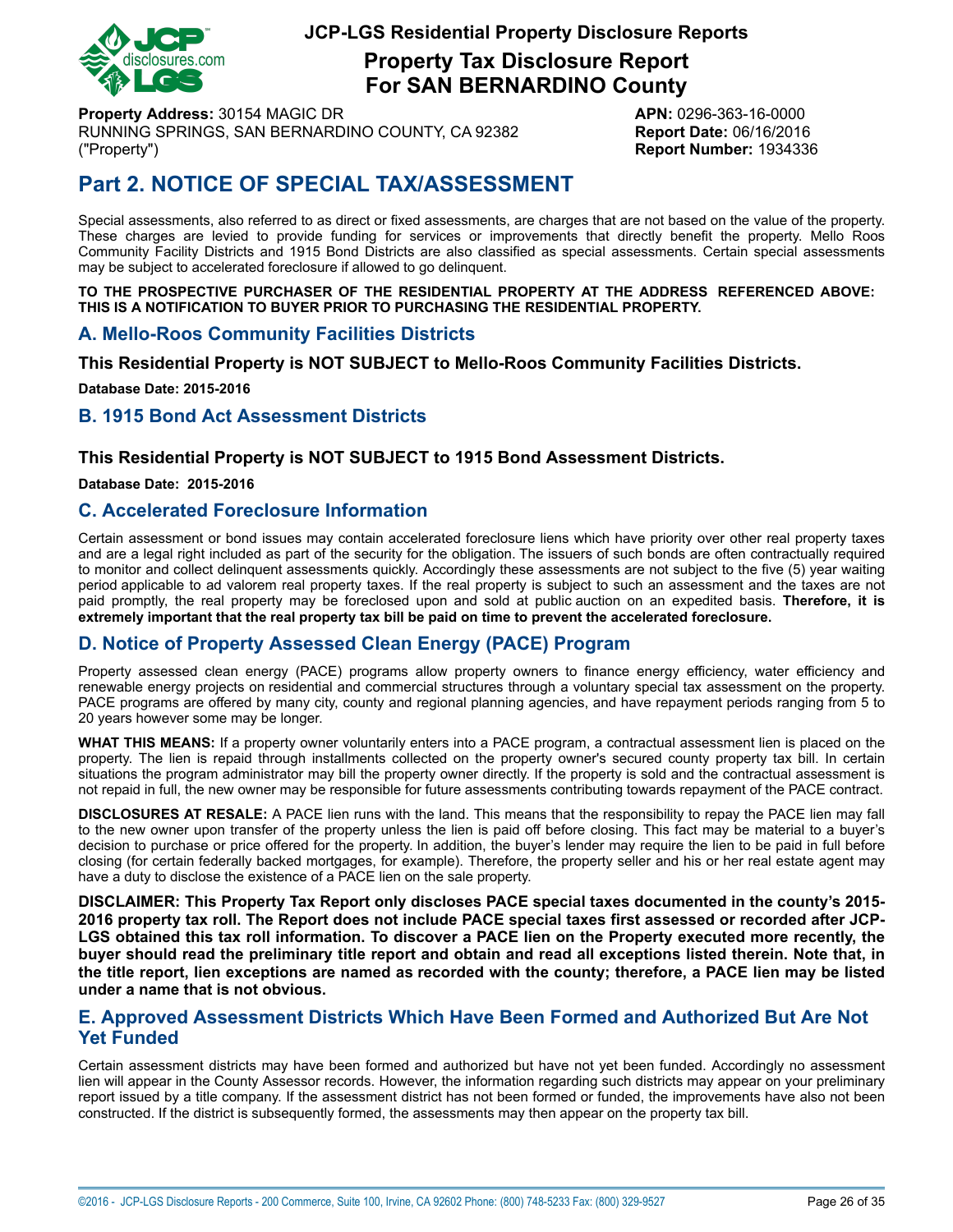

**Property Tax Disclosure Report For SAN BERNARDINO County**

**Property Address:** 30154 MAGIC DR **APN:** 0296-363-16-0000 RUNNING SPRINGS, SAN BERNARDINO COUNTY, CA 92382 **Report Date:** 06/16/2016 ("Property") **Report Number:** 1934336

# <span id="page-26-0"></span>**Part 3. Current Property Tax Bill Summary**

# **A. Summary of 2015-2016 Property Tax Bill**

The following is a summary of Database information obtained from the SAN BERNARDINO COUNTY Secured Property Tax Roll for Tax Year 2015-2016 ("Database Date"). This summary is provided for informational purposes only. The summary includes Ad Valorem taxes which are based on the property's Assessed Value as well as other Non- Ad Valorem Direct or Special Assessments. Upon transfer of ownership, the Assessed Value may be reset to the Current Market Value or Sale Price which may result in a substantial change in the Ad Valorem taxes assessed. Please see Parts 4 and 5 of this Report for more information regarding Ad Valorem taxes and Supplemental taxes.

| Total Assessed Value:             | \$290,855,00 |
|-----------------------------------|--------------|
| 1st Installment Due 11/01/2015    | \$1.787.78   |
| 2nd Installment Due 02/01/2016    | \$1.787.78   |
| <b>Total Annual Tax Liability</b> | \$3,575.56   |

## **General Ad Valorem Taxes**

| <b>AGENCY</b>                                      | <b>DESCRIPTION</b>                   | <b>AMOUNT</b> | <b>CONTACT PHONE</b> |
|----------------------------------------------------|--------------------------------------|---------------|----------------------|
| CRESTLINE/LAKE ARROWHEAD<br>IWATER DIST            | CLAWA DWR CONTRACT-SWP               | \$211.74      | (909) 338-1779       |
| <b>IRIM OF THE WORLD UNIF</b>                      | <b>STATE LEASE/PURCHASE</b>          | \$0.00        | 909-387-8307         |
| I RIM OF THE WORLD UNIF BOND                       | RIM OF THE WORLD UNIF BOND           | \$46.82       | (909) 336-4140       |
| I RUNNING SPRINGS WTR SEWER                        | <b>RUNNING SPRINGS WTR SEWER</b>     | \$0.00        | 909-387-8307         |
| <b>SAN BERNARDINO COMM</b><br>ICOLLEGE             | SAN BDNO COMM COLLEGE<br><b>BOND</b> | \$117.21      | (909) 382-4022       |
| <b>SAN BERNARDINO COUNTY</b><br><b>GENERAL TAX</b> | <b>COUNTY BASE TAX RATE</b>          | \$2,908.55    | 909-387-8307         |
|                                                    | <b>TOTAL AD VALOREM TAXES</b>        | \$3,284.32    |                      |

#### **Direct and/or Special Assessments**

| <b>AGENCY</b>                                        | <b>DESCRIPTION</b>              | <b>AMOUNT</b> | <b>CONTACT PHONE</b> |
|------------------------------------------------------|---------------------------------|---------------|----------------------|
| COUNTY VECTOR CONTOL DIST                            | IDESERT MT VECTOR CONTROL       | \$2.30        | (800) 442-2283       |
| <b>CRESTLINE/LAKE ARROWHEAD</b><br><b>WATER DIST</b> | <b>CRSTLN LK ARHD WTR STBY</b>  | \$30.30       | (909) 338-0980       |
| ENVIRONMENTAL HEALTH LAND<br><b>USE</b>              | <b>LEA - ENFORCEMENT</b>        | \$5.30        | (800) 442-2283       |
| LAND USE FEES - WASTE MGMT<br><b>ENV HEALTH</b>      | CO LAND USE - SWMD              | \$85.44       | (800) 722-8004       |
| I RIM OF WORLD PARK & REC<br>IDISTRICT               | RIM OF THE WRLD PARK ASM        | \$22.30       | (909) 337-7275       |
| RUNNING SPRINGS WATER DIST                           | IRUNNING SPRINGS FIRE SUP       | \$65.30       | (909) 867-2766       |
| IS.B. MOUNTAINS COMMUNITY<br>HOSPITAL DISTRICT       | <b>SBMCHD SPECIAL TAX</b>       | \$80.30       | (800) 676-7516       |
|                                                      | <b>TOTAL DIRECT ASSESSMENTS</b> | \$291.24      |                      |

### **B. Available Senior Citizen Exemptions**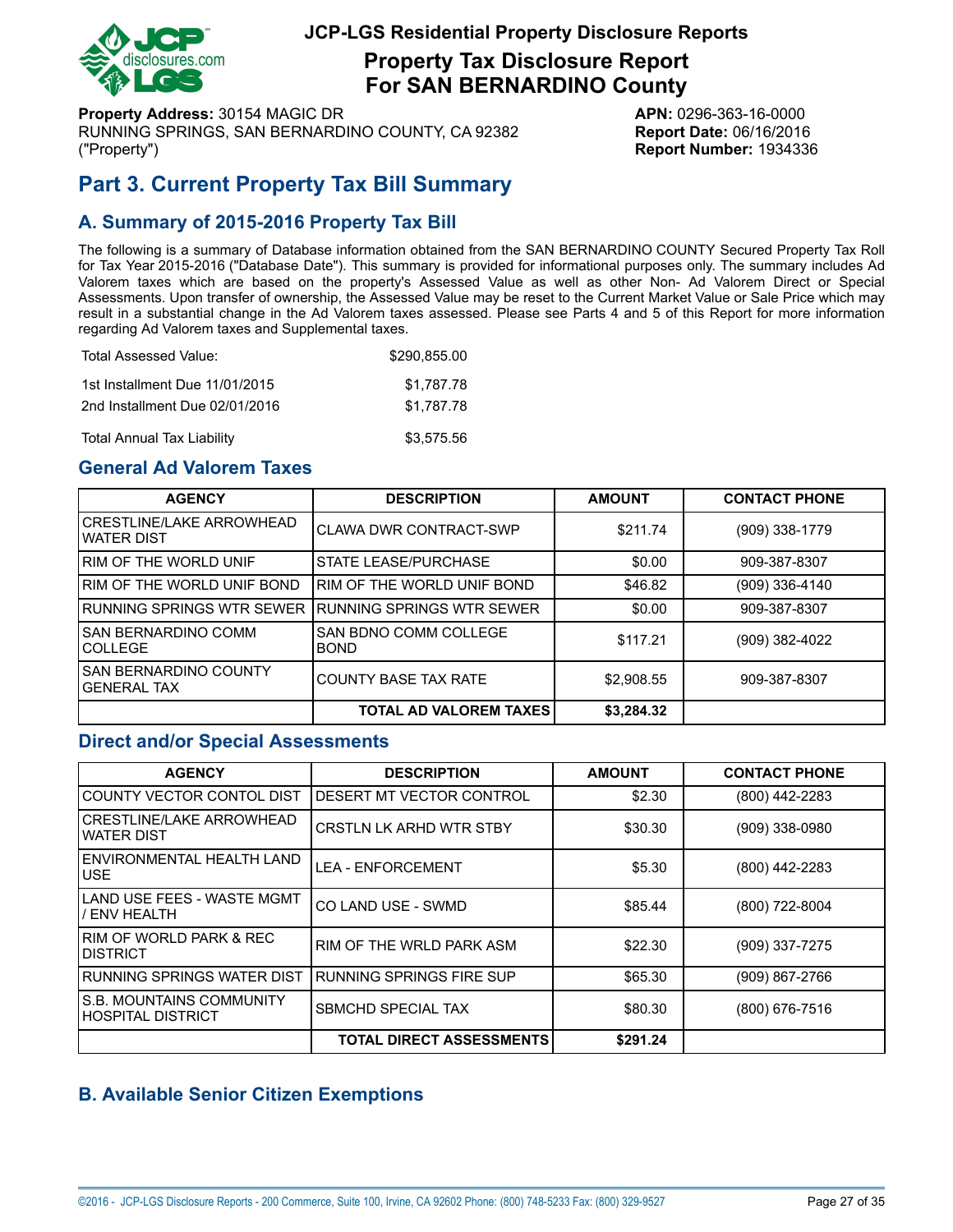

# **Property Tax Disclosure Report For SAN BERNARDINO County**

**Property Address:** 30154 MAGIC DR **APN:** 0296-363-16-0000 RUNNING SPRINGS, SAN BERNARDINO COUNTY, CA 92382 **Report Date:** 06/16/2016 ("Property") **Report Number:** 1934336

Certain districts that levy special taxes or assessments may offer exemptions to Senior Citizens. These exemptions can result in substantial savings to qualified tax payers. The filing of an application along with annual renewal may be required. Below is the contact information for requesting details on filing exemptions for districts that may offer a Senior Citizen Exemption. Additional Direct Assessment Districts may offer exemptions. Therefore you may want to contact the districts to determine their policy on Senior Citizen Exemptions.

No Senior Citizen Exemptions listed as of the most recent update from the County. See Part 4B for additional information on other exemptions that may be available to Buyer.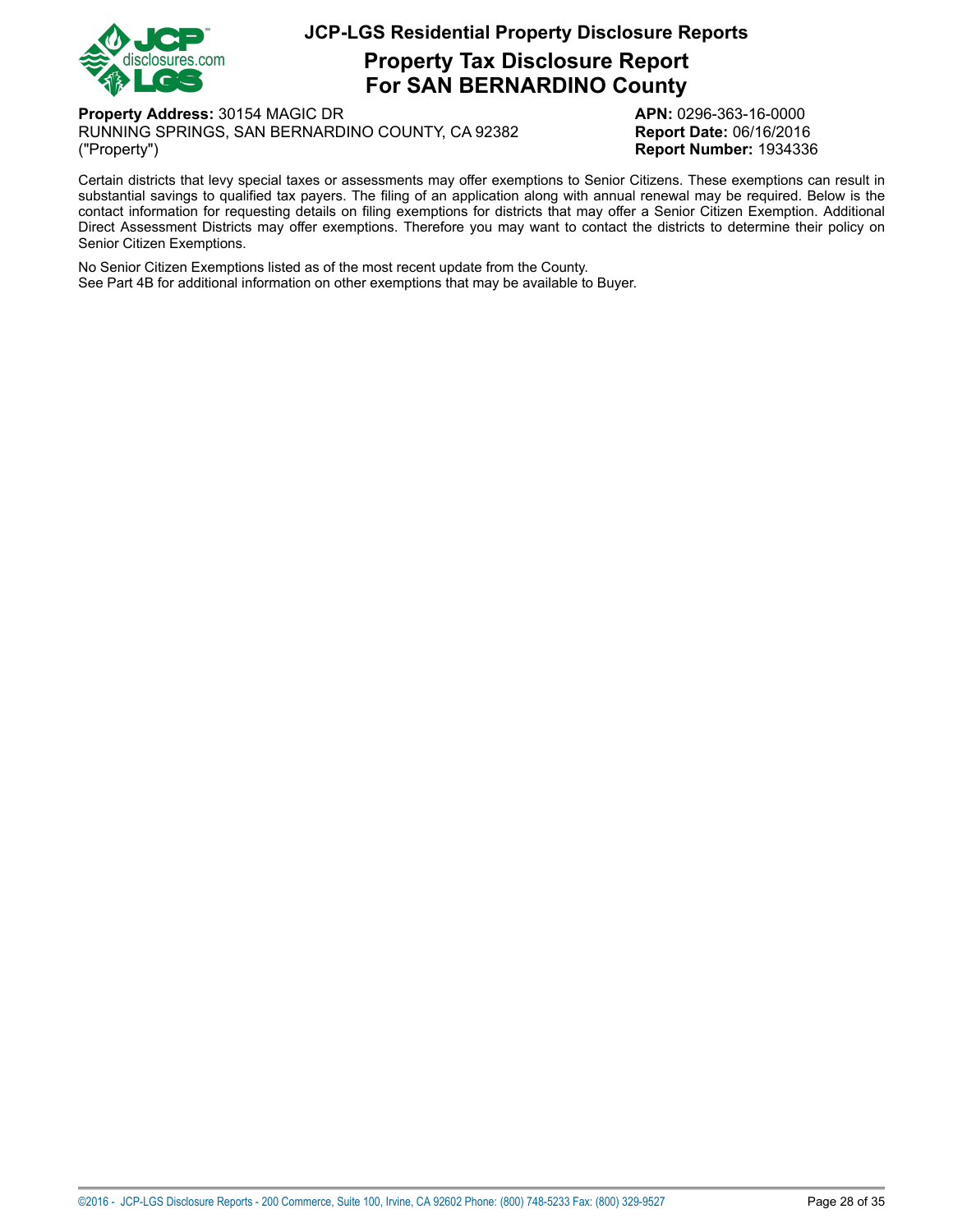

**Property Tax Disclosure Report For SAN BERNARDINO County**

**Property Address:** 30154 MAGIC DR **APN:** 0296-363-16-0000 RUNNING SPRINGS, SAN BERNARDINO COUNTY, CA 92382 **Report Date:** 06/16/2016 ("Property") **Report Number:** 1934336

# **Part 4. Estimating Property Taxes After the Sale**

Instantly calculate estimated property taxes and supplemental taxes on our website (or manually calculate them below): <https://orderform.fanhd.com/TaxCalcForm.aspx?guid=0E1FB99258A04D39BA96004B324B380B>

# **A. Calculating Property Taxes After Sale (ESTIMATE ONLY)**

# *PROPERTY TAX ESTIMATOR*

The following calculation method is provided to assist Buyer in estimating the approximate amount of property tax charges that the Residential Property may be subject to for the upcoming tax year based on the assessed valuation being equal to the sales price. The amount derived is only an estimate and is not a substitute for a tax bill from the County, nor does it anticipate new property tax charges, fees or other changes in the property tax rates for future tax years.

|                                                                                          |  | 0.01129 |
|------------------------------------------------------------------------------------------|--|---------|
|                                                                                          |  |         |
| 4 Direct Assessments including Mello Roos Special Taxes and 1915 Bond Act Assessments if |  | 291.24  |
|                                                                                          |  |         |

The information in this subparagraph A is an estimate only. The purpose of this "ESTIMATOR" is to assist Buyer in planning for property taxes which will be applicable after the Sale Date. This "ESTIMATOR" requires the Buyer's projection of the purchase price of the Residential Property. Please note that potential exemptions and exclusions are not reflected in this estimate. Additionally, undeveloped or recently developed properties may be subject to additional Direct Assessments not included in this estimate JCP-LGS is not responsible or liable for any losses, liabilities or damages resulting from use of this Property Tax Estimator.

# **B. Exemptions & Exclusions to Ad Valorem Taxes**

California law provides certain exemptions from reassessments. The following is a list of common exemptions which may be available:

- Homeowner exemption (California Constitution Art XIII, §3 & R&T Code §218)
- Honorably discharged veterans (California Constitution Art XIII, §3 & R&T Code §205)
- Disabled veterans (California Constitution Art XIII, §4 & R&T Code §205)

California law also provides certain exclusions from reassessment. The following is a list of common exclusions which may be available:

- Persons over 55 years of age (R&T Code § 69.5)
- Severely and permanently disable persons (R&T Code § 69.5(a))
- Transfers between parents and children and grandparents and grandchildren (R&T Code § 63.1)
- Transfers into revocable trusts (R&T Code § 62)
- Interspousal transfers (R&T Code § 63)
- Improvements for seismic retrofitting (R&T Code § 74.5)
- Improvements for disabled access (R&T Code § 74.3)
- Replacement of property damaged or destroyed by disaster (R&T Code § 69)

In order to determine if Buyer may qualify for any exemptions or exclusions or to obtain a comprehensive list of available exemptions and exclusions, please contact the county tax assessor's office (909-387-8307) or visit the county website at http://cms.sbcounty.gov/assessor/home.aspx. Additional information is also available on the website for the California Board of Equalization at www.boe.ca.gov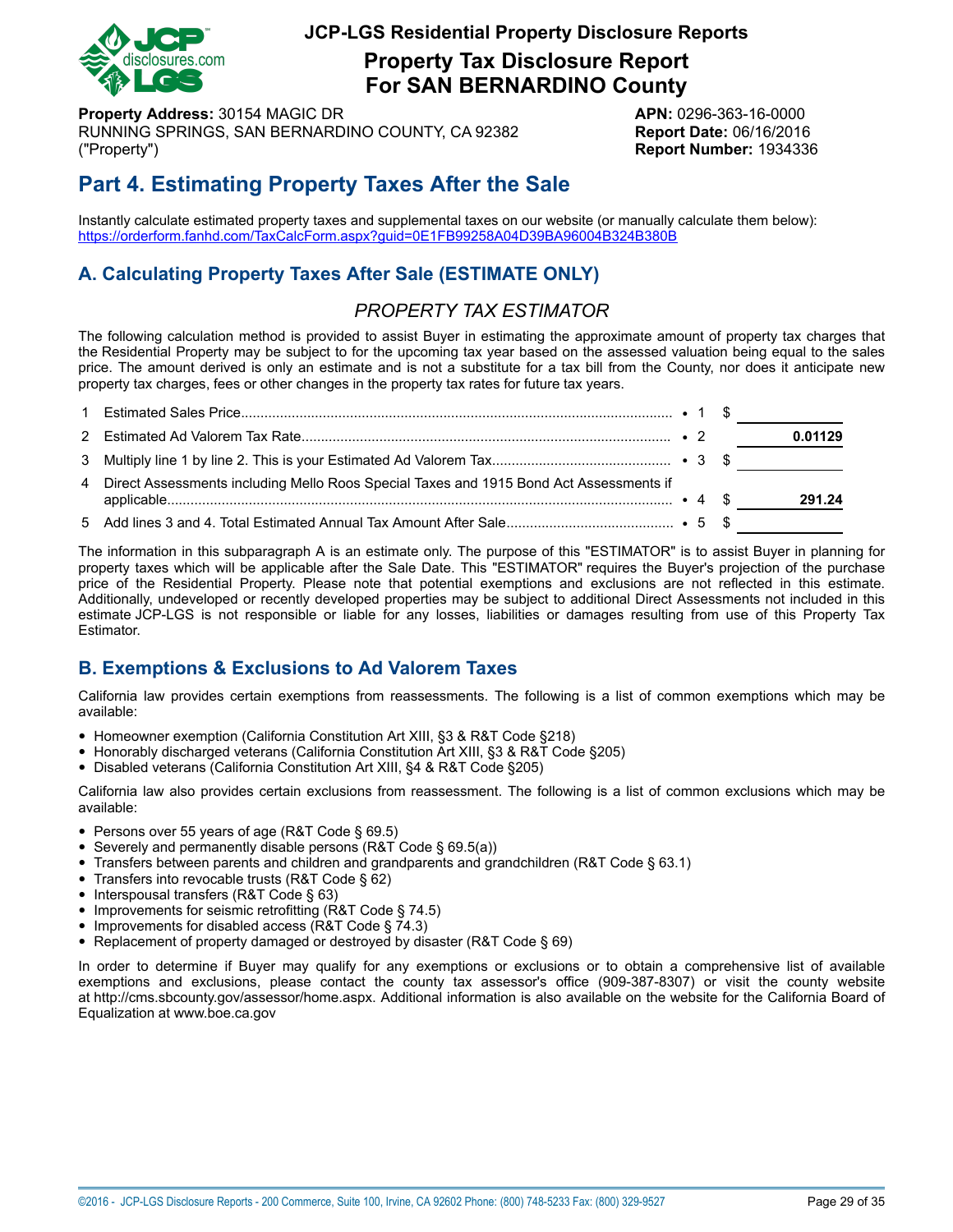

**Property Tax Disclosure Report For SAN BERNARDINO County**

**Property Address:** 30154 MAGIC DR **APN:** 0296-363-16-0000 RUNNING SPRINGS, SAN BERNARDINO COUNTY, CA 92382 **Report Date:** 06/16/2016 ("Property") **Report Number:** 1934336

# **Part 5. Supplemental Property Tax Information**

# **A. General Information Regarding Supplemental Taxes**

California law mandates the county assessor to reappraise real property upon a change in ownership or completion of new construction. The assessor's office issues a supplemental assessment which reflects the difference between the prior assessed value and the new assessment. This value is prorated based on the number of months remaining in the fiscal tax year which ends June 30.

Notices of the supplemental assessment are mailed out to the property owners prior to the issuance of the supplemental tax bill or refund if the value is reduced. The taxes or refund based on the supplemental assessment are in addition to the regular annual tax bill.

The supplemental tax will be due from the current owner in addition to the regular tax assessment. Accordingly for the first year of ownership, Buyer should plan for this additional payment.

# **B. Supplemental Property Tax Disclosure**

The following notice is mandated by California Civil Code Section 1102.6c:

### **NOTICE OF YOUR "SUPPLEMENTAL" PROPERTY TAX BILL**

"California property tax law requires the Assessor to revalue real property at the time the ownership of the property changes. Because of this law, you may receive one or two supplemental tax bills, depending on when **your loan closes.**

The supplemental tax bills are not mailed to your lender. If you have arranged for your property tax payments to be paid through an impound account, the supplemental tax bills will not be paid by your lender. It is your **responsibility to pay these supplemental bills directly to the Tax Collector.**

**If you have any question concerning this matter, please call your local Tax Assessor or Collector's Office."**

SAN BERNARDINO County Assessor Phone: 909-387-8307 Website: <http://cms.sbcounty.gov/assessor/home.aspx>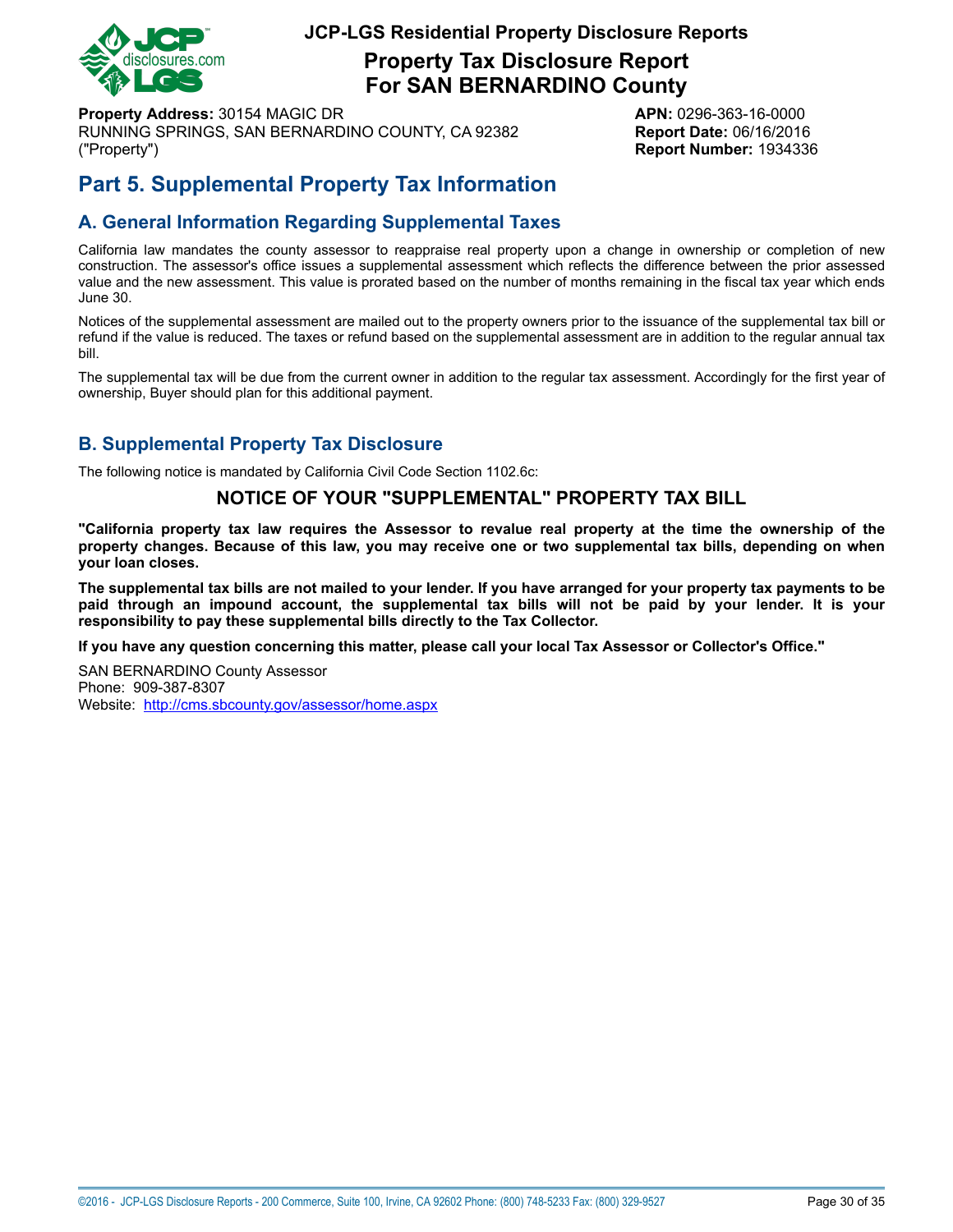

**Property Tax Disclosure Report For SAN BERNARDINO County**

**Property Address:** 30154 MAGIC DR **APN:** 0296-363-16-0000 RUNNING SPRINGS, SAN BERNARDINO COUNTY, CA 92382 **Report Date:** 06/16/2016 ("Property") **Report Number:** 1934336

# **C. Calculating Supplemental Taxes After Sale (ESTIMATE ONLY)**

Instantly calculate estimated property taxes and supplemental taxes on our website (or manually calculate them below): <https://orderform.fanhd.com/TaxCalcForm.aspx?guid=0E1FB99258A04D39BA96004B324B380B>.

# *SUPPLEMENTAL TAX ESTIMATOR*

The following schedule is provided to estimate the potential amount of the supplemental taxes on a given property and does NOT include the amount of the regular annual ad valorem property tax. The following calculation provides an estimate of the supplemental property taxes that can be expected during the first year of ownership, and should be used for planning purposes only.

| 3 Subtract line 2 from line 1.                                                                 |  |  |
|------------------------------------------------------------------------------------------------|--|--|
| 4 Multiply line 3 by 0.01129 (the Estimated Ad Valorem Tax Rate for the Residential Property). |  |  |

If the Sale Date for the Residential Property falls during the months of January through May, Buyer will receive TWO supplemental tax bills: (a) one for the current partial tax year; and (b) one for the next full tax year. The supplemental **taxes can be estimated by completing lines 5 through 8 below:**

| 6 Multiply line 4 by line 5.  |  |  |
|-------------------------------|--|--|
| 7 Enter the amount on line 4. |  |  |
|                               |  |  |

If the Sale Date for the Residential Property falls during the months of June through December, Buyer will receive ONE **supplemental tax bill. The supplemental tax can be estimated by completing lines 9 and 10 below:**

| <b>TABLE 1. Month-of-Sale Factor</b> |        | <b>TABLE 2. Month-of-Sale Factor</b> |        |
|--------------------------------------|--------|--------------------------------------|--------|
| Jan                                  | 0.4167 | Jun                                  | 1.0000 |
| Feb                                  | 0.3333 | Jul                                  | 0.9167 |
| Mar                                  | 0.2500 | Aug                                  | 0.8333 |
| Apr                                  | 0.1667 | Sept                                 | 0.7500 |
| May                                  | 0.0833 | Oct                                  | 0.6667 |
|                                      |        | <b>Nov</b>                           | 0.5833 |
|                                      |        | <b>Dec</b>                           | 0.5000 |

The information in this subparagraph C is an estimate only. The purpose of this "ESTIMATOR" is to assist Buyer in planning for the supplemental taxes. The estimated supplemental tax is not a substitute for the supplemental bill and may not be relied upon as such. This "ESTIMATOR" requires the Buyer's projection of the purchase price of the Residential Property as well as month in which the transaction will be consummated. Please note that potential exemptions and exclusions are not reflected in these estimations JCP-LGS is not responsible or liable for any losses, liabilities or damages resulting from use of this Supplemental Tax Estimator.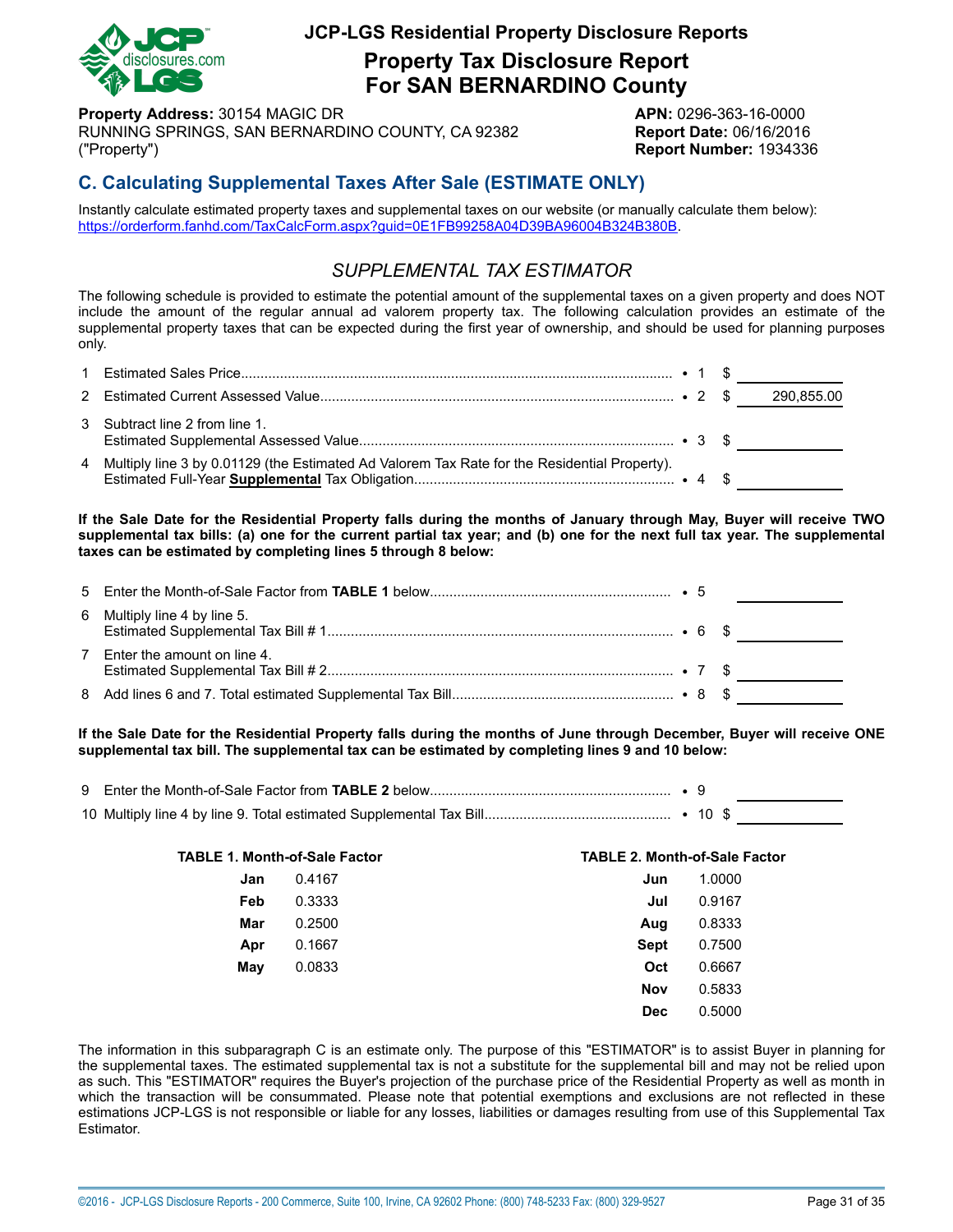

**Property Tax Disclosure Report For SAN BERNARDINO County**

**Property Address:** 30154 MAGIC DR **APN:** 0296-363-16-0000 RUNNING SPRINGS, SAN BERNARDINO COUNTY, CA 92382 **Report Date:** 06/16/2016 ("Property") **Report Number:** 1934336

# <span id="page-31-0"></span>**Part 6. State Responsibility Area Fire Prevention Fee**

Pursuant to Chapter 1.5 (commencing with Section 4210) to Part 2 of Division 4 of the Public Resources Code, the State of California shall charge an annual "Fire Prevention Benefit Fee" ("Benefit Fee") on each eligible habitable structure on a parcel that is within a State Responsibility Area ("SRA") as defined in Section 4102 of the Public Resources Code, commencing with the 2011-2012 fiscal year. For an explanation of the SRA, refer to [page](#page-6-1) 7 of the Natural Hazard Disclosure Report, under "Wildland Fire Area (State Responsibility Area)". The Fee Amount and a Fee Exemption (explained below) were implemented in an emergency regulation adopted January 23, 2012 by the State Board of Forestry and Fire Protection ("Board").

**Fee Amount:** A Benefit Fee of one hundred fifty-two dollars and thirty-three cents (\$152.33) shall be charged on each habitable structure within an SRA, including single-family homes, multi-dwelling structures, mobile and manufactured homes, and condominiums. This is not a "per parcel" fee, but a levy on each structure (if any) on the parcel within an SRA which the State determines to be habitable.

**Fee Exemption:** Property owners of habitable structures within a SRA and also within the boundaries of a local agency that provides fire protection services shall receive a fee reduction of thirty-five dollars (\$35) per habitable structure.

# **Date Due and Late Payment Penalties**

The fee shall be collected annually by the State Board of Equalization ("BOE"), and is due and payable 30 days from the date of assessment by the BOE. If not paid when due and payable, a penalty of twenty percent (20%) of the fee determined to be due shall be added to the amount due and payable for EACH 30-day period in which the fee remains **unpaid.**

The fees collected, other than that retained by the BOE necessary for payment of refunds and expenses incurred in the collection of the fee, shall be deposited into the State Responsibility Area Fire Prevention Fund in the State Treasury. This Fund shall be used by the Board and the Department of Forestry and Fire Protection ("CalFire") to finance the cost of specified fire prevention activities that will benefit the owners within the SRA who are required to pay the fee, including such activities as public education programs and local fire prevention projects to reduce fire risk in SRAs.

On July 1, 2013, and annually thereafter, the Board shall adjust the annual amount of the Fire Prevention Fee to reflect the percentage of change in the average annual value of a specified standard price index as reported by the Department of Finance. Commencing with the 2012-13 fiscal year, if there are sufficient amounts of moneys in the SRA Fire Prevention Fund to finance the costs of specified fire prevention activities for a fiscal year, the BOE would be prohibited from collecting the fee for that fiscal year.

**Appeals Process:** A person from whom the Benefit Fee is to be due may petition for a redetermination of whether this fee requirement applies to the Property. To appeal, the owner must submit within 30 days after the date of service of the determination a written petition stating the specific grounds upon which the appeal is founded and include supporting documentation. The petition must be sent to the address indicated by CalFire which may be the address of CalFire's Designated Fee Administrator.

#### **Database Date: March 2016**

This Property is located **PARTIALLY OR ENTIRELY IN** a State Responsibility Area and **IS SUBJECT TO** the State Responsibility Area Fire Prevention Fee.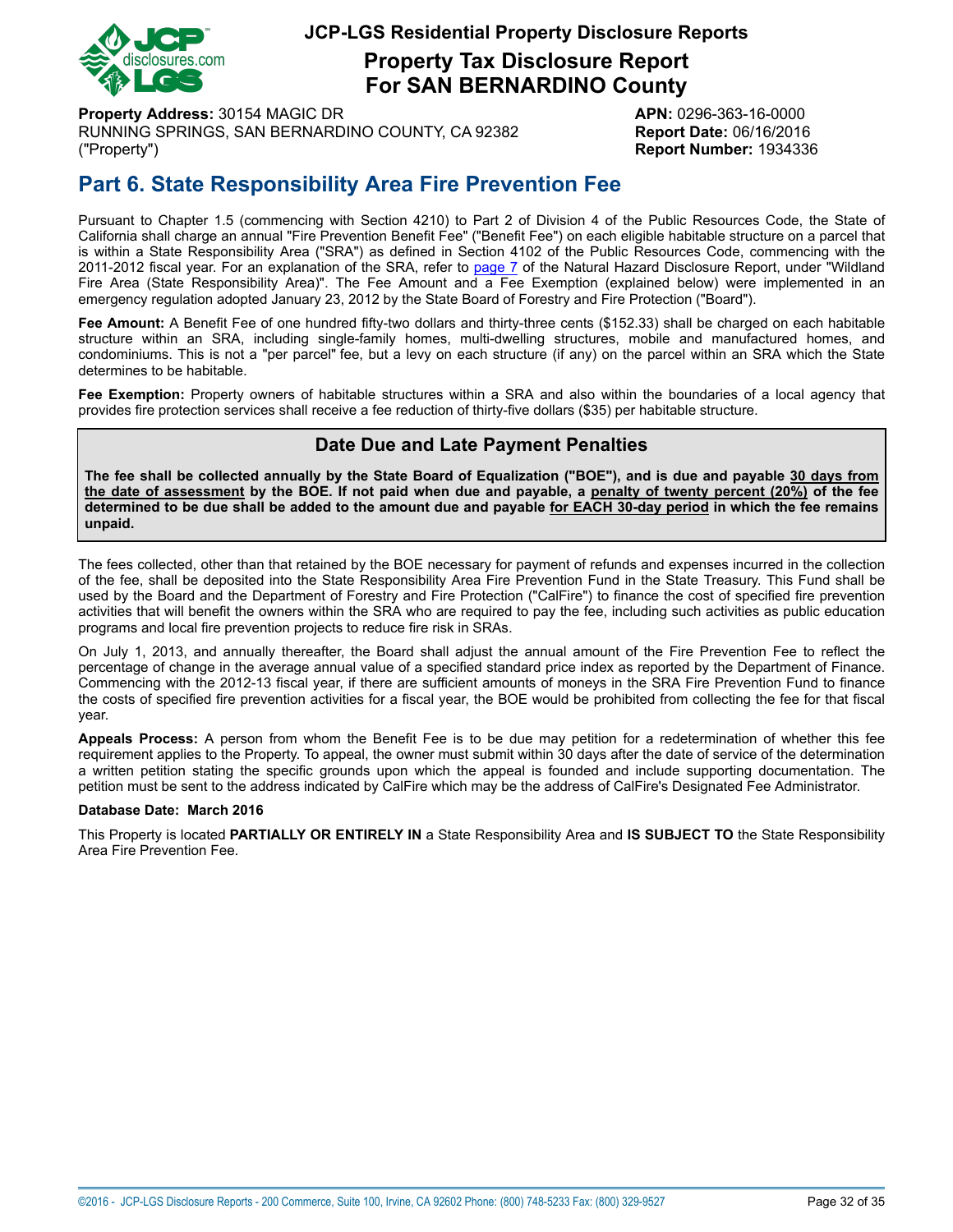

# **Property Tax Disclosure Report For SAN BERNARDINO County**

**Property Address:** 30154 MAGIC DR **APN:** 0296-363-16-0000 RUNNING SPRINGS, SAN BERNARDINO COUNTY, CA 92382 **Report Date:** 06/16/2016 ("Property") **Report Number:** 1934336

# **Part 7. Private Transfer Fee Advisory**

**Private Transfer Fee.** This is a fee imposed by a private entity such as a property developer, home builder, or homeowner association, when a property within a certain type of subdivision is sold or transferred. (It is commonly known as a "Private Transfer Tax".) It is NOT the same as a city or county Documentary Transfer Tax. A Private Transfer Fee may apply in addition to government Documentary Transfer Taxes that are due upon sale or transfer of the Property.

**Transfer Fee Defined.** California Civil Code Section 1098 defines a "Transfer Fee".

Effective January 1, 2008, if the payment of any Transfer Fee is required in the sale or transfer of the Property, Civil Code Section 1102.6e requires Seller to notify Buyer of the existence of the fee and to disclose certain specific information **about the fee.**

**How to Determine the Existence of a Transfer Fee.** If a Transfer Fee does exist affecting the Property, the document creating the fee may be on file with the County Recorder as a notice recorded against the Property and should be disclosed in the preliminary (title) report on the Property. However, the preliminary (title) report will merely disclose the existence of the documents affecting title, not the content of the documents. The title of a document may also not be sufficient to disclose that a Transfer Fee is included in its terms. Accordingly Seller should (a) request the title company which issued the preliminary (title) report to provide copies of the documents shown as "exceptions," and (b) review each document to determine if it contains a Transfer Fee.

Parties are advised that documents regarding any Transfer Fee should be obtained early in the sale process in order to **avoid delays in the transaction process and to ensure full disclosure as required by law.**

To determine if the Property is subject to a Transfer Fee, OBTAIN COPIES OF ALL OF THE EXCEPTIONS LISTED ON **THE PRELIMINARY (TITLE) REPORT FROM THE TITLE COMPANY AND READ THEM TO DETERMINE IF ANY TRANSFER FEES ARE APPLICABLE.**

> **END OF TAX DISCLOSURE REPORT SECTION See Terms and Conditions at end of this Report.**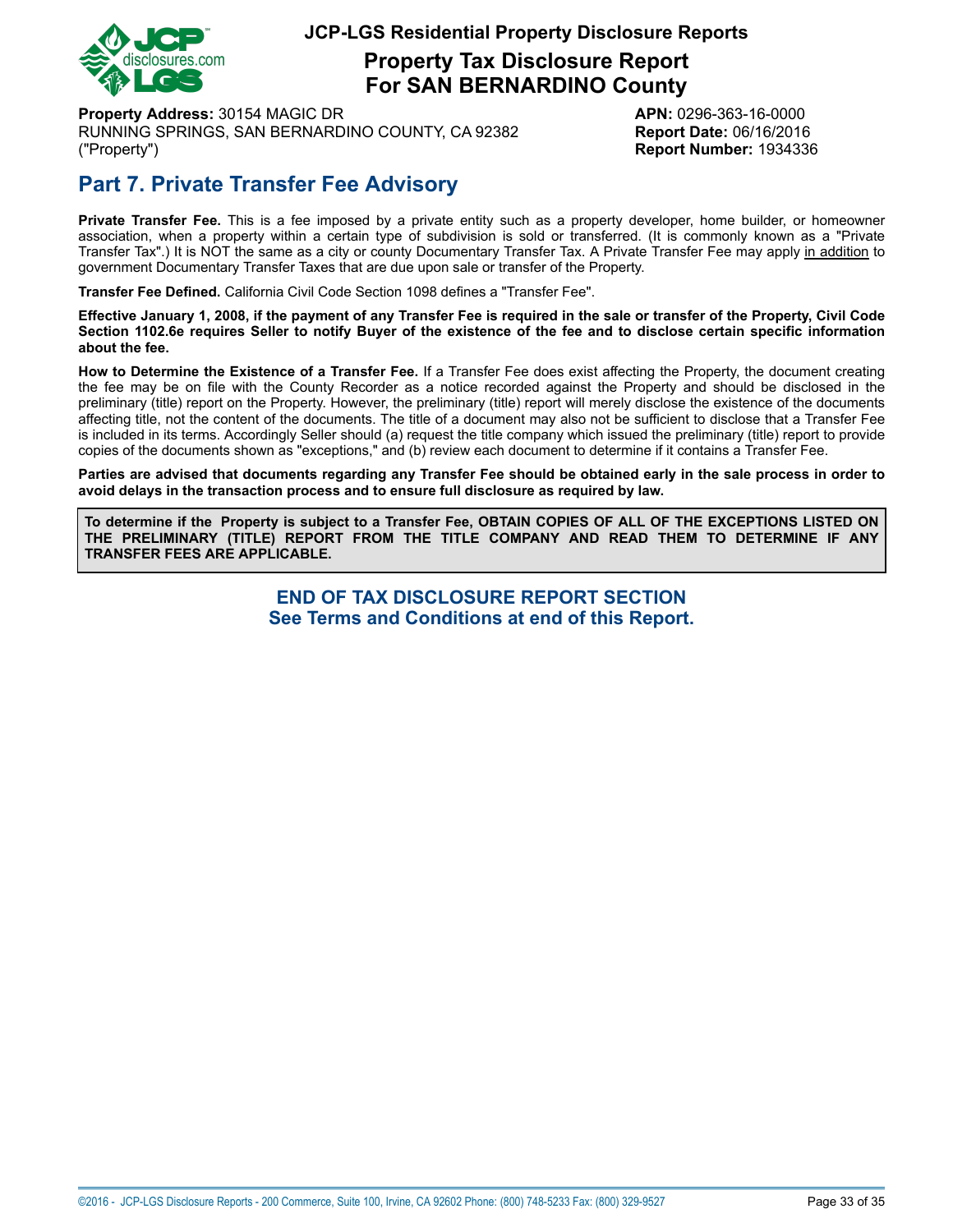

# **JCP-LGS Residential Property Disclosure Reports Terms and Conditions**

**Property Address:** 30154 MAGIC DR **APN:** 0296-363-16-0000 RUNNING SPRINGS, SAN BERNARDINO COUNTY, CA 92382 **Report Date:** 06/16/2016 ("Property") **Report Number:** 1934336

# **TERMS and CONDITIONS**

#### <span id="page-33-0"></span>**ACCEPTANCE OR USE OF THIS REPORT CONSTITUTES APPROVAL AND ACCEPTANCE OF THE TERMS, CONDITIONS, AND LIMITATIONS STATED HEREIN.**

The Report ("Report") is subject to each of the following Terms and Conditions. Each Recipient (defined below) of the Report agrees that the Report is subject to the following Terms and Conditions, and each Recipient agrees to be bound by such. Use of this Report by any Recipient constitutes acceptance of the Terms and Conditions to the Report. The Terms and Conditions below are incorporated by this reference into the Report. **This Report is not an insurance policy.**

This Report is made for the real property specifically described in the Report (the "Property") and solely for the transaction for which it was originally purchased ("Transaction"). The Property shall not include any property beyond the boundaries of the real property described in the Report. The Property shall not include any structures (whether located on the Property, or not), easements, or any right, title, interest, estate, or easement in any abutting streets, roads, alleys, lanes, ways, or waterways.

**IMPORTANT NOTICE:** Transferor(s) and transferee(s) shall read the complete Report in its entirety before the close of escrow. A "Signature Page" or "Summary Pages" document may be included in the electronic delivery of this Report. Those documents do not replace the complete Report or remove the need to read the complete Report, and do not remove the requirement to disclose. The Signature Page and Summary Pages documents are subject to the Terms and Conditions of the complete Report.

- A. **No Third Party Reliance on This Report.** Only the transferor(s) and transferee(s), and their agents/brokers, if any, involved in the Transaction (collectively, the "Recipients") may use and rely on this Report and only after they have paid in full for the Report. While disclosures made on the Natural Hazard Disclosure Statement in the Report may indicate certain risks to the Property, the disclosures are only "…between the transferor, the transferor's agents, and the transferee, and shall not be used by any other party, including, but not limited to, insurance companies, lenders, or governmental agencies, for any purpose." Cal. Civil Code section 1103.2, subdivision (g).
- B. **Seller and Seller's Agent's Responsibility of Full Disclosure.** Recipients are obligated to make disclosures, and always disclose material facts, that are within their actual knowledge.
- C. **Scope of Report.** This Report is limited to determining whether the Property is in those specified natural hazard zones and property tax districts, and in proximity to those specified environmental sites (depending on the report product ordered), as defined in the Report. The Report is not a geologic report or a land survey and no site inspection has been made in producing the Report. JCP-LGS makes no determination, expresses no opinion or view, and assumes no responsibility in this Report concerning the right, entitlement, or ability to develop or improve the Property. JCP-LGS has no information concerning whether the Property can be developed or improved. No determination is made and no opinion is expressed, or intended, by this Report concerning structures or soils on or outside of the Property, including, without limitation, habitability of structures or the Property, suitability of the Property for construction or improvement, potential for soil settlement, drainage, soil subsidence, or other soil or site conditions. The Recipient(s) is advised to consult the local Planning Department to determine whether factors beyond the scope of this Report may limit the transferee(s) ability to use or improve the Property.

The Report is not a title report, and no determination is made and no opinion is expressed, or intended, by this Report as to title to the Property or liens against the Property, recorded or otherwise, or whether the Property is comprised of legal lots in conformance with the California Subdivision Map Act or local ordinances. The Report is not a property inspection report, and no determination is made and no opinion is expressed, or intended, by this Report concerning architectural, structural, mechanical, engineering, or legal matters, or the marketability or value of the Property. JCP-LGS has not conducted any testing or physical or visual examination or inspection of the Property, nor is this Report a substitute for any such testing, physical or visual examination, or inspection.

- D. **Tax and Environmental Disclosures (if included in Report).** No determination is made and no opinion is expressed, or intended, by the Report concerning the existence of property tax liabilities, or the existence of hazardous or toxic materials or substances, or any other defects, on, under, or in proximity to the Property, unless specifically described in the Report. JCP-LGS's total liability for any error or omission in its disclosures relating to taxes and/or environmental matters shall be limited to actual proven damages not to exceed \$10,000.
- E. **JCP-LGS Database Updates.** Each database used in this Report is updated by the responsible agency at various intervals. Updates for a database are determined by the responsible agency and may be made at any time and without notice. JCP-LGS maintains an update schedule and makes reasonable efforts to use updated information. For these reasons, JCP-LGS reports information as of the date when the database was last updated by JCP-LGS. That date is specified as the "Database Date" for each database.
- F. **Statutory and Additional Disclosures, Advisories, and Local Addenda (if included in Report).** No determination is made and no opinion is expressed, or intended, by this Report concerning the need to purchase earthquake or flood insurance for the Property. In preparing the Report, JCP-LGS accurately reported on information contained in Government Records. JCP-LGS reviewed and relied upon those Government Records specifically identified and described in the Report. JCP-LGS has not reviewed or relied upon any Government Records that are not specifically identified in the Report. JCP-LGS also has not reviewed any plat maps, survey maps, surveyor maps, assessor maps, assessor parcel maps, developer maps, or engineering maps, whether or not such maps have been recorded. No determination is made and no opinion is expressed, or intended, by the Report concerning any matters identified in Government Records that were not reviewed by JCP-LGS. Local Addenda, where applicable, are included "AS IS" as an accommodation to the local real estate board that provided the content; JCP-LGS assumes no responsibility for the accuracy of any information included in the Local Addenda.
- G. **FEMA Flood Determination Certificate (if accompanying the Report).** No determination is made and no opinion is expressed, or intended, by the Report concerning the requirement for or cost of flood insurance on the Property. Recipient(s) understands that a lender may require flood insurance to secure its loan collateral independent of whether FEMA may require flood insurance under the National Flood Insurance Program on a federally backed mortgage. The FEMA Flood Determination Certificate ("Flood Certificate"), which may accompany the Report, is produced by a third-party expert certified by FEMA to provide Flood Certificates. JCP-LGS assumes no liability for errors in that third-party flood determination.